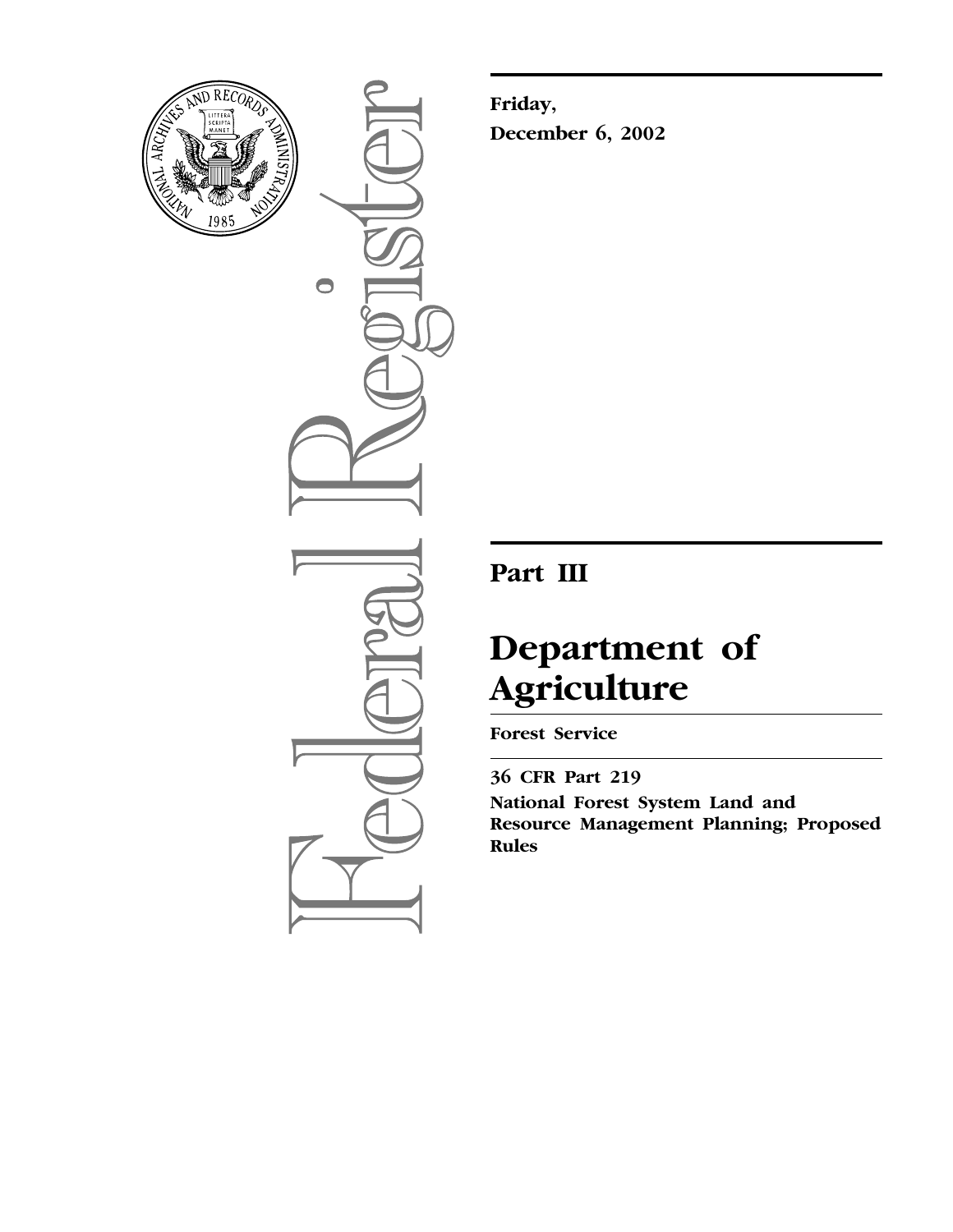#### **DEPARTMENT OF AGRICULTURE**

#### **Forest Service**

#### **36 CFR Part 219**

#### **RIN 0596–AAB86**

#### **National Forest System Land and Resource Management Planning**

**AGENCY:** Forest Service, USDA. **ACTION:** Proposed rule.

**SUMMARY:** The Forest Service is proposing changes to the National Forest System Land and Resource Management Planning Rule adopted November 9, 2000. These proposed changes are a result of a review conducted by Forest Service personnel at the direction of the Office of the Secretary. The review affirmed much of the 2000 rule and the underlying concepts of sustainability, monitoring, evaluation, collaboration, and use of science. Although the 2000 rule was intended to simplify and streamline the development and amendment of land and resource management plans, the review concluded that the 2000 rule is neither straightforward nor easy to implement. The review also found that the 2000 rule did not clarify the programmatic nature of land and resource management planning. This proposed rule is intended to improve upon the 2000 rule by providing a planning process which is more readily understood, is within the agency's capability to implement, is within anticipated budgets and staffing levels, and recognizes the programmatic nature of planning.

**DATES:** Comments must be received in writing by March 6, 2003. Comments received after this date will be considered and placed in the record only if practicable.

**ADDRESSES:** Send written comments to: USDA FS Planning Rule, Content Analysis Team, PO Box 8359, Missoula, [MT 59807; via email to](mailto:planning_rule@fs.fed.us)  *planning*\_*rule@fs.fed.us;* or by facsimile to Planning Rule Comments at (406) 329–3556. All comments, including names and addresses when provided, are placed in the record and are available for public inspection and copying. The agency cannot confirm receipt of comments. Persons wishing to inspect the comments need to call (801) 517–1023 to facilitate an appointment. In addition, the Forest Service preliminary draft directives on ecological, social, and economic sustainability, the business model cost study done to estimate predicted costs to implement the 2000 and proposed

rules, the Civil Rights Impact Assessment, and the cost-benefit analysis accompanying this proposed rule are expected to be posted during the comment period on the World Wide Web/Internet at *www.fs.fed.us/emc/ nfma.* [These materials, when available,](http://www.fs.fed.us/emc/nfma) also may be obtained from the Director, Ecosystem Management and Coordination Staff, Forest Service, USDA, Mail Stop 1104,1400 Independence Avenue, SW, Washington, DC 20250–1104.

**FOR FURTHER INFORMATION CONTACT:** Jody Sutton, Content Analysis Team Program Coordinator, Forest Service, (801) 517– 1023.

#### **SUPPLEMENTARY INFORMATION:**

#### **Table of Contents**

- Background
- The 2000 Planning Rule
- Subsequent Reviews of the 2000 Planning Rule
- Provisions and Intent of the Proposed Rule • Overview
	- Section-by-Section Explanation of the Proposed Rule
	- Proposed section 219.1—Purpose and applicability.
	- Proposed section 219.2—Nature and scope of a land and resource management plan.
	- Proposed section 219.3—Levels of planning and planning authority.
	- Proposed section 219.4—Decisions embodied in plans.
	- Proposed section 219.5—Indicators of need to amend or revise a plan.
	- Proposed section 219.6—Compliance with National Environmental Policy Act.
	- Proposed section 219.7—Amending a plan.
	- Proposed section 219.8—Revising a plan.
	- Proposed section 219.9—Developing a new
	- plan.
	- Proposed section 219.10—Application of plan direction.
	- Proposed section 219.11—Monitoring and evaluation.
	- Proposed section 219.12—Collaboration, cooperation, and consultation.
	- Proposed section 219.13—Sustainability.
	- Options for Providing Diversity
	- Comparison of Option 1 and Option 2
	- Proposed section 219.14—The
	- consideration of science in planning. Proposed section 219.15—Special designations.
	- Proposed section 219.16—Determination of lands available for timber harvest and suitable for timber production.
	- Proposed section 219.17—Limitation on timber harvest.
	- Proposed section 219.18—Plan documentation, maintenance, and availability.
	- Proposed section 219.19—Objections to new plans, plan amendments, or plan revisions.
	- Proposed section 219.20—Appeals of plan amendments in site-specific project decisions.
	- Proposed section 219.21—Notice of plan decisions and effective dates.
	- Proposed section 219.22—Transition.

Proposed section 219.23—Definitions.

- Conclusion
- Regulatory Certifications<br>• Regulatory Impact • Regulatory Impact
	- Environmental Impacts
	- Energy Effects
	- Controlling Paperwork Burdens on the Public
	- Federalism
	- Consultation with Tribal Governments
	- No Takings Implications
	- Civil Justice Reform
- Unfunded Mandates
- List of Subjects in 36 CFR Part 219
- Part 219—Planning (text of proposed rule)
- Tables
	- Table I—Section-by-Section Comparison of the 2000 Rule with the Proposed Rule
	- Table II—Side-by-Side Comparison of Options for Ecological sustainability

#### **Background**

The Forest Service (the agency), an agency within the United States Department of Agriculture (the Department), is responsible for managing the lands and resources of the National Forest System, which include 192 million acres in 44 states, Puerto Rico, and the Virgin Islands. The System is composed of 155 national forests, 20 national grasslands, 1 national prairie, and other miscellaneous lands under the jurisdiction of the Secretary of Agriculture (the Secretary).

The Forest and Rangeland Renewable Resources Planning Act of 1974 (88 Stat. 476 *et seq.*), as amended by the National Forest Management Act of 1976 (NFMA) (90 Stat. 2949 *et seq.*; 16 U.S.C. 1601– 1614), requires the Secretary to promulgate regulations under the principles of the Multiple-Use Sustained-Yield Act of 1960 that set out the process for the development and revision of land and resource management plans (16 U.S.C. 1604(g)). The first planning rule, adopted in 1979, was substantially amended on September 30, 1982 (47 FR 43026), and was amended in part on June 24, 1983 (48 FR 29122), and on September 7, 1983 (48 FR 40383). The 1982 rule, as amended, has guided the development, amendment, and revision of the land and resource management plans (LRMP or plans) that are now in place for all national forests and grasslands, including an initial plan recently completed for the Midewin National Tall Grass Prairie that was recently added to the National Forest System (NFS).

The Forest Service has undertaken several reviews of the planning process implemented under the 1982 rule. The first review took place in 1989, when the Forest Service, with the assistance of the Conservation Foundation, conducted a comprehensive review of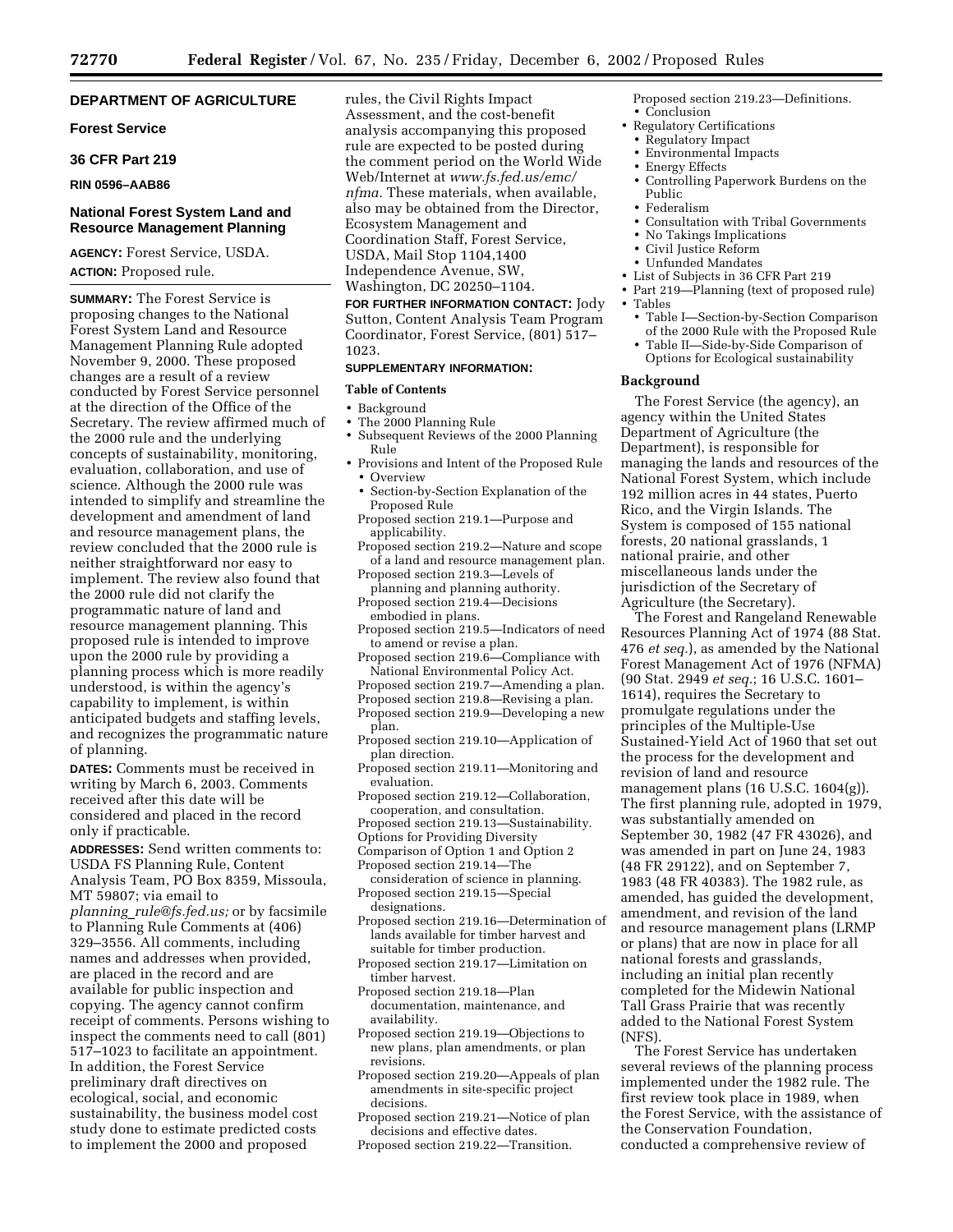the planning process and published the results in a summary report, ''Synthesis of the Critique of Land Management Planning'' (1990). The critique concluded that the agency spent too much time on planning; that planning costs too much; and, therefore, that the Forest Service needed a more efficient planning process. These findings are still considered valid and are a prime consideration in the development of this proposed rule.

Subsequently, the Forest Service published an Advance Notice of Proposed Rulemaking (56 FR 6508; Feb. 15, 1991) regarding possible revisions to the 1982 rule. A proposed rule was published in 1995 (60 FR 18886); however, the Secretary elected not to proceed with that proposal.

In response to suggestions from persons who commented on the 1995 proposed rule, the Secretary convened a 13-member Committee of Scientists (Committee or COS) in late 1997 to evaluate the Forest Service's planning process and recommend changes. In 1998, the COS held meetings across the country to invite public participation in their discussions. The Committee's findings were issued in a final report, ''Sustaining the People's Lands'' (March 1999). A proposed rule based on the COS report was published on October 5, 1999 (64 FR 54074), and a final rule was adopted on November 9, 2000 (65 FR 67514).

#### **The 2000 Planning Rule**

In response to many of the findings in the 1990 Critique of Land Management Planning and the 1999 COS report, the Forest Service attempted to prepare a planning rule that would provide a more efficient planning process. The 2000 planning rule (also referred to as the 2000 rule) changed the Forest Service planning process by: (1) Establishing ecological, social, and economic sustainability as the overall stewardship goal for managing the National Forest System; (2) identifying maintenance and restoration of ecological sustainability as the first priority for management of National Forest System lands; (3) requiring collaboration with the general public, interested organizations, Tribal, State and local governments, and Federal agencies in all phases of the planning process; (4) expanding monitoring and evaluation requirements; (5) specifying the use of scientists and establishing detailed requirements for the application of science in the planning process; and (6) providing a dynamic planning framework for solving problems and addressing issues at the appropriate scale. The 2000 rule applies not only to plan amendments and revisions, but also to project-level planning and decisionmaking.

The general goals of the 2000 rule are laudable. A major improvement achieved in that rule is the emphasis on sustainability, which assists the Forest Service in providing for multiple uses over time. The 2000 rule also promotes efficiency in that it eliminates zerobased plan revisions as recommended in the 1990 critique, and it removes some analytical requirements of the 1982 rule, such as the requirements for developing benchmarks, which are no longer considered helpful. The 2000 rule also emphasizes public involvement more than the 1982 rule. The 2000 rule gives explicit direction on the use of science in the planning process, while the 1982 rule relied on knowledge shared through an interdisciplinary team approach without procedural requirements for the use of science. The 2000 rule replaces the post-decisional administrative appeal process for challenging plans with a pre-decisional objection process. The 2000 rule also delegates the authority for plan decisions to the Forest, Grassland, or Prairie Supervisor, rather than to the Regional Forester. The 2000 rule also recognizes the plan as a dynamic document.

Despite the positive aspects of the 2000 rule, however, the number of very detailed analytical requirements, the lack of clarity regarding many of the requirements, the lack of flexibility, and the lack of recognition of the limits of agency budgets and personnel led to a reconsideration of this rule.

#### **Subsequent Reviews of the 2000 Planning Rule**

After adoption of the 2000 rule, the Secretary received a number of comments from individuals, groups, and organizations expressing concerns regarding the implementation of the 2000 rule. In addition, lawsuits challenging promulgation of the rule were brought by a coalition of 12 environmental groups from 7 states and by a coalition of industry groups (*Citizens for Better Forestry* v. *USDA,* No. C–01–0728–BZ–(N.D. Calif., filed February 16, 2001)) and (*American Forest and Paper Ass'n* v. *Veneman,* No. 01–CV–00871 (TPJ) (D.D.C., filed April 23, 2001)). As a result of these lawsuits and concerns raised in comments to the Secretary, the Department initiated a review of the 2000 rule focusing on its ''implementability.'' The ''NFMA Planning Rule Review,'' completed in April 2001, concluded that many of the concerns regarding implementability of

the rule were serious and required immediate attention.

In addition, the Forest Service developed a business analysis model of the 2000 rule and conducted a workshop with field-level planners to determine the implementability of the 2000 rule based on this business model. The business model reflected business activities directly applied from the 2000 rule and provided the basis for a systematic evaluation of the rule for implementability.

The business model identified the following nine major categories of planning activities and associated sections of the 2000 rule:

(1) Collaboration (primarily §§ 219.12 through 219.18);

(2) Best Science/Science Consistency (primarily §§ 219.22 through 219.25 with consideration of relative text in §§ 219.11 and 219.20);

(3) Recommendations (primarily §§ 219.3 through 219.9 with consideration of relative text in §§ 219.19, 219.20, 219.21, 219.26, and 219.27);

(4) Sustainability (primarily §§ 219.19 through 219.21 with consideration of relative text in § 219.11);

(5) Developing/Revising Plan Decisions (primarily §§ 219.6 through 219.9 and 219.11 with consideration of relative text in §§ 219.20, 219.26, 219.28, and 219.29);

(6) Write Plan Documentation (primarily §§ 219.11 and 219.30);

(7) Maintain the Plan (primarily § 219.31);

(8) Objections and Appeals (primarily § 219.32); and

(9) Miscellaneous (public

notifications and selected NEPA activities).

Within the context of the nine categories defined, the facilitated workshop centered on answering two questions: (1) Are the business requirements clearly understood? (2) What is the agency's perceived ability to execute the requirements?

An important consideration in this business model analysis was that it was conducted by planning practitioners who have current field-level experience. They are the agency experts in a variety of resource areas, including assessing what can reasonably be accomplished, considering existing knowledge and information, the issues relevant to planning areas, and local staffing and funding situations.

This review and analysis found the following:

(1) The 2000 rule has both definitions and analytical requirements that are very complex, unclear, and, therefore, subject to inconsistent implementation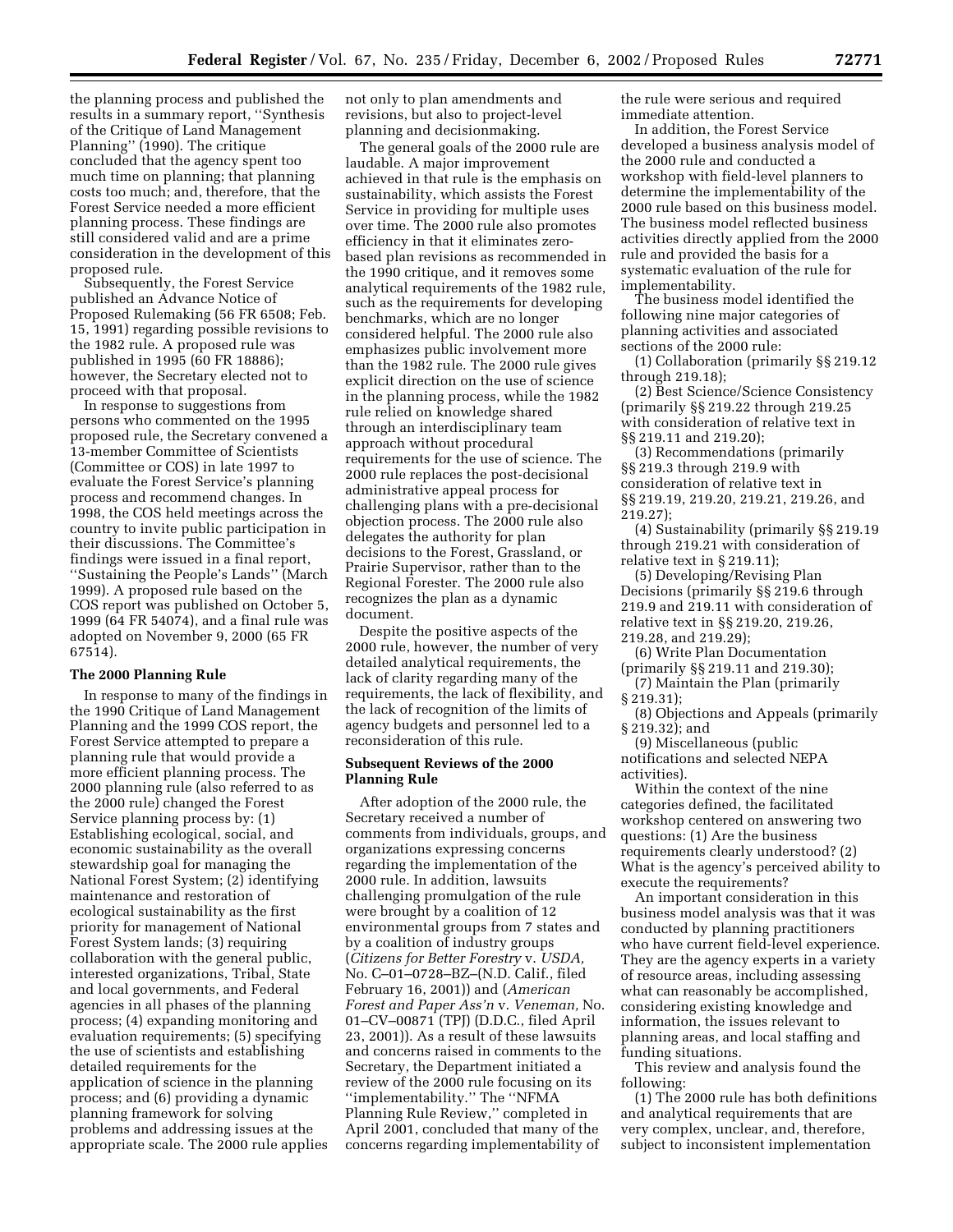across the agency; for example, species viability, population monitoring, and the range of variation within the current climatic period;

(2) Compliance with the regulatory direction on such matters as ecological sustainability and science consistency checks would be difficult, if not impossible, to accomplish; and

(3) The complexity of the 2000 rule makes it difficult and expensive to implement.

*Sustainability.* The planners particularly questioned whether or not the agency could achieve the ecological, social, and economic sustainability standards established in § 219.19 of the 2000 rule. Similar concerns were noted regarding the viability provisions for the diversity of plant and animal communities, also in § 219.19 of the rule. The reviewers found that the ecological sustainability requirements in the rule are not only complex, but needlessly so. Although the 2000 rule was intended to increase the focus on ecosystem-level analyses for addressing the diversity of plant and animal communities and, thereby, reducing the far more costly species-by-species approach, the means to accomplish the intent of the rule are not clear. There was disagreement among the reviewers about the degree of potential reduction in the species-by-species analysis burden in the 2000 rule.

*The role of science.* The reviewers affirmed the importance of using the best available science in planning. However, the detailed provisions of the 2000 rule for the use of science and scientists in the planning process raised many concerns.

(1) Field-level planners believed the 2000 rule includes unnecessarily detailed procedural requirements for scientific peer reviews, broad-scale assessments, monitoring, and science advisory boards.

(2) Moreover, these requirements do not recognize the limits of budgets for use of science, nor does the 2000 rule clearly relate use of science to the scope of issues in the planning process.

(3) The 2000 rule also does not recognize limitations on the availability of scientists. The reviewers believed it to be unwise to place such detailed requirements on the use of scientists in the rule given the ambiguities of the rule text and the limited availability of scientists. Although science is needed to inform the Responsible Official, the reviewers concluded that the 2000 rule anticipates a level of involvement by scientists that may or may not be needed considering the planning issues or the anticipated amount of project

activities during on-the-ground implementation of the plan.

*Monitoring.* Reviewers identified three major issues arising from the monitoring requirements of the 2000 rule. First, the unnecessarily detailed requirements for monitoring and evaluation in the 2000 rule are likely beyond the capacity of many units to perform. Second, it was considered to be generally confusing throughout the rule to mix programmatic and project level planning direction. Third, the monitoring requirements in the 2000 rule are overly prescriptive and do not provide the Responsible Official sufficient discretion to decide how much information is needed.

Also, during development of this revised proposed planning rule, it became apparent that monitoring should be focused on whether on-the-ground management is achieving desired conditions identified in the plan. This focus was not clear in the 2000 rule, as its monitoring direction primarily required a broad array of techniques intended to measure indicators of sustainability. This conceptual change reflects a fundamental difference in philosophy between the 2000 rule and this proposed rule. The 2000 rule tends to be highly prescriptive regarding a variety of aspects of planning. This proposed rule tends to focus more on results, rather than on techniques for achieving results. The Responsible Official is guided by a very large body of law, regulation, and policy that helps ensure responsible management on the ground. The much lower amount of procedural detail in this new proposed rule reflects the agency's assumption that the Responsible Officials will discharge planning duties responsibly and will conduct planning within the bounds of authority.

*Transition from the 1982 to the 2000 rule.* The reviewers also identified concerns with the transition requirements of the 2000 rule. There is a lack of clarity about how projects are to be compliant with the 2000 rule and how the entire rule is to be used in the more limited scope of plan amendments. Planners expressed uncertainty about how transition to the 2000 rule would occur, particularly for site-specific decisions. Finally, to fully implement the 2000 rule the planners felt the relatively short transition period provided is unrealistic given the complexities and uncertainties identified.

Having considered the reports of the review teams, the Acting Deputy Under Secretary for Natural Resources and Environment requested that the Chief of the Forest Service develop a proposed rule to revise the 2000 rule.

#### **Provisions and Intent of the Proposed Rule**

#### *Overview*

The Forest Service is now proposing changes to the planning rule at 36 CFR part 219, adopted November 2000, to address issues and concerns raised in the various reviews. The proposed rule retains many of the basic concepts in the 2000 rule, namely sustainability, public involvement and collaboration, use of science, and monitoring and evaluation. The agency has attempted to substantially improve these aspects of the 2000 rule by eliminating unnecessary procedural detail, clarifying intended results, and streamlining procedural requirements consistent with agency staffing, funding, and skill levels.

Because of the concerns identified regarding the 2000 rule and because this proposed rule changes the 2000 rule, it is necessary to explain exactly how and why the 2000 rule has been adjusted in this proposal. However, the agency believes it is productive to begin this overview with a vision of the planning process and the contents of resource management plans. The Forest Service believes the direction of many aspects of current planning activities and the basic concepts of the 2000 rule are very valuable and reflect the expectations of the American people for planning on their public lands.

#### *Planning*

The agency expects programmatic planning to be accomplished in the following ways:

• The extent of a plan analysis will be proportional to the kinds of decisions being made.

• Plans will be kept up to date, because planning will be simpler and thus, plans will be more efficiently amended.

• Plan revision will be based on a ''need for change.''

• Plan monitoring and evaluation will be emphasized more and will measure the success of adaptive management efforts, and the attainment of, or progress toward, desired conditions. This monitoring and evaluation will provide key information to help keep plans current and will help inform project-level decisionmaking. States, other Federal agencies, local governments, Tribes, and the public will be more closely involved in monitoring efforts.

• Public involvement is expected to be collaborative, vigorous, and focused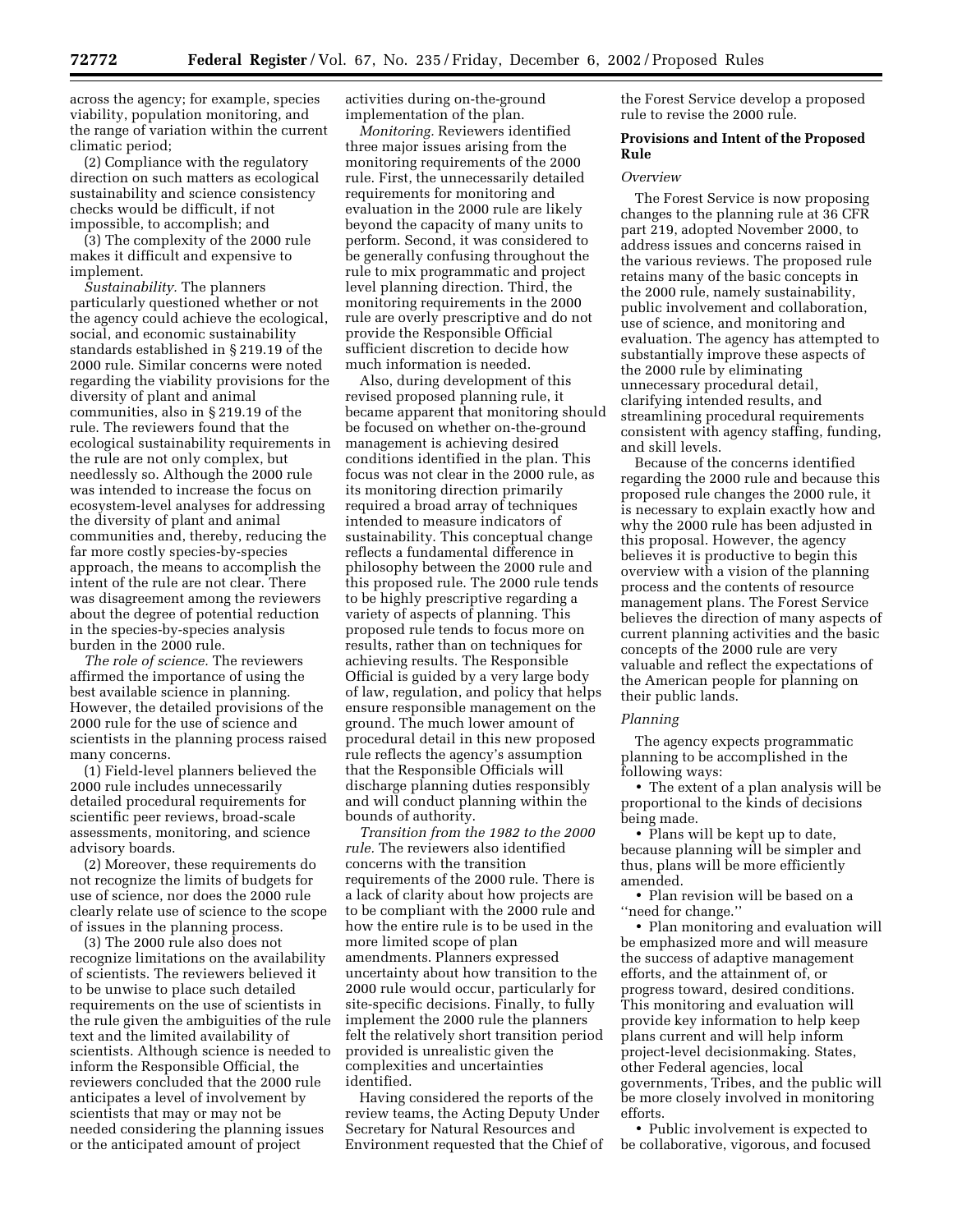on consensus-based identification of and reasonable choices for desired conditions.

• Planning will continue to actively involve our Federal, State, county, and Tribal partners.

• Science will be integrated throughout the planning process, from initial data collection and interpretation, through issue identification, to the analysis process, to development and design of monitoring, and later to evaluation of monitoring results.

• The agency's strategic plan, national assessments, and monitoring results will provide useful information for the development of land and resource management plans and a national context for planning.

• Planning analysis will be more focused on desired conditions rather than speculative and detailed examination of future project effects.

• Planning will continue to focus on addressing baseline conditions and trends applicable to the planning issues. Baseline condition and trend analysis will clearly display anticipated progress toward desired conditions if active management occurs and also what may happen if active management is restricted.

• Planning analysis will focus on reasonable choices for zoning the landscape.

• Planning will recognize budget limitations in order to help the Responsible Official prioritize and balance competing planning activities, such as choosing the appropriate approach for monitoring watersheds.

#### *Plan Contents*

The agency's vision of planning expects a land and resource management plan to contain:

• Broad, programmatic direction for a forest, grassland, or prairie. Plans will make such key strategic decisions as identification of priority areas for wildfire hazard reduction; designating major utility corridors; identification of areas of especially high diversity, or areas containing rare or unique species, ecosystems, or biotic communities that need certain protections; identification of lands at the broad-scale (not an acreby-acre determination) suitable for timber harvest or grazing, or other consumptive uses; identification of areas suitable for motorized use; and identification of areas where certain types of recreation use may be emphasized.

• More specific statements of desired conditions for such resources as vegetation, recreation, cultural and heritage resources, and watersheds,

developed within the context of ecological, economic, and social systems.

• More specific outcome-based objectives (*i.e.*, measurable standards of performance).

• A set of standards that set appropriate limitations on activities to help achieve desired conditions. Standards will be fewer, simpler, and better allow for adaptive management than existing plans.

• Identified special areas, such as areas recommended for wilderness or wild and scenic river status. Plans will continue to include specific direction for these areas.

• As needed, associated materials such as maps or other documents necessary to make plan decisions.

• Plans will be brief and will refer to, rather than repeat, what is already in the Forest Service Directive System, existing law, regulation, or policy.

• Collaborative work with the public and emphasis on consensus building should lead to fewer unresolved issues and, therefore, fewer plan alternatives.

The goal of the agency is to have a planning rule that is simpler and easier to implement than the 2000 rule and that allows the agency to more easily adapt to changing issues and opportunities. Available agency budgets, personnel availability, and other resource limitations are recognized as important because they help provide a framework for the Responsible Official to make decisions such as the following: What issues can the Responsible Official reasonably address? What method will be used to solicit meaningful public involvement? What are the pressing resource needs? What data needs to be collected? Does the unit need to hire specialists to support the planning action? Are contracts needed to obtain various kinds of information? Recognition of budget availability and limitations helps the Responsible Official make choices about how to weigh and balance competing needs and to consider the costs and benefits of various actions for optimal results.

The proposed rule retains the important improvements of the 2000 rule. These include:

• Emphasis on sustainability;

• Strong public involvement and collaboration;

• Use of science throughout the planning process;

• An emphasis on monitoring and evaluation as fundamental to adaptive management;

• Need-for-change planning;

• Use of the objection process;

• The identification of the Forest, Grassland, or Prairie Supervisor as the Responsible Official; and

• The concept of planning as a dynamic process.

The Forest Service believes the proposed rule will apply these important improvements more efficiently than does the 2000 rule. The Forest Service believes that the proposed rule provides as efficient a planning process as possible within the scope of the National Forest Management Act (NFMA) requirements. In addition to retention of the key improvements, the agency also looked to earlier versions of published and unpublished proposed planning rules as sources of ideas in revising specific sections. Finally, the Forest Service has applied over 20 years of planning experience to craft this proposed rule.

It is also useful at this point to discuss in more detail one important component of the body of direction that governs the Responsible Official's actions. The Forest Service Directive System consists of the Forest Service Manual (FSM) and Handbook (FSH), which codify the agency's policy, practice, and procedure. The system serves as the primary basis for the internal management and control of all programs and the primary source of administrative direction to Forest Service employees.

The FSM contains legal authorities, objectives, policies, responsibilities, instructions, and guidance needed on a continuing basis by Forest Service line officers and primary staff in more than one unit to plan and execute assigned programs and activities. The FSH is the principal source of specialized guidance and instruction for carrying out the direction issued in the FSM. Examples include Handbooks on land management planning and environmental analysis.

As discussed throughout this proposed rule, the Directive System plays and will continue to play an important role in directing field employees on how to conduct planning.

Section 219.5 of the 2000 rule is a specific example of direction better included in the agency's Directive System. The agency believes that much of the process direction, such as potential uses of an assessment (*e.g.*, identification of additional research needs), or who has responsibility for a broad-scale assessment (Regional Foresters and Station Directors), or examples of what a local analysis should describe (*e.g.* likely future conditions, characterizations of the area of analysis) are more appropriately addressed in the Directive System, not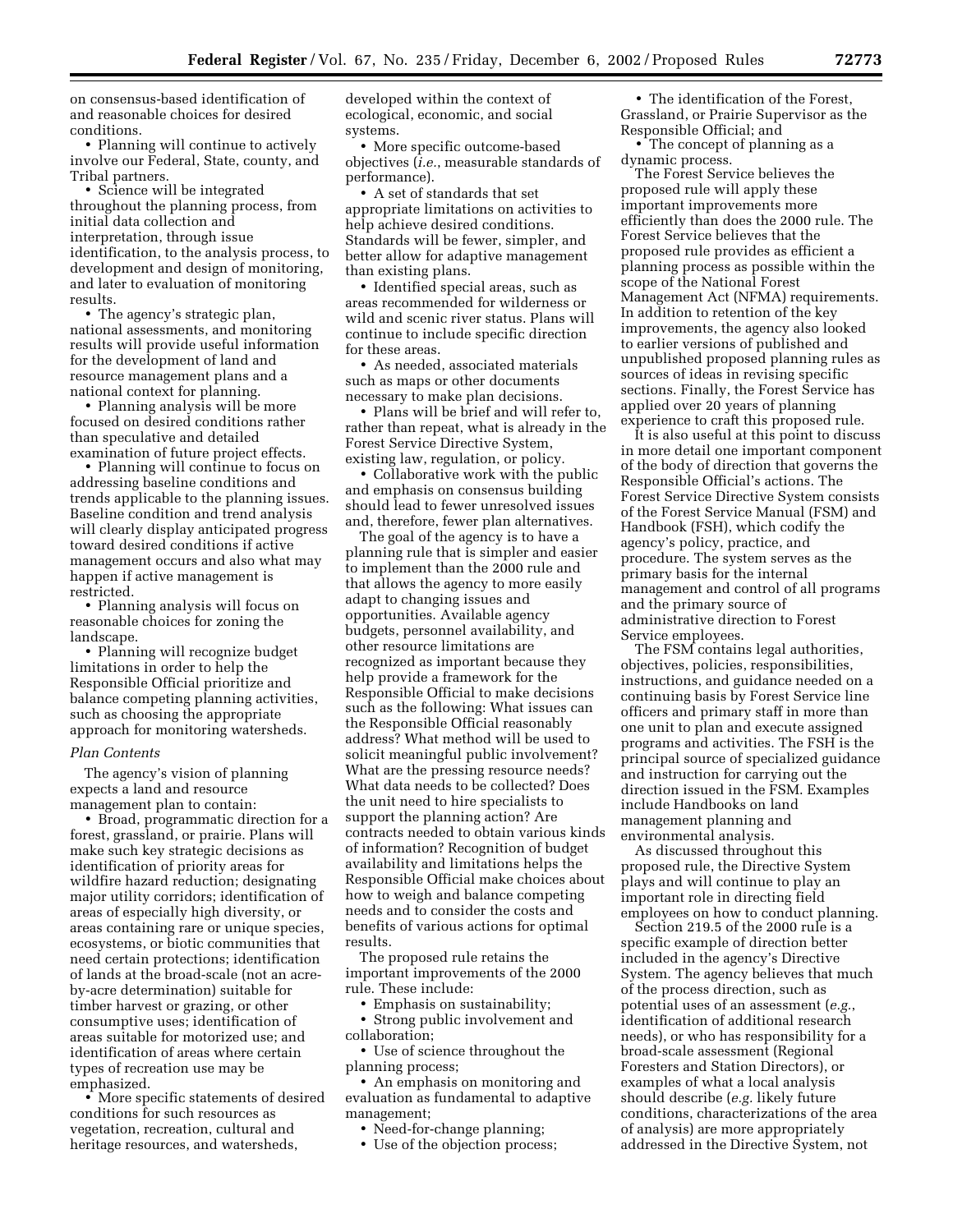a codified rule. Pursuant to NFMA, the Forest Service will provide notice and give the public an opportunity to comment on the proposed Forest Service Manual direction for this proposed rule because of the substantial public interest in this direction (36 CFR 216.4).

The agency must improve its planning processes so that direction and resources will be in place to manage the National Forest System (NFS) lands more effectively. The trend in planning over the past 20 years has been towards more complexity with the result that limited funds and personnel available to the agency are being disproportionately spent on planning and analysis. With this proposal, the agency seeks to produce a planning rule that sets the stage for planning to be done in a reasonable manner, at reasonable costs, in a reasonable amount of time, and thus provide a sound and rational framework for managing National Forest System lands.

The agency has evaluated the entire cost of planning for both the 2000 rule and proposed rule. The evaluation shows that there will be efficiencies and reduced costs associated with implementation of the proposed rule.

Increasing efficiency and reducing costs are important. The Forest Service believes that the public's primary expectation is that the agency do a good job of land management. The agency needs to balance its planning efforts with its efforts to actually manage the land through the application of plan direction to subsequent actions. There is urgency to make planning more efficient, as there are issues, activities, and resource concerns that are not halted during the planning process and which may pose increased concerns when planning occurs over excessively long timeframes. There is a growing population that will recreate on National Forest System lands whether the agency is prepared to deal with these uses or not. There are growing needs for watershed restoration for such purposes as prevention of flooding and the attendant adverse effects on people, property, and resource health. There are increasing demands for energy resources. Many NFS lands have a critical wildfire problem. Spending disproportionate agency time and money on planning and analysis that is not commensurate with the scope and effect of the decision to be made reduces the agency's ability to address serious land management issues.

Additionally, the Forest Service has seldom been able to revise its plans prior to NFMA's 15-year deadline. There have been several reasons for this

delay, but one consistent cause has been the excessive length of time needed to plan under existing procedures. Please refer to the November 30, 2001, **Federal Register** notice (66 FR 59775), which contains the agency's schedule to systematically approach the NFMA 15 year revision deadline for NFS units, considering critical resource and social/ economic issues. Reviewers may also refer to the Forest Service Ecosystem Management Coordination staff Web site at *[www.fs.fed.us/emc/nfma](http://www.fs.fed.us/emc/nfma)* for the latest update of the agency-wide land and resource management plan (LRMP) revision schedule.

The Forest Service believes this proposed rule, if adopted, would improve and streamline the planning process. In accordance NFMA, plans are to be revised from time to time when the Secretary finds conditions on a unit have significantly changed, but at least every 15 years. Plan revisions that take four, five, or six or more years to complete are not responsive to the vision of NFMA, are not responsive to changing issues, and are in danger of exhausting public interest and involvement. When plans cannot be easily amended, many people feel that they need to have all their concerns resolved in a plan revision, because that will be the direction in place for many years. This viewpoint not only can increase contentiousness in planning, but also result in unreasonably high expectations of what a plan does. Several aspects of this proposed rule will improve the ability to not only revise plans more easily, but also to amend them more easily.

As stated, the proposed rule is intended to reflect the programmatic nature of planning and provide a process that is within the agency's ability to implement. Fundamental to programmatic planning is the premise that plans are permissive; that is, they allow, but do not mandate, certain activities to take place within the plan area. Consequently, the proposed rule emphasizes that plans themselves generally are not actions that significantly affect the quality of the human environment, nor do they dictate site-specific actions.

The agency must align its planning processes and performance responsibly. This means targeting dollars spent on planning to those activities that will yield clear benefits. Programmatic land and resource management planning cannot do more than establish a framework for management in an everchanging environment. The Forest Service believes that the proposed rule provides as efficient a planning process

as possible within the framework of NFMA direction.

A detailed explanation of the proposed rule that would amend the rules at 36 CFR Part 219 follows.

#### **Section-by-Section Explanation of the Proposed Rule**

Table I at the end of this document provides a section-by-section comparison of the 2000 rule and the proposed rule.

*Proposed section 219.1—Purpose and applicability.* The Multiple-Use Sustained-Yield Act of 1960 (MUSYA) establishes that NFS lands must be administered for outdoor recreation, range, timber, watershed, and wildlife and fish values. The Act authorizes and directs the Secretary to develop and administer these resources for multiple use and the sustained yield of the several products and services that are obtained from management of the surface resources. The Act defines multiple use as the management of all the various renewable surface resources of the NFS lands so that they are utilized in the combination that will best meet the needs of the American people. The Act further provides that sustained yield of the several products and services means the achievement and maintenance in perpetuity of a high-level annual or regular periodic output of the various renewable resources of the NFS without impairment of the productivity of the land.

The Forest Service has embraced the concept of sustainability to guide the agency in meeting requirements of MUSYA. Sustainability addresses the ''sustained yield'' aspect of MUSYA because it requires balancing resource management with the needs of current and future generations ''in perpetuity.'' The concept of sustainability will assist the Responsible Official in assuring that Forest Service management of the various renewable resources will be administered without impairment of the productivity of the land, as required by MUSYA. Sustaining the productivity of the land and its renewable resources means meeting present needs without compromising the ability to meet the needs of future generations. Meeting present and future needs does not imply all individual needs can be met at one time, either now or in the future.

The concepts of multiple use and sustainability are addressed in § 219.1 of the 2000 rule. Because these concepts are so fundamental to planning, they are retained in § 219.1 of this proposed rule. As does the 2000 rule, this proposed rule affirms the health of the land and sustaining its resources within the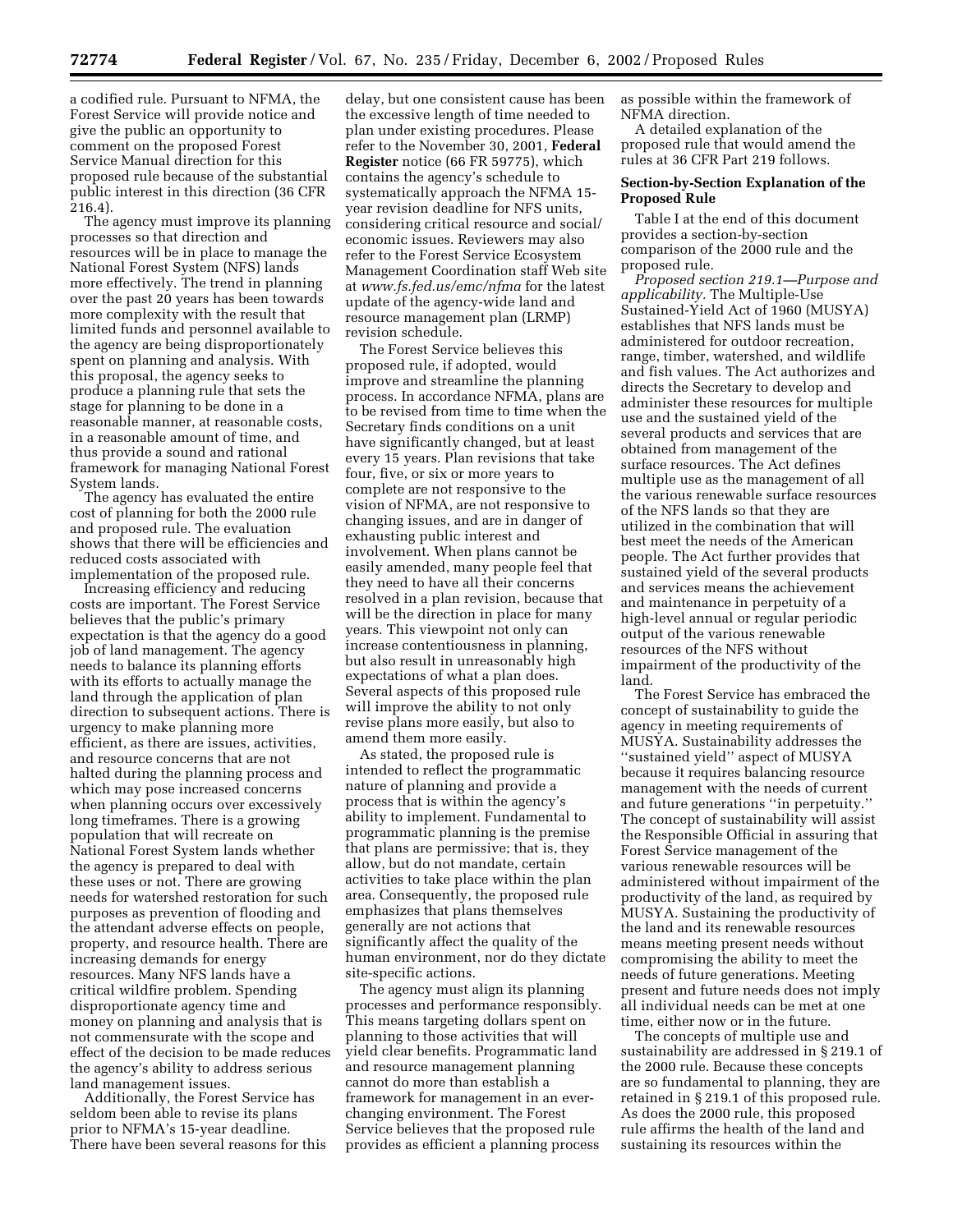authority granted by MUSYA as the overall goal for managing the National Forest System.

This section of the rule sets forth a clear process for establishing, amending, and revising plans and for monitoring plan implementation. As provided in § 219.1 of the 2000 rule, this proposed rule also recognizes that planning may consider many time frames and geographic areas and that it is an ongoing process. However, the proposed rule would not determine the selection or implementation of site-specific actions. Rather, the proposed rule requires documentation that a future project decision is consistent with the plan. The agency believes that a rule which focuses solely on programmaticlevel planning will be better understood and more consistently applied than a rule that includes direction on both programmatic and project-level decisionmaking. Agency guidelines on project-level planning are specified in FSM 1950 and FSH 1909.15.

The USDA Office of General Counsel, Natural Resources Division working paper entitled ''Overview of Forest Planning and Project Level Decisionmaking,'' describes the nature of the agency's two-staged decisionmaking process. The paper is available on the World Wide Web at *[www.fs.fed.us/emc/nfma.](http://www.fs.fed.us/emc/nfma)* The relevant issues, levels and kinds of analysis needed, and decisions to be made in a programmatic plan are quite different from those required for development of site-specific projects. The paragraph in this section regarding the applicability of the proposed rule is the same as § 219.34 of the 2000 rule, except that it adds a reference to subsequent statutes in order to allow for any future additions to the National Forest System.

*Proposed section 219.2—Nature and scope of a land and resource management plan.* This section of the proposed rule establishes the fundamental purpose of a plan and provides specific requirements on how that purpose will be met. In contrast to §§ 219.1–219.5 of the 2000 rule, this proposed section describes the nature of a land and resource management plan concisely, and, thereby, sets the stage for a planning process that is more flexible and efficient.

Proposed paragraph (a) of this section establishes that the fundamental purpose of a plan is (1) to establish the desired conditions to be achieved through the management of the lands and various renewable resources of the National Forest System and (2) to guide the Forest Service in fulfilling its responsibilities for stewardship of the National Forest System to best meet the

present and future needs of the American people. This concept is central to the planning vision. In contrast to the lengthy and nonregulatory exposition of §§ 219.1–219.5 of the 2000 rule, § 219.2 of this proposed rule concisely describes the nature of a land and resource management plan.

Proposed paragraph (b) is somewhat similar to § 219.2 of the 2000 rule in that it sets out principles on which that rule is based. Rather than dwelling on principles modifying the rules, however, paragraph (b) imposes core requirements for which the Responsible Official will be held accountable in plan development, amendment, or revision. While brief and concise, these requirements touch all the major principles covered in § 219.2 of the 2000 rule—-sustainability, use of science, consultation with government agencies and Tribes, public participation, interdisciplinary planning, and monitoring and evaluation.

Proposed paragraph (c) recognizes the role of plans in integrating the various statutory authorities applicable to National Forest System management. It also recognizes the Forest Service Directive System as the primary source of agency-wide management direction relevant to planning and management of National Forest System lands and resources. Planning is conducted in the context of the body of environmental laws, regulations, Executive orders, and policy. The plan itself does not generally repeat existing law, regulation, Executive order, or policy but rather interprets their requirements as they apply to the plan area.

Although the proposed rule does not explicitly address integrating statutory authorities, it does at § 219.1(a) identify the principal authorities applicable to National Forest System lands.

Paragraph (d) of proposed § 219.2 describes the force and effect of land and resource management plans, making clear that:

• These plans do not grant, withhold, or modify any contract, permit,

authorization, or other legal instrument; • These plans do not subject anyone to civil or criminal liability; and

• These plans create no legal rights.

This proposed paragraph better recognizes the programmatic nature of plans than the 2000 rule, and therefore, more accurately describes the nature of a land and resource management plan. Since a plan provides only the framework for management, a plan normally does not specifically authorize any ground-disturbing activities nor does it specifically commit funding or resources. Therefore, the analysis

associated with a plan should be proportional to the level of decisions made in a plan. Also, a plan focuses on desired conditions. It zones the forest, grassland, or prairie into defined areas where activities could occur to help meet those desired conditions and sets out a program for monitoring progress toward desired conditions. This kind of plan can be supported by an analysis that evaluates, on a broad level, the areas' suitability for future potential activities.

The type of plan level analysis that the Forest Service has found most useful for developing a plan, and for project analysis thereafter, is baseline and general trend analysis, which gives as complete a picture of the forest or grassland as possible at one time and provides the best information of trends of natural processes and of uses in the plan area and surrounding lands. The Forest Service will continue such analyses in the planning process. The Forest Service believes that environmental analyses are most useful when done in the development of sitespecific decisions that will execute onthe-ground management. More specifically, while a plan guides project implementation, extensive up-front effects disclosure is generally too speculative to be useful for project analysis. Thus, the opportunity to ''tier'' a project's NEPA analysis to a plan EIS, as provided in NEPA regulations (40 CFR 1502.20), is useful only for certain aspects of analysis and in practice has proven more theoretical than real. The Forest Service therefore intends to conduct most detailed analysis on the site-specific project level.

Plan management direction should be flexible and allow for adaptive management. Monitoring should not only measure progress toward desired conditions but also help measure the success of adaptive management strategies and actions.

A plan is generally a zoning document. It may allow for later, sitespecific authorization of activities and may restrict activities in specific areas. There are different ways this zoning is applied depending on the type of existing or potential future activities. For example, a plan may allow transportation development or motorized use on some portions of the National Forest System unit, but not on others. Such a plan decision does not immediately authorize road construction, but rather identifies zones where road construction may occur in the future, based on an appropriate project-specific NEPA analysis, public involvement, and a future decision.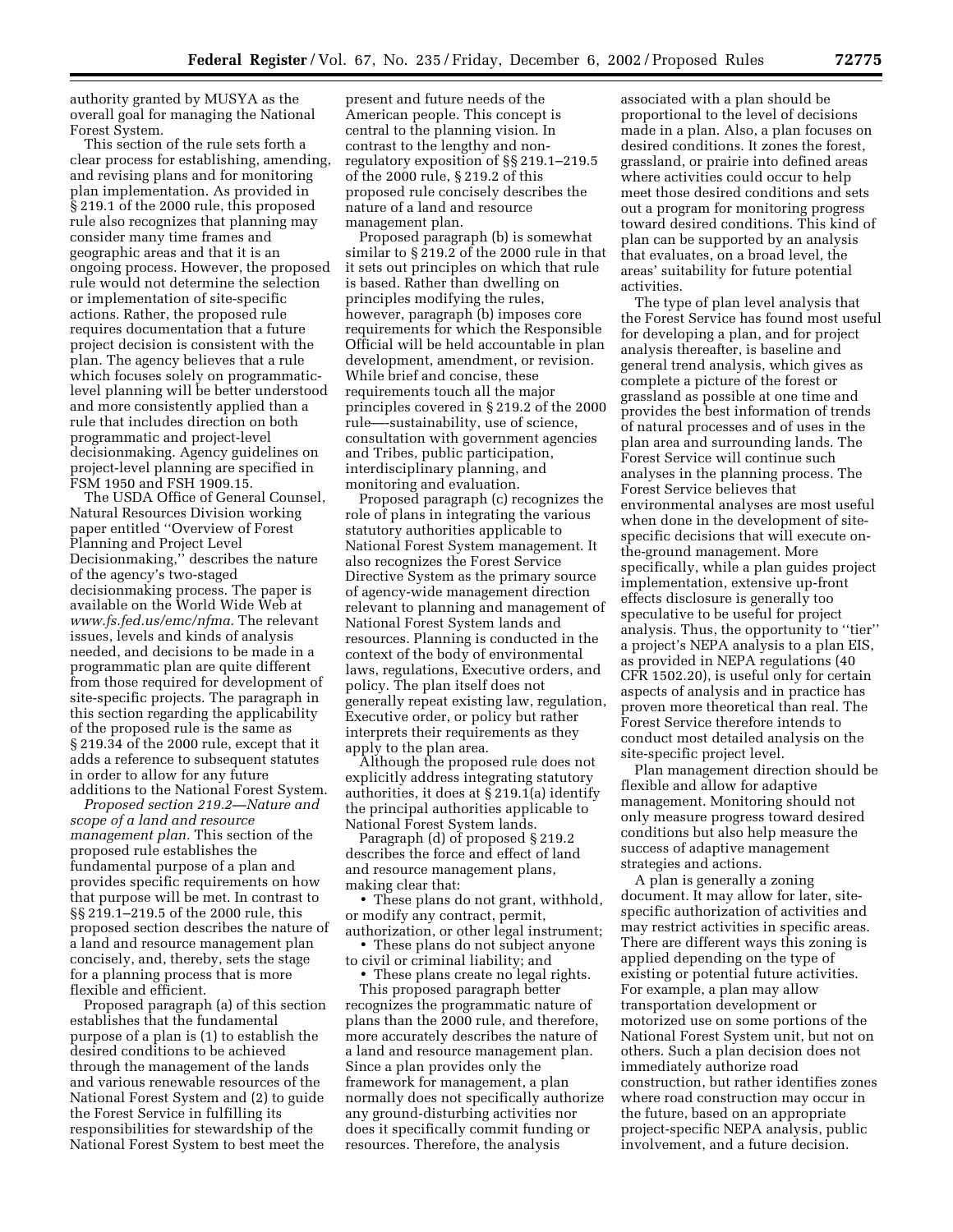Another example of zoning-type direction in a plan is direction that would restrict motorized access in areas where it has been allowed in the past or that would restrict other recreation uses that are currently allowed. The plan itself does not normally execute the restriction. Rather, the restriction would have to be implemented with a subsequent process, such as a closure order or other instrument.

It must be recognized that a plan is not the final word deciding forever the fate of an area of land, determining that some actions will certainly occur and others never will occur, over all or part of the plan area. According to the Forest Service's vision of planning, plans can and should be dynamic documents, which can and should be reconsidered throughout their existence and readily amended when circumstances call for change.

In summary, the plan is a framework for future on-the-ground management decisions. Site-specific projects are proposed and developed within the constraints of the plan, and are subject to the National Environmental Policy Act and other applicable laws and regulations.

*Proposed section 219.3—Levels of planning and planning authority.* This section of the proposed rule identifies three levels of planning—national, regional, or unit (national forest, grassland, or prairie) level. As in the 2000 rule, the Forest, Grassland, or Prairie Supervisor is the Responsible Official for a land and resource management plan, unless the Regional Forester or the Chief chooses to act as the Responsible Official for a specific amendment or revision.

The key planning elements listed in § 219.3(d) of the 2000 rule are omitted from the proposed rule because they are unnecessary. Proposed § 219.5 provides direction on indicators or a need to amend or revise a plan. §§ 219.7–219.9 discuss the steps to develop a new plan or amend or revise a plan. § 219.10 discusses application of plan direction and § 219.11 provides for plan monitoring or evaluating plans. It is not necessary to summarize these planning elements in a single section. The 2000 rule § 219.3 key element number 7 is not needed because the proposed rule does not provide direction for site-specific decisions. Additionally, in contrast to the 2000 rule, § 219.3 in this proposed rule does not contain direction for sitespecific actions. As noted previously, the focus of this proposed rule is the development, amendment, and revision of plans, not site-specific project planning. The Forest Service uses a staged decisionmaking process in which

land and resource management plans establish the guidance that governs sitespecific project planning and decisionmaking.

One new provision of § 219.3 is the recognition of the need to ensure that management direction for designated areas of experimental forests is consistent with the research being conducted and concurred in by the appropriate Station Director. The need for this direction emerged from review by Forest Service Research and Development employees.

*Proposed section 219.4—Decisions embodied in plans.* This proposed section, in paragraphs (a)(1)–(6), retain the five types of plan decisions found in the 2000 rule. Those decisions are ''desired conditions,'' ''objectives,'' ''standards,'' ''the identification and designation of suitable and unsuitable land uses,'' and ''the identification of requirements for monitoring and evaluation.'' For efficiency and clarity, § 219.26 of the 2000 rule, which governs identifying and designating suitable uses, has been incorporated into § 219.4 as proposed paragraph (a)(4). Overall, this section of the proposed rule is similar to § 219.7 of the 2000 rule, although reorganized in this proposal. The proposed rule, however, more explicitly tracks the National Forest Management Act (NFMA).

In proposed paragraph (a)(3) of section 219.4, the rule states ''Standards generally should be adaptable and assess performance measures.'' The following is an example of an adaptable standard that assesses performance measures: ''No pre-commercial thinning is allowed in lynx habitat unless at least three years of monitoring of snowshoe hares shows that hares are present and are not a limiting factor for lynx. In these cases, pre-commercial thinning may occur on no more than 20 percent of the hare habitat.''

Proposed paragraph (a)(3)(ii) of section 219.4 addresses maximum size openings. The 2000 rule does not provide for maximum size openings. As in the 1982 rule, the proposed rule reinstates this statutory requirement and uses the same maximum size limits, by forest cover type.

An additional required standard is added at § 219.4(a)(3)(vii) on the use and application of culmination of mean annual increment (CMAI). The addition of CMAI direction was added to the proposed rule in order to clarify how this NFMA requirement is to be applied because there has been some confusion in this area. This new requirement specifies that CMAI considerations apply only to regeneration harvest of even-aged tree stands on suitable lands

that are harvested for timber production purposes. This section allows for exceptions to the application of CMAI to be made in the plan; for example, a plan could provide exceptions for wildlife openings or for fuel reduction or fuel breaks.

The 2000 rule provides that lands are not suited for a particular use if law, regulation, or Executive order would prohibit the use, if the use is incompatible with the mission or policies of the National Forest System, or if the use would involve substantial and permanent impairment of the productivity of the land. The proposed rule retains the 2000 rule's criteria concerning laws, regulations or Executive orders and the criteria concerning productivity of the land. However, the proposed rule changes the provision of § 219.7(d) of the 2000 rule in two ways. First, the proposed rule no longer uses the criteria of incompatibility with the mission or policies of the National Forest System, because this is so broad that it would not be a useful criterion for the Responsible Official to consider. Instead, the proposed rule adopts a much more explicit criterion to consider; that is, ''If agency resource management directives prohibit the use.'' Second, the proposed rule adds a criterion for determining if lands are not suited for a particular use: ''If the use is incompatible with the desired conditions as established for the plan.'' This criterion was added to clearly recognize that the decisions made in adopting a plan may result in prohibiting some uses on all or parts of a plan area. In addition, this proposed section adds a clarification in paragraph (b) that assessments, surveys, and similar efforts are not plan decisions nor do they constitute a proposed action. This regulatory finding is essential to avoid public and employee confusion about what is a plan decision and what is not.

*Proposed section 219.5—Indicators of need to amend or revise a plan.* This section focuses on emerging issues and new information as indicators of the need to amend or revise a plan. Paragraph (a) of this proposed section is very similar to paragraph (a) of § 219.4 of the 2000 rule in identifying a variety of sources from which issues or problems may come to be addressed in planning. However, proposed paragraph (a) differs from the 2000 rule in that the reference to evaluation of collaboratively developed landscape goals has been removed from this section because of confusion regarding the intent of this provision in the 2000 rule. The concept of collaboratively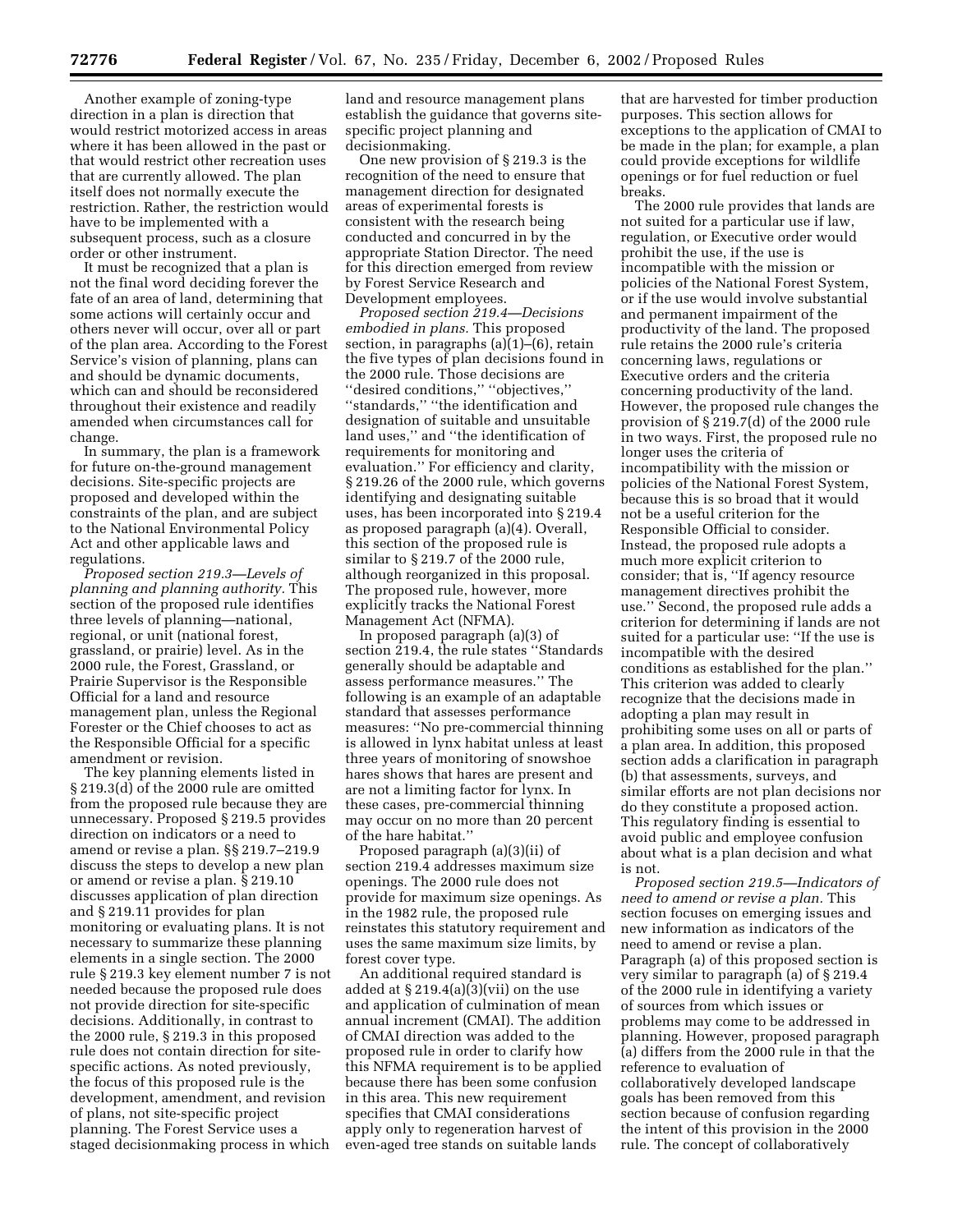developed landscape goals is addressed in this preamble in the discussion of proposed § 219.12—Collaboration, cooperation and consultation. Proposed § 219.5 retains the concept of engaging the public in development of desired conditions as a cornerstone of planning. Paragraph (a) of proposed § 219.5 also differs from the 2000 rule by including a specific requirement for obtaining inventory data, as required by NFMA.

The 1982 rule used the term ''issues'' many times, and issue identification was a cornerstone of how planning was done, but the 1982 rule was not specific concerning the sources from which an issue could arise, except that public participation was a key element of issue identification. In contrast, the 2000 rule specifies how issues originate and gives detailed description of the Responsible Official's consideration of issues.

Proposed paragraph (b)(1) lists factors the Responsible Official may use to determine if an issue or opportunity is timely. Like the 2000 rule, this section makes clear that the Responsible Official has full discretion to make this determination. The requirements in  $\S 219.4(b)(2)(ii)$ , (iii), (iv), (vi), and (vii) of the 2000 rule address the extent to which ''consideration'' of the issues relate to opportunities of the planning unit to contribute to various elements of resource protection and sustainability. The proposed rule does not include these specific criteria, because it may not be practicable to consider these criteria at the initial stage of planning. There is often a lack of information when issues arise, and it is not always known how the issues relate to the National Forest System unit's contribution to sustainability. For example, there may not be complete information early in the issue identification stage related to opportunities to contribute to recovery of threatened or endangered species. This consideration may not be appropriate or efficient to consider until later in the planning process when the best available science may be assembled, when better inventory data may become available, or when public involvement may help discover opportunities that were not earlier known.

This proposed section does not retain the provision at  $\S 219.4(b)(2)(v)$  that the Responsible Official should consider the extent to which addressing an issue relates to the potential for negative environmental effects on minorities. Potential negative effects are most meaningfully identified and addressed in the analysis phase of planning. Executive Order 12898 and Departmental Regulation 43004–4

(1978) require the Forest Service to determine if proposed actions would create disproportionate adverse effects on minority populations and, if so, to mitigate those effects to the extent practicable. The Forest Service complies with these requirements through its NEPA procedures. Scoping, the process of accepting public comments on a proposed action, should indicate whether environmental justice issues exist and the social and economic effects analysis would display the depth and range of those impacts and possible mitigation. The agency affirms that any action it can affect that would cause a disproportionate adverse effect on minority populations would be addressed through a NEPA procedure, thus there would be no controllable effects that the agency would not disclose, analyze, and mitigate to the extent practicable.

Proposed paragraph (b)(2) of this section incorporates the intent of § 219.5 of the 2000 rule with regard to addressing information needs and requires the Responsible Official to keep information gathering within reasonable costs and timeframes. However, this proposed paragraph does not carry forward the detailed provisions of § 219.5 of the 2000 rule for conducting broad-scale assessments and local analysis. These provisions are considered unduly detailed and too inflexible to apply to all National Forest System units, which have a wide variety of issues and information needs as well as differences in budgets and staffing levels. Needed direction on what constitutes broad-scale assessments and local analyses and how the Responsible Official should develop and use this information is more appropriately described in the agency's Directive System.

Proposed paragraph (b)(2) makes clear that a decision to consider or not consider an issue or opportunity is not subject to administrative objection.

*Proposed section 219.6—Compliance with National Environmental Policy Act.* This proposed section is intended to replace § 219.6 of the 2000 rule, which defines proposed actions, requires compliance with Forest Service NEPA procedures, and ties scoping to issue development.

*Applicability of NEPA.* NFMA section 6(g)(1) requires the Secretary of Agriculture to specify ''procedures to insure that land management plans are prepared in accordance with'' NEPA, including ''direction on when and for what plans an environmental impact statement shall be prepared'' (16 U.S.C. 1604(g)(1)). Thus, NFMA provides the statutory authority for the Secretary to

specify not only what should be included in a plan, but also when and how the documentation of NEPA compliance applies to the planning process. This includes determining whether a plan decision's NEPA compliance is to be documented in an EIS, an EA and FONSI, or whether a plan decision may be categorically excluded from NEPA documentation.

The proposed rule maintains the planning process requirements already familiar to the public. These include public notice, public involvement, analysis, public comment on the draft plan, and an objection process for contesting planning decisions. The proposed planning process is intended to be open to all stakeholders and wellinformed regarding the environmental effects of the proposed plan and appropriate alternatives.

*Plan analysis and documentation:* The 2000 rule at section 219.9 requires documentation of a plan revision in an EIS and allows the Responsible Official to determine whether or not to prepare an EIS for a plan amendment. The proposed rule at section 219.6, in contrast, applies this authority in a different manner and outlines the environmental analysis and documentation requirements for revisions. An EIS at the planning stage will not be required if the decision to adopt a plan revision or amendment is not an action significantly affecting the quality of the human environment or if a component of a plan does not yet authorize an action that commits funding or resources that could have a significant effect on the quality of the human environment. In addition, all plans in revision were adopted with full EIS analysis. Therefore, where the existing EIS and subsequent plan and/ or project level documentation have adequately evaluated the significance of plan direction, no further supplementation is required.

Plans that only establish goals, objectives, standards, land allocations, monitoring requirements, and desired resource conditions do not authorize site-specific implementing actions and would not be expected to have significant effects on the environment or effects that have not been previously addressed in prior NEPA documents. As noted above, the question with respect to NFMA planning is when and how not whether—to follow NEPA where it applies. NFMA specifically authorizes the Secretary of Agriculture to decide how and when to do NEPA environmental analysis for National Forest System plans. The agency may, based on the implementation of the proposed rule, identify a category of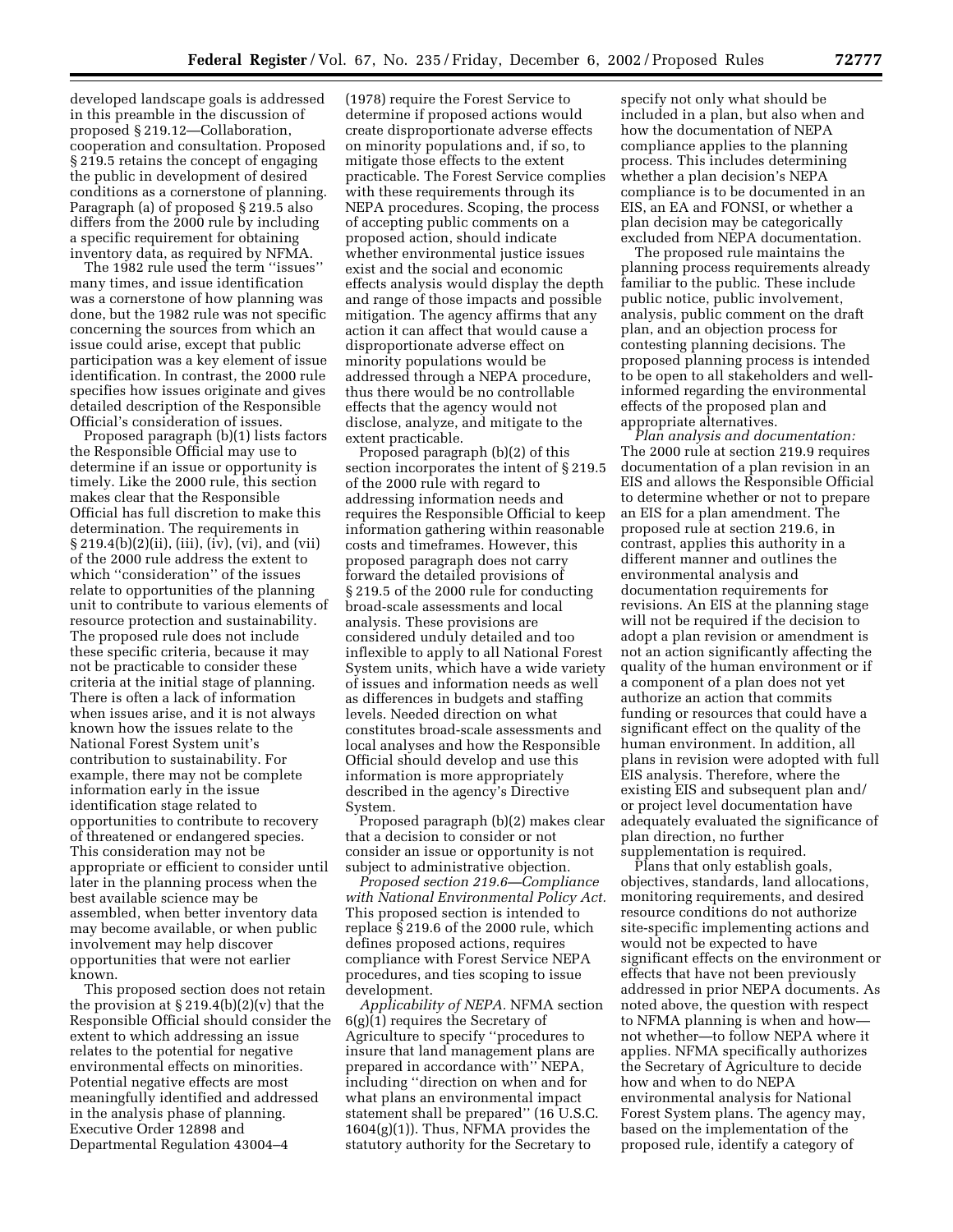plan decisions that do not individually or cumulatively have significant effects and may be categorically excluded from NEPA documentation through a subsequent rule-making process. However, plan decisions including actions that may have significant effects on the human environment must analyze and describe those effects in a more detailed environmental document, including an EIS where relevant. The following examples illustrate this principle.

• A plan decision revising or amending a plan's desired conditions, objectives, and standards for rangeland conditions would not ordinarily be an action with significant environmental effects. However, plan direction substantially increasing or reducing livestock grazing on a part or all of the plan area would be an action requiring further NEPA documentation of the effects of such a decision prior to plan approval.

• Plan direction revising or amending a plan's desired vegetative conditions, objectives, and standards to achieve such conditions would not ordinarily be an action with significant environmental effects. However, if plan direction imposes a substantial change in vegetative conditions, such as conversion of vegetation type, or if the plan decision includes a specific project or set of projects to reach those desired conditions, then further NEPA documentation for those actions must occur prior to plan approval.

• A plan decision revising or amending a plan's objectives for travel management within the plan area would not ordinarily constitute an action with significant environmental effects. However, when such a plan decision would substantially modify ongoing uses within the plan area, then NEPA documentation would be required for that proposed action prior to plan approval.

• Plan direction that revises or amends goals and objectives for consumptive and non-consumptive National Forest water uses and for special use authorizations would not ordinarily be an action with significant environmental effects. However, if a plan would impose substantial new or changed by-pass flows on current special use authorizations for the diversion of water, then NEPA documentation of the effects of that proposed action would be required prior to plan approval.

• Plan direction that revises or amends goals and objectives for oil and gas leasing would not ordinarily be an action with significant environmental effects. However, when a plan specifies

stipulations for oil and gas leasing which have not been previously analyzed, NEPA disclosure would be required prior to plan approval.

*Plan and project analysis:* In contrast to the 2000 rule, the proposed rule at § 219.6(b) requires the detail of analysis at the plan and project level to be proportional to the decisions proposed. The proposed rule requires plans to provide substantial baseline data and trend analysis, which can include the description of direct, indirect, and cumulative effects information at a broad scale appropriate to planning, while requiring more detailed fine-scale NEPA analysis, including the description of direct, indirect, and cumulative effects, to be conducted when a site-specific action at the project level is proposed to implement the plan. Experience has shown that site-specific NEPA analysis, based upon more general plan-level analysis, provides a more timely and accurate assessment of the effects of Forest Service management actions than could otherwise be projected under more hypothetical reasoning in more detailed NEPA analysis at the plan level.

The proposed rule requires plans to be based on substantial analysis of pertinent issues regardless of the level of NEPA analysis and documentation. These plan analyses would: (1) Serve to help the Responsible Official, the public, and others develop land allocations, standards, desired conditions, and other plan decisions; (2) help limit the effects of future projects by application of the plan allocations, standards, desired conditions, and other plan decisions; and (3) provide information useful for analyzing project effects.

For example, both options in proposed section 219.13, developed to ensure that the NFMA diversity requirements are met, require ecological analyses. Option 2 in this proposed rule contains very specific analytical requirements. It focuses ecological analyses at both ecosystem and species levels of ecological organization, requires analyses of diversity across multiple geographic areas and timeframes, and stresses the importance of analyses conducted over large geographic areas or long timeframes. Option 2 requires description of the influence of the ecological condition, structure, and land use history of the surrounding landscape, as well as of natural and human-induced disturbance regimes, and a discussion on how these factors influence a forest's or grassland's ability to achieve biological diversity objectives. These analyses are a key part of both the proposed planning rule and

the analysis of the ecological effects of proposals for plan decisions. This analysis will also provide essential baseline and trend data that will inform the analysis of the direct and indirect effects of plan implementation at the project level.

*Cumulative effects analysis:* Cumulative effects analysis normally involves analysis both at the plan level and at the project level. Under the proposed rule, plan-level analysis would evaluate existing conditions and broad trends at the geographic scale of the plan area. For example, depending on applicable issues, plan analysis may examine habitats for wide-ranging species at various geographic scales and discuss trends for that habitat. Plan analysis may examine recreation use and trends near a community. Plan analysis may also examine the current distribution and likelihood of spread for noxious weeds and whether existing roads may serve as vectors for that spread.

Analysis for site-specific projects will provide additional information that, when combined with the plan-level analysis and monitoring information collected and maintained on the plan's monitoring requirements, would serve as a basis for evaluating the cumulative effects of projects carried out under the plan. For example, where plan analysis documents the quantity and quality of habitat that is available for a wideranging species, that plan-level analysis, combined with applicable monitoring data and other inventory information, can provide much of the information needed to describe the cumulative effects of project and other past, current, and reasonably foreseeable projects upon the habitat available for that species.

Likewise, if plan analysis indicates that a particular recreation use is high and increasing the risk of loss of a rare plant, then plan direction may require particular measures for rare plant protection near trails in the recreation use area and a closer and more detailed examination for cumulative effects analysis associated with recreation management decisions. If plan-level analysis indicates that uses of existing roads are contributing to the spread of noxious weeds, and monitoring indicates that open roads from nearby projects are contributing to the spread, the project-level cumulative effects analysis may be required to assess mitigation measures that may be needed to restrict travel for the area.

*Project level NEPA compliance:* As stated elsewhere in this preamble, agency guidelines on project-level planning are specified in FSM 1950 and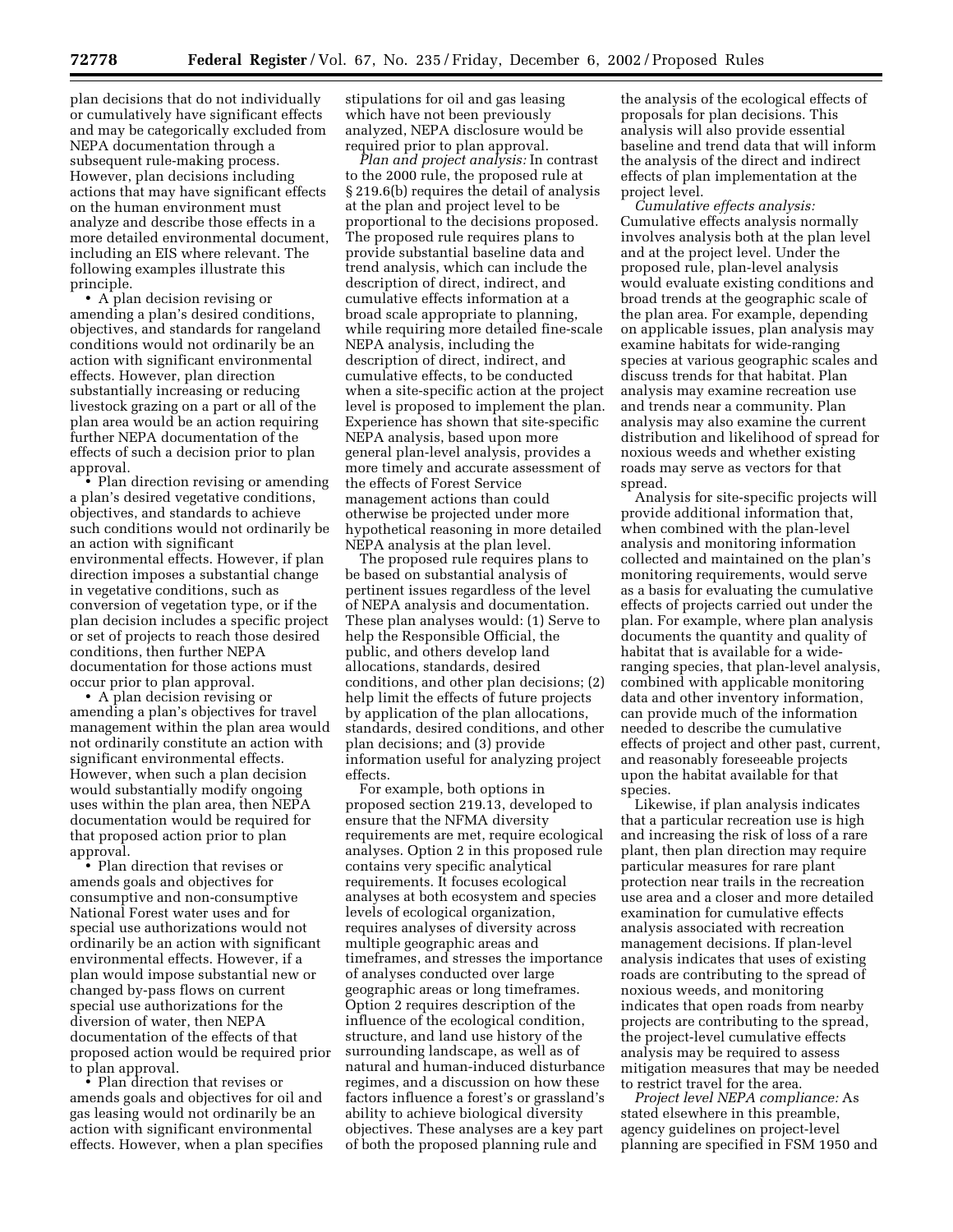FSH 1909.15. Whether a proposed project is categorically excluded from NEPA documentation, or is considered in an EA or EIS depends upon whether that project would have a significant effect on the environment.

For those projects that the agency believes there may be significant effects, an EIS will be prepared to display those effects. Pursuant to the FSH requirements, EIS's are required for actions in certain circumstances, for example, herbicide application, or road construction in an inventoried roadless area. In addition, the Forest Service typically documents other types of projects in an EIS. For example, large timber sale projects are normally documented in an EIS. Another example of a type of project that may be documented in an EIS would be an approval of a plan of operation for a large hard-rock mining operation.

The reason to do an EA is to determine whether or not an EIS is necessary and to document agency NEPA compliance when an EIS is not necessary. The EA will briefly provide sufficient evidence and analysis for determining whether to prepare an EIS or to reach a finding of no significant impact for the proposed action.

Projects typically documented in an EA are those projects that, at the time of the proposal, the Forest Service believes will not have significant environmental effects. Examples of types of projects typically documented in an EA include smaller timber sale projects, road construction, campground construction, special use authorizations, and fuels reduction.

The FSH also lists categories of actions that are excluded from NEPA documentation because they do not individually or cumulatively have a significant effect on the human environment and have been found to have no such effect in procedures adopted by the agency in implementation of the regulations. Existing categories include road maintenance, administrative site maintenance, or trail construction.

Whether a project is documented in an EIS or an EA or whether it is categorically excluded from NEPA documentation, land and resource management plan analyses will provide critical baseline and trend data that will inform the site-specific analysis for the project. Project level NEPA documentation will analyze project effects as needed, depending on the nature of the project and the applicable issues, and known information. Project analyses will supplement and use monitoring data, pertinent assessments, inventories, research, and the plan

analysis information. This plan analysis information will be available regardless of whether the plan is documented in an EA, EIS, or categorically excluded from NEPA documentation.

*Categorical exclusion for planning:* If this proposed rule is adopted, conforming changes would be required in FSH 1909.15, section 20.6. A new categorical exclusion pertaining to categories of plan decisions may be adopted for plan decisions that do not individually or cumulatively have a significant effects on the human environment and are found to have no such effect by the agency based on the implementation of this proposed rule. A separate **Federal Register** notice would be published to provide public notice of the proposed category and request for comment.

*Public comment:* The agency recognizes that the manner in which the proposed rule applies NEPA with respect to new plans, plan amendments, and plan revisions is a departure from the approach taken in the 2000 rule and the 1982 rule requiring an EIS for plan revisions, significant amendments, or new plans. This departure is based on the agency's extensive experience with land and resource management planning over the years. That experience indicates that attempting to draw precise conclusions about the environmental effects of plan direction is subject to analytical uncertainty and is ultimately of limited value for purposes of informed decision-making in compliance with NEPA. However, the agency recognizes that some level of NEPA documentation for plan direction is warranted, and that there may be substantial disagreement over the extent of NEPA analysis and documentation that is appropriate. With this proposed rule, the Forest Service is attempting to strike an appropriate balance between broad-scale plan-level analysis and finer-scale project-level analysis with sufficient inter-relationship between the two to ensure NEPA compliance for all decisions. Therefore, the Forest Service specifically requests comments and suggestions from the public regarding how the ''significance'' of land and resource management plan direction is applied in this proposed rule, what plan decisions authorize an action or commit funding or resources that could have a significant effect on the environment and the circumstances for which an EA or EIS for a plan would be appropriate.

It is useful to summarize the differences between elements of NEPA application in the 2000 rule and in this proposed rule. This summary consolidates discussion present in other parts of this preamble.

*Type of NEPA documentation:* The 2000 rule requires preparation of an EIS for a plan revision (36 CFR 219.9(d)). The proposed rule states plans may be categorically excluded from documentation in an EA or EIS when the Responsible Official determines that the action fits an established Categorical Exclusion category and no extraordinary circumstances are present.

*Public involvement:* The 2000 rule has detailed requirements on who should be involved in planning (§§ 219.13– 219.17). The proposed rule has essentially the same requirements, although they are more succinctly stated. These requirements would still apply for plans categorically excluded from documentation in an EA or EIS.

The Forest Service will ensure that categorically excluding land and resource management plans from documentation in an EA or EIS does not result in an adverse or disproportionate effect on groups of people identified under Title VI of the Civil Rights Act, the Executive Order 12898— Environmental Justice or other civil rights laws, regulations, and orders. These identified groups include minorities, seniors, women, subsistence lifestyle populations, Tribes, and low income populations. By definition in NEPA, a categorical exclusion address only those actions which do not individually or cumulatively have a significant effect on the human environment and for which, therefore, neither an EA nor an EIS is required (40 CFR 1508.4). Pursuant to agency policy set out in Forest Service Handbook 1909.15, Chapter 10, the Responsible Official would still be required to identify potentially affected and interested agencies, organizations, and individuals during the planning process, regardless of which type of documentation is used. Additionally, specific Forest Service guidance on scoping under NEPA will still apply to categorical exclusions.

*Issues:* The 2000 rule has very detailed requirements for issue identification. The proposed rule does not. While the proposed rule would still require the Responsible Official to document a rationale for issue identification in the proposed rule, it is likely that this documentation would be briefer as he or she would not need to cross reference an extensive list of issue sources (refer to § 219.5 in this preamble). The requirements in the proposed rule for issue identification would still apply for plans categorically excluded from documentation in an EA or EIS.

*Analysis:* The 2000 rule contains very detailed requirements for what can be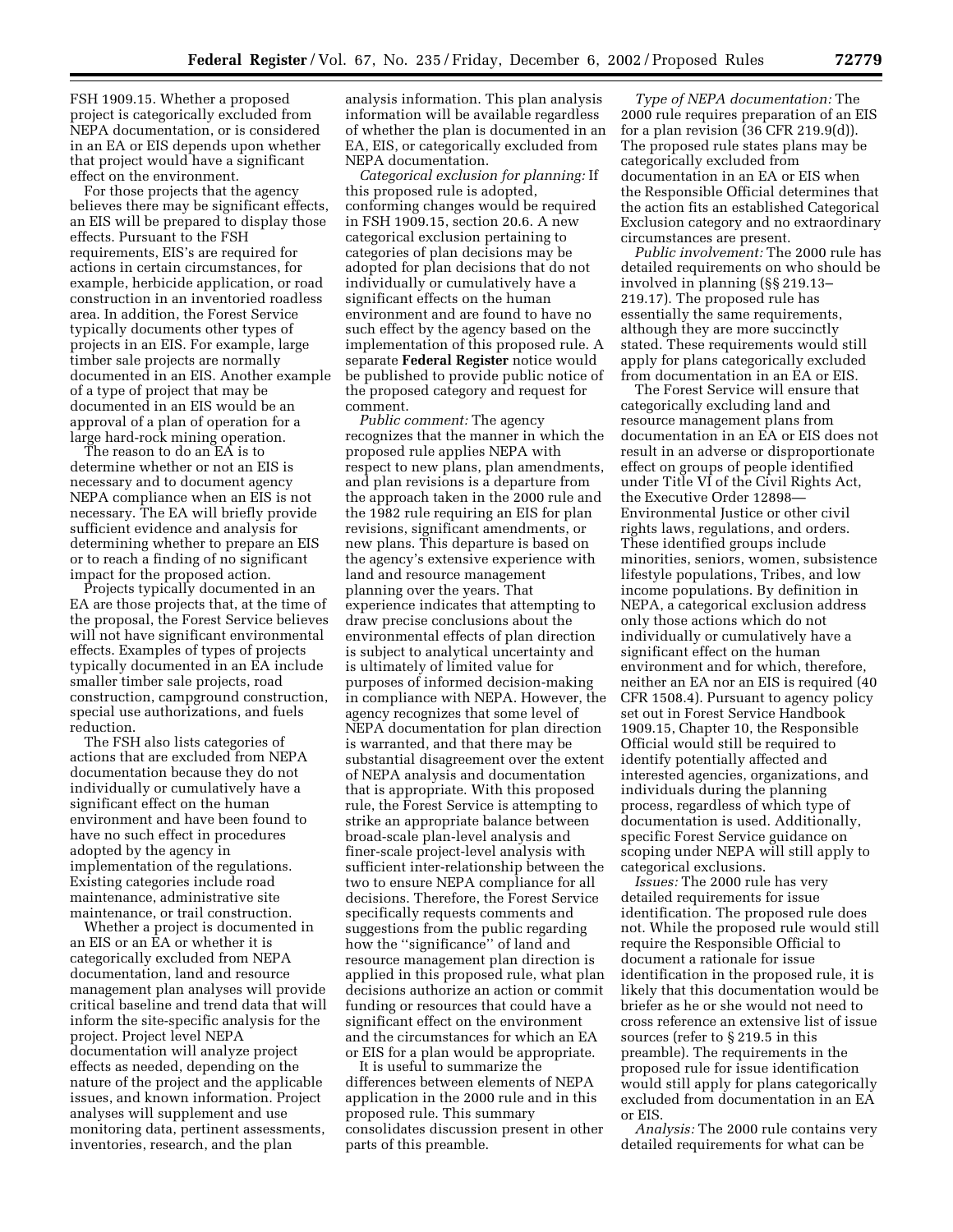termed ''analysis'' in §§ 219.5, 219.9, and 219.20–219.25. The proposed rule has much simpler requirements. In addition, as pointed out previously in this preamble, the agency has a vision of an analysis that is more proportional to the decisions being made and that the analysis will be much briefer. The number and complexity of requirements in the 2000 rule make it unlikely that a proportional analysis effort would be successful.

*Alternatives:* The 2000 rule does not directly address alternatives to consider in developing a new plan, revision, or amendment. This proposed rule also does not directly address alternatives, but the preamble does in the planning "vision" and signals the agency's intention to work toward consensus with the public with an expected result of fewer alternatives.

Neither the 2000 rule nor this proposed rule set out specific NEPA requirements in the planning regulation, in accordance with the desire not to repeat direction contained in law, regulation or Executive order.

*Proposed section 219.7—Amending a plan.* As with the 2000 rule, this section of the proposed rule characterizes an amendment to a plan as an addition to, the modification of, or the rescission of one or more of the plan decisions listed in § 219.4. As with the 2000 rule (at § 219.18(b)), paragraph (a) of this proposed section specifically excludes administrative corrections as amendments. Paragraph (b) of this proposed section identifies issues or opportunities as provided in § 219.5 as potential sources for plan amendments. Proposed paragraph (c) requires that the Responsible Official provide opportunities for consultation and collaboration as addressed in § 219.12 during plan amendment. The process to produce an amendment, including the identification of issues or opportunities, the use of applicable information, an effects analysis, and provisions for consultation opportunities for consultation are the same in the 2000 rule and the proposed rule. While the process steps are the same, the rules are organized differently. The 2000 rule lists all the steps for amendment in § 219.8, while the proposed rule addresses issues in § 219.5, use of applicable information in § 219.13, and effects analysis in § 219.6 by reference to NEPA. The two rules differ in the specific requirements to accomplish the steps in the amendment process. These differences are addressed in the discussion for those individual sections in this proposed rule.

Proposed paragraph (d) defines a significant amendment and requires a

90-day comment period for a draft proposed significant amendment, as referenced in § 219.6 and as required by NFMA, (16 U.S.C. 1604 (f) (4)).

Under the 1982 planning rule, when amending the plan, the Forest Service has to cope with two processes to determine significance for two different statutes. First, under NFMA, the Forest Service had to determine whether an amendment is a significant change to a plan. Even if an amendment was determined not to be a significant change to the plan, the amendment still required an EIS if it was determined under NEPA to be a major Federal action significantly affecting the quality of the human environment. This direction has proven confusing to agency personnel and to the public. The 2000 rule uses only the NEPA definition for significance. This proposed rule defines a ''significant amendment,'' as one that would have a significant affect on the quality of the human environment. The proposed rule also provides for a new category of interim amendments in § 219.7(f) to enable the agency to make more rapid adjustments to management direction when necessary, such as when a threatened or endangered species is newly listed or initially discovered to exist in a particular area. In fact, a rapid response to the needs of threatened or endangered species is the prime reason this category of amendment is included. In 1995, for example, the Southern Region of the Forest Service amended their plans to provide interim standards and guidelines for the federally listed red-cockaded woodpecker. This interim direction was to remain in effect up to three years until individual plans could be amended or revised with longer term direction.

An interim amendment would expedite needed amendments to a plan, while the agency initiates further analysis and decisionmaking for a permanent amendment. The proposed rule would establish a maximum duration of four years for an interim amendment; however, there are a number of alternative views on the duration and process for these interim amendments, and the agency would especially welcome public comment concerning their use.

*Proposed section 219.8—Revising a plan.* The proposed rule requires a description of the current management situation and an assessment of the adequacy of existing plan direction, a summary of timely and relevant issues to be addressed, and a summary of relevant information. The proposed rule requires consultation with federally recognized Indian Tribes, State and

local governments and other Federal agencies and contains requirements for public notice of intent to revise a plan. These requirements are much simpler than either the 1982 or 2000 rules.

The 2000 rule and the proposed rule are fundamentally different with regard to the amount of information and analysis required to initiate a revision. At § 219.20 of the 2000 rule, the Responsible Official must develop or supplement extensive information to address ecosystem sustainability and must provide comparable information at § 219.21 to address social and economic sustainability.

To initiate a revision of a plan, § 219.9 of the 2000 rule established requirements related to collaboration; identification of issues; analyses and information; identification of special areas; identification of specific watersheds in need of protective or restoration measures; identification of lands classified as not suitable for timber production; identification of and evaluation of inventoried roadless and unroaded areas; and development of an estimate of anticipated outcomes for the next 15 years. Each of these requirements refers in turn to additional requirements elsewhere in the planning regulations. For example, paragraph (b)(4)of § 219.9 of the 200 rule states in order to begin the revision process, the Responsible Official must, ''Evaluate the effectiveness of the current plan in contributing to sustainability (§§ 219.20–219.21) based on the information, analyses, and requirements described in § 219.20 (a) and (b) and § 219.21 (a) and (b), and provide for an independent scientific peer review (§ 219.22) of the evaluation.''

As the agency launched the November 2000 rule, field-level planners and resource professionals expressed uncertainty about the degree and scope of analysis and information gathering required to initiate a plan revision. They also were concerned about the potential controversy that might be associated with a plan developed under these untested and unclear requirements. Also questioned was the appropriateness of and the agency's ability to conduct prerevision analysis and presenting some of this information at the revision initiation stage. For example, identification of new proposals for special areas or wilderness recommendations benefit from public involvement and input, which is more fully developed later in the planning process, not at the pre-revision stage.

The agency supports sharing as much known information as possible with the public at the early stage of revision initiation, but it does not believe the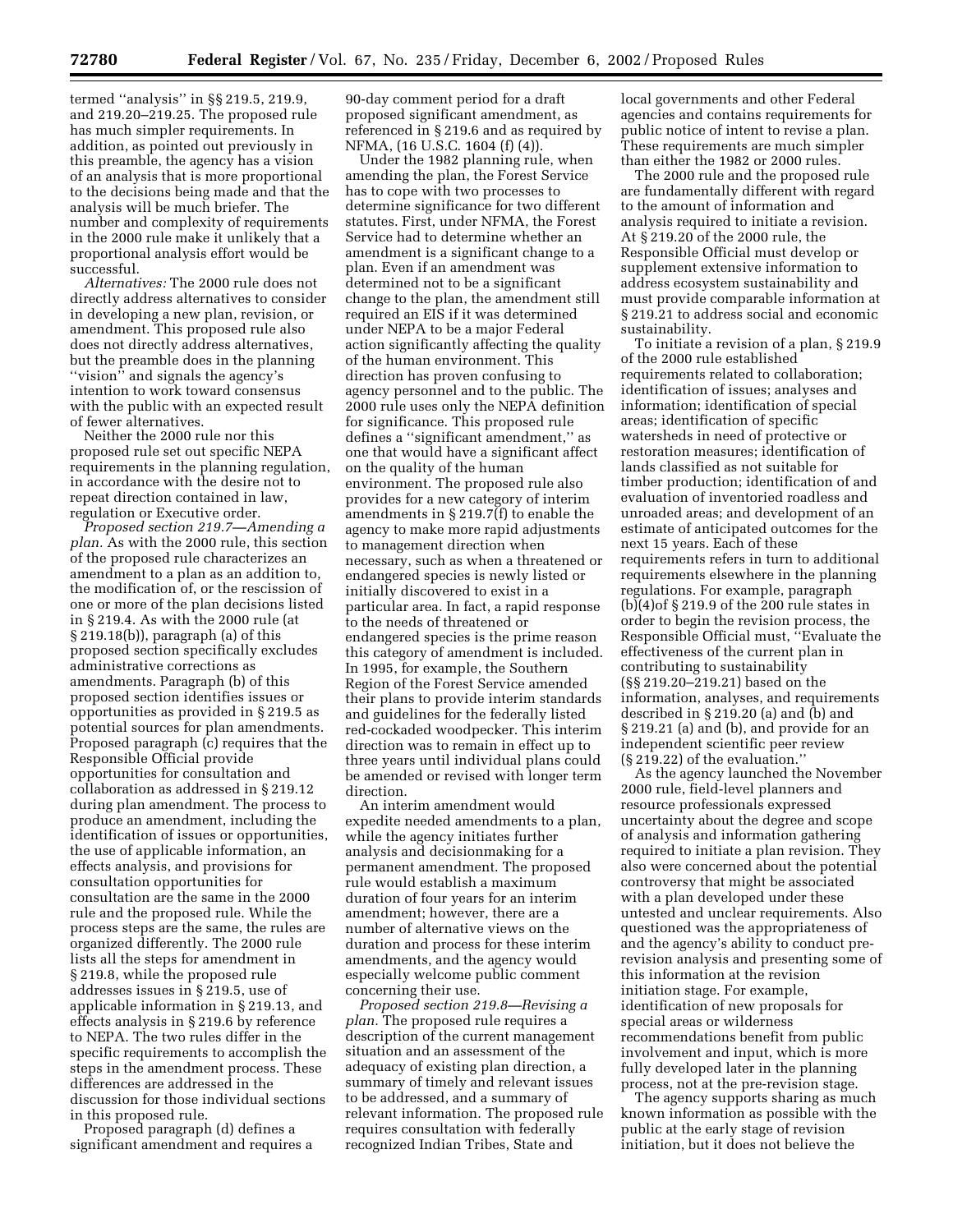extensive information and analysis requirements of the 2000 rule are necessary. In fact, the extensive work required to initiate revision will create further delays in revision of plans.

Both the proposed rule and the 2000 rule address the statutory requirements for plan initiation; however, the 2000 rule includes more extensive direction on the revision process than does the proposed rule. Both also include public notice requirements. The 2000 rule includes a 45-day public comment period. The proposed rule does not include a specified comment period, although notice is required to invite comment. This proposed change would allow the Responsible Official to tailor the comment period for initiation of plan revision to the scope and complexity of planning issues and opportunities for the unit.

The proposed rule and 2000 rule have the same substantive requirement for a 90-day public comment period of a draft proposed revision.

*Proposed section 219.9—Developing a new plan.* This proposed section recognizes that, over time, additional units may be added to the National Forest System, such as occurred with the recently established Midewin Prairie in Illinois. Should Congress establish a new national forest, grassland, prairie, or other unit of the National Forest System, the Responsible Official must determine whether a separate plan is needed or whether an existing plan can be amended. If a new plan is needed, the Responsible Official must follow the requirements of this regulation. The 2000 rule did not address this issue.

*Proposed section 219.10—Application of plan direction.* Paragraph (a) of this proposed section addresses the statutory requirements of the NFMA (16 U.S.C.  $1604(h)(3)(i)$  that permits, contracts, and other legal instruments must be consistent with the applicable plan. This paragraph is similar to the provisions of the 2000 rule at § 219.10 requiring all site-specific project decisions, permits, contracts, and other authorizations to be consistent with the applicable plan, which is required by NFMA.

However, unlike the 2000 rule, this proposed paragraph adds a specific requirement that project decisions disclose the relationship of the project to the plan desired conditions. While all project decisions must be consistent with the plan, it is not practical to require each project decision to be in strict compliance with all aspects of a plan's desired conditions. Sometimes a project may have positive effects on one aspect of desired conditions and negative effects on another. It is also

possible that a project may have shortterm negative effects that relate to a specific desired condition, with predicted long-term positive effects. At other times a project may have neutral effects related to desired conditions. These examples illustrate the complexity of the relationship of a particular project to the desired conditions in a plan. The agency therefore, has chosen not to include a specific requirement that projects comply with the plan's desired conditions, but rather a requirement that the project decision disclose how the decision relates to the applicable plan desired conditions.

Also in contrast to the 2000 rule, this proposed paragraph specifically requires that a new plan, amendment, or revision decision document consider the effects of the plan on occupancy and use already authorized. This change is proposed to ensure that there will be an orderly transition when a new plan, amendment, or revision is authorized. This proposed section also acknowledges that modifications of instruments authorizing ongoing occupancy and use of the plan area necessary to make them consistent with the changes in the plan are subject to any valid existing rights.

Paragraph (b) of this proposed section provides that direction in plans undergoing amendment or revision would remain in effect until the Responsible Official signs a decision document for a new amendment or revision. This provision is the same as in § 219.10 of the 2000 rule.

Paragraph (c) of this proposed section makes clear that nothing in the rule itself requires a change of approved projects while new information is being assessed. This provision is proposed to clarify the effect of considering new information and fills a gap in both the 1982 rule and the 2000 rule.

Paragraph (d) of this proposed section retains the provisions of § 219.10 of the 2000 rule that lists options available to a Responsible Official when a proposal for a project or activity would not be consistent with plan direction.

Paragraph (e) of this proposed section recognizes the need for testing and research projects to gain information and knowledge that will assist the land manager. This paragraph makes clear that testing and research projects are subject to all applicable laws, regulations, and Executive orders and must be consistent with the plan. This is a new paragraph developed to acknowledge the important role of research in National Forest System land management and the role of NFS lands as sites for research. This provision also

further strengthens the emphasis of this proposed rule on monitoring and evaluation.

*Proposed section 219.11—Monitoring and evaluation.* As at § 219.11 of the 2000 rule, this proposed section specifies that plans must include requirements for monitoring and evaluation, although this proposed rule does not refer to such requirements as a ''strategy.'' This proposed section provides direction on the purpose of monitoring and evaluation, the data sources that may be used, the coordination of monitoring that may occur, possible evaluation activities, and direction on record keeping. Paragraph (a) provides that the Responsible Official ensure that monitoring occurs and that monitoring methods may be adjusted without plan amendment or revision. As with the 2000 rule, monitoring could be conducted jointly with other interested parties such as other governmental agencies, Tribes, and scientific and academic organizations.

Paragraph (b) lists situations where evaluation may be used to determine, among other things: trend identification; information and analysis validation; use of performance measures to assess the effects of programs, projects, and activities; and the effectiveness of plan standards. Paragraph (c) of this proposed section would require information to be collected from any of a variety of sources to meet the monitoring requirements. Paragraph (d) requires findings and conclusions to be published annually in reports that are made available to the public.

At § 219.11(b), the 2000 rule requires that if there is a need for monitoring and evaluation of site-specific actions, decision documents must include a description of the monitoring and evaluation and the Responsible Official must determine that funding is adequate to conduct monitoring and evaluation before authorizing the site-specific project. This provision is not retained in the proposed rule which is limited to programmatic planning.

The monitoring and evaluation provisions of the proposed rule differ from the monitoring provisions of the 2000 rule, which impose far more detailed and specific requirements for monitoring characteristics of sustainability, ecological conditions, and populations of focal species/ species-at-risk and for site-specific activities. Monitoring is very important, but given the testing and experimentation inherent in monitoring and evaluation, Responsible Officials need considerable flexibility to design monitoring strategies to fit local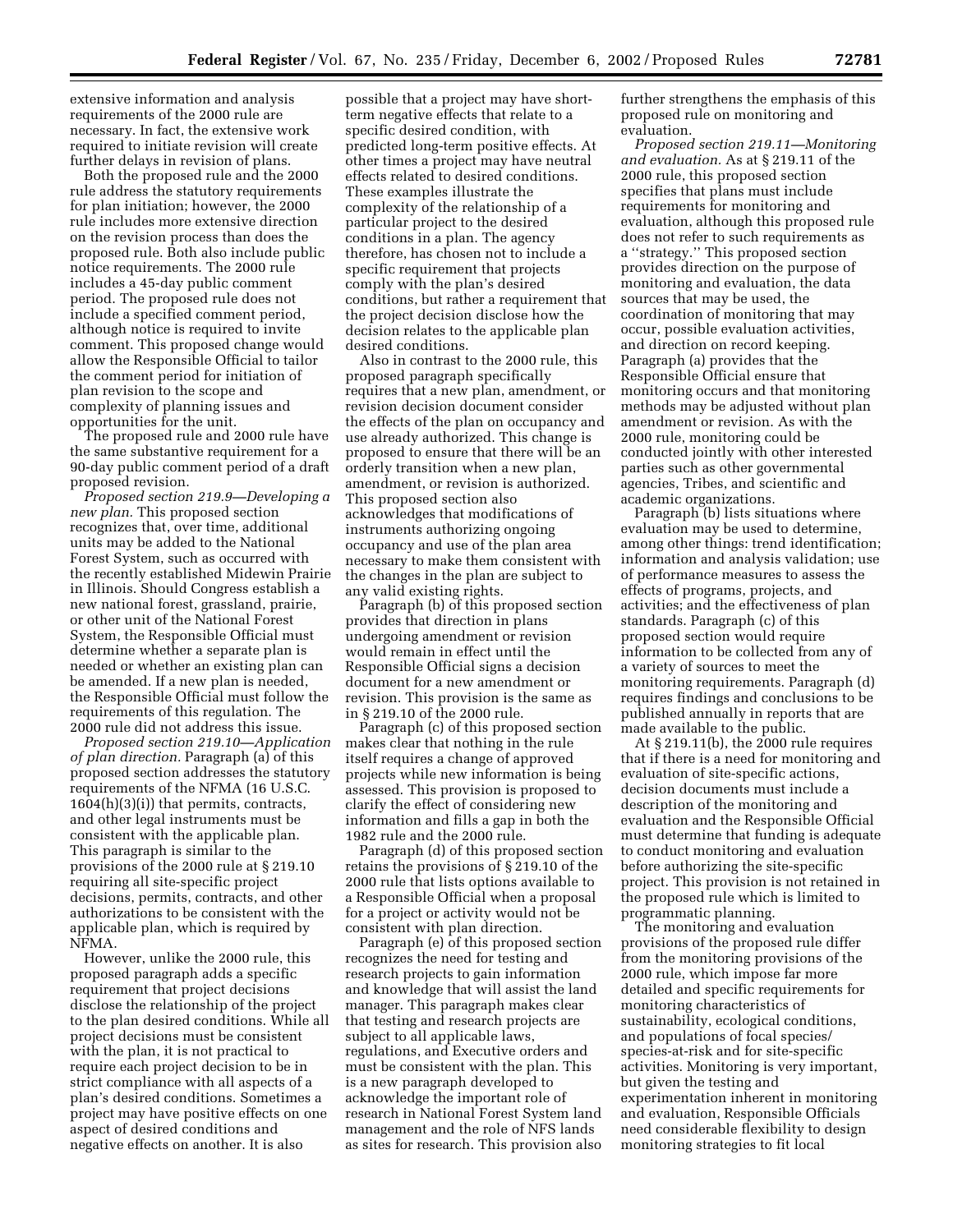situations. The specificity of the 2000 rule does not allow for such flexibility and discretion. To the extent that guidance is needed on who should do monitoring, how monitoring should be done, what monitoring should be done, and how monitoring information should be evaluated, that can best be provided through the agency's Directive System rather than specified in a rule.

For example, the detailed provisions in § 219.11(a)(1)(ii)(B) and (C) of the 2000 rule are being evaluated for issuance in the Forest Service Manual or Handbook. Some of these current regulatory requirements will be made optional in order to be responsive to variations in funding, staffing, and information needs among individual National Forest System units.

Other monitoring and evaluation provisions of the 2000 rule that are proposed to be removed from the rule are those for which there is no corresponding provision elsewhere in the proposed rule. Also, at § 219.23(c), the 2000 rule requires that scientists play a significant role in developing and evaluating monitoring strategies. The agency certainly believes use of science is important in monitoring and in evaluating results; however, the agency has determined upon review that the degree of required participation of Forest Service research scientists specified in the 2000 rule would overburden the Research and Development mission area of the Forest Service. Moreover, not every plan amendment or revision will require the same degree and intensity of scientific review.

Monitoring may take many forms and include different requirements for the understanding of science and involvement by scientists. Different types of monitoring require different levels of scientific rigor in their development and application. For example, if a plan has a standard to keep fences repaired and gates closed to aid with the restoration of certain degraded riparian systems, then monitoring to assess the ability of the managers to keep the fences standing and the gates closed requires little, if any, involvement of science. However, to assess if keeping the fences closed and gates repaired was an effective approach to reach the desired condition of a restored riparian system may well require development and application of particularly rigorous, scientifically valid monitoring protocols. The consistency evaluation process described in Section 219.14 would evaluate the likelihood that the designed monitoring plan would be able to determine the effectiveness of the action (keeping the

gates closed and fences repaired) in achieving the objective of ecosystem restoration.

As this proposed rule was being developed, a great deal of internal discussion occurred regarding direction for, and decisions on, adaptive management and on whether the proposed rule needed to specifically address this concept. The term ''adaptive management'' has been used formally and informally within the agency to describe the process of continually adjusting management techniques in response to new information, knowledge, or technologies. The Forest Service recognizes that uncertainty and unknowns exist in the course of achieving any natural resource management goal. The adaptive management process relies on focused monitoring to measure success in achieving desired conditions and to determine if there is the need to make further changes in strategies and implementation. Whether such monitoring would be scientifically rigorous would depend on the resource, the use, and the specific situation.

The 2000 rule uses the term ''adaptive management,'' and explains adaptive management concepts and purposes, but it has no specific requirements for how the concept and purposes were to be carried out. Although the agency believes that adaptive management concepts are valid, the agency maintains that it is not necessary for the planning rule to specifically address these concepts beyond stating that measurement of adaptive management results is one of the purposes of monitoring and stating in § 219.4 that the need to provide adaptive management is one reason why plan standards should not be overly rigid.

A plan can allow for and address adaptive management without specific direction to do so in the planning rule. Essentially, there is no real difference between the 2000 rule and the proposed rule in the area of adaptive management. Under both rules, plans can include adaptive management strategies and methods in their direction.

In fact, both conceptually and operationally, adaptive management is integral to the planning process laid out in this proposed rule, and monitoring and evaluation represent a fundamental component of the adaptive management process, as was the case in the 2000 rule. In this context, an essential linkage exists between plan requirements for monitoring and evaluation, discussed previously, and those for the ecological component of sustainability, discussed

later in this preamble under proposed section 219.13. The ecological information and analyses focused on assessing ecosystem and species diversity, as specified in proposed § 219.13(b)(1), contribute directly to adoption of plan decisions that provide for ecosystem and species diversity in the plan area within the multiple use objectives of the plan. Results of monitoring and evaluation are among the information and analyses that may contribute to the development of future plan decisions affecting diversity. Moreover, monitoring and evaluation provide an essential feedback loop to assess whether implementation of plan direction is producing progress toward attainment of desired conditions and plan objectives, as well as the basis for deciding whether plan direction should be modified or changed through plan amendments or revision.

As specified in § 219.11(a), data and other information pertinent to characteristics of ecosystem and species diversity, as determined relevant by the Responsible Official, should be included in the monitoring information to be collected. Evaluation of this information should reveal whether progress toward achievement of diversity objectives is being achieved, or whether plan direction or plan implementation must be changed. In this sense, and with specific reference to the ecological component of sustainability, monitoring and evaluation complete the essential feedback loop of adaptive management to assess whether plan direction is achieving the NFMA requirement that plans provide for diversity in a multiple use context. Monitoring and evaluation focused on the characteristics of diversity thus inform both the development of plan decisions and the decision to undertake plan amendments or revisions, thereby ensuring that adaptive management is an integral part of this revised planning rule.

*Proposed section 219.12— Collaboration, cooperation, and consultation.* This proposed section combines §§ 219.12 through 219.17 of the 2000 rule. Paragraph (a) of this section is similar to paragraph (a) of § 219.12 of the 2000 rule in requiring the Responsible Official to provide early and frequent opportunities for the public to participate in the planning process, using any of several specified roles, and to encourage such participation. Paragraphs (a)(1) and (a)(2) incorporate the provisions of §§ 219.13, 219.14, 219.16 and 219.17 of the 2000 rule which address engaging Federal agencies, State and local governments, interested individuals and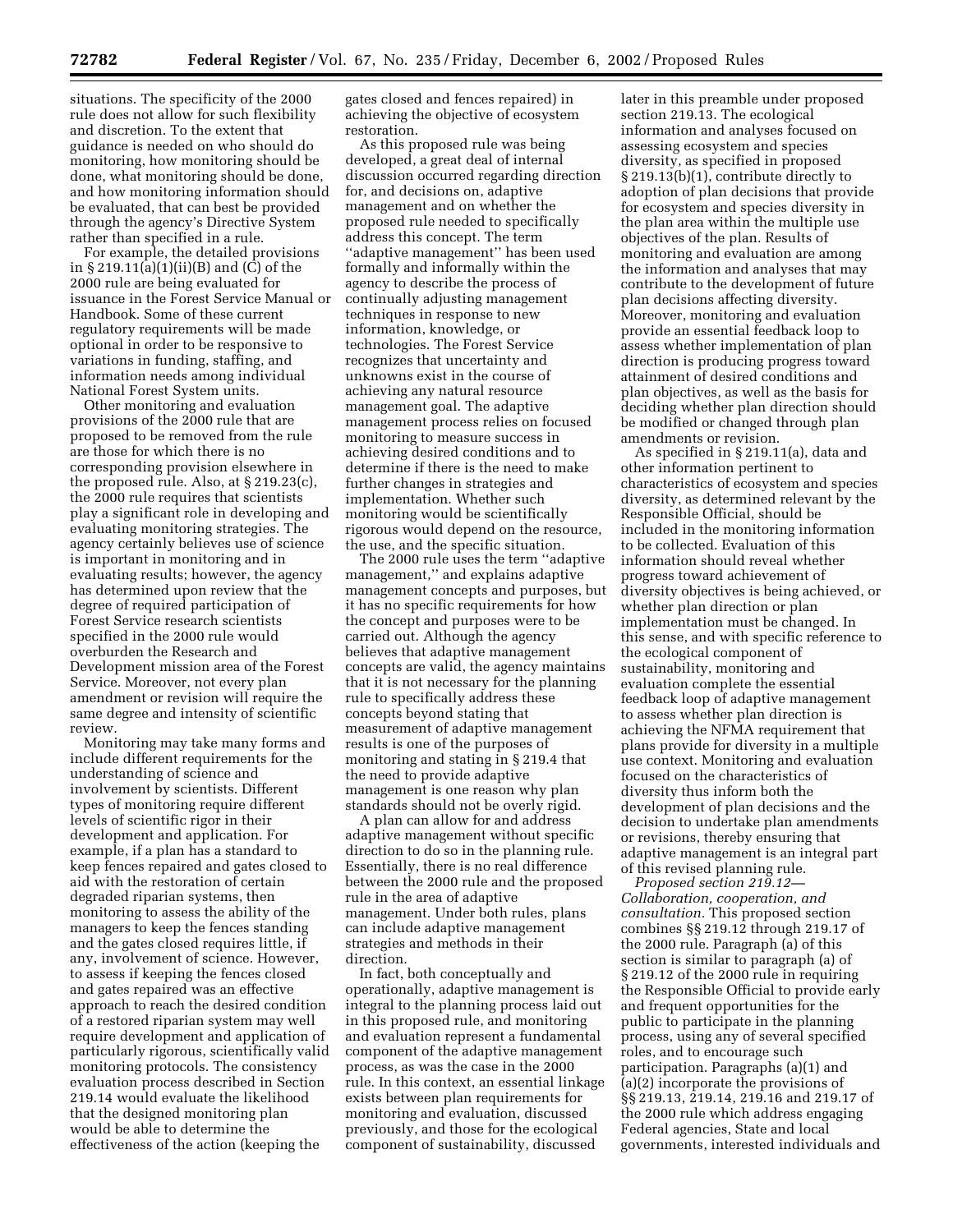organizations, and private landowners in planning, and paragraph (a)(3) incorporates the provisions of § 219.15 of the 2000 rule, which address engaging federally recognized Tribes in planning.

The 2000 rule at § 219.12(b) requires Forest Service participation with others in efforts to cooperatively develop landscape goals. Although the cooperative development of landscape goals may be of value in some planning efforts, this specific activity should not be a requirement because it will not always be useful and may often be unachievable with participating groups. The proposed rule does not refer to collaboratively developed landscape goals; rather, at § 219.12(b), the proposed rule clarifies that the Responsible Official should consider participating in existing groups to address resource management issues within the community. The agency also feels that the list of objectives for collaboration in the 2000 rule are not necessary as they are more appropriately defined under existing law or through the collaboration process itself.

In contrast to the 2000 Rule at § 219.18, this proposed section on collaboration, cooperation, and consultation does not include a provision for requiring advisory committees. That provision requires that each national forest or grassland have access to an advisory committee. Having considered employee concerns over this provision, the agency now considers this provision to be inadvisable. There are many valid methods for effectively engaging the public. An advisory committee may be the most effective method in some circumstances, the least effective in others.

Each Forest, Grassland, or Prairie Supervisor currently has the option of requesting establishment of an advisory committee under the Federal Advisory Committee Act (FACA) and implementing regulations issued by the General Service Administration (GSA). The 2000 rule requires that each Forest or Grassland Supervisor have access to an advisory committee with knowledge of local conditions and issues. While the rule does not require each planning unit to have its own committee, many believe that the local conditions and issues requirement effectively require a separate committee for most planning units.

The costs of establishing and administering FACA committees is high in terms of Federal employee time and salaries to charter the committees, manage the nomination and selection process, and to set up meetings. There

are also meeting facility costs as well as costs for reimbursement of committee members for their transportation, meals, and lodging. While these costs may well be justified to address issues for some planning units, they might be an unwise use of funds on other units. Also, the process for establishing committees can be a long one. The Act and implementing GSA regulations require substantial administrative work including drafting charters, nominating members, checking nominees' backgrounds, giving **Federal Register** notice, considering public input, and giving notice of the committee members selected. By law, committees must be rechartered every two years.

Requiring most units to undertake the expenditure of time and funds for establishing and re-establishing FACA committees imposes a significant continuing administrative responsibility. Instead of mandating a ''one-size-fits-all'' national approach to public input, the agency believes that it is better to provide Responsible Officials flexibility to design public involvement strategies to best meet the local needs the most cost effective way.

In summary, the proposed rule reduces the amount of process-related descriptions of the public involvement processes. The agency's intention is to continue and support vigorous and active public interaction and involvement without mandating which process would most effectively support this interaction. Consequently, this proposed rule drops the non-substantive portions of the 2000 rule, such as detailed examples of how people, groups, and organizations can contribute to the planning effort.

*Proposed section 219.13— Sustainability.* This proposed section contains direction for how the specific social, economic, and ecological components of sustainability are to be applied. This section of the proposed rule replaces § 219.19 through § 219.21 of the 2000 rule. This proposed rule emphasizes the interconnection between the ecological, social, and economic components of sustainability and requires consideration of each in the planning process.

However, the proposed rule departs from the 2000 rule on several important points. Sustainability under this proposed rule is viewed as a single objective with interdependent social, economic, and ecological components. In contrast to the 2000 rule, this concept of sustainability is linked more closely to the MUSYA in that economic and social components are treated as interdependent with ecological aspects of sustainability, rather than as

secondary considerations. This change in emphasis is not intended to downplay the importance of ecological sustainability or of maintaining the health and productivity of the land.

The proposed rule also affirms the commitment of the Forest Service to meet the NFMA requirement that plans provide for the diversity of plant and animal communities and tree species and retains the joint focus of the 2000 rule by considering and evaluating both ecosystem diversity and species diversity, in order to reach plan decisions that provide for diversity within the multiple use objectives of the plan.

The proposed rule addresses social and economic sustainability at § 219.13(a). Even though social and economic issues are different they are discussed together because both social and economic components of sustainability address the well-being of communities that are dependent on the National Forests. There are elements of analysis that have implications for both economic and social sustainability. For example, demographics (such as population, age, income, employment, home ownership, school, growth) have implications for both economic and social sustainability. Conversely, there are other elements of social and economic analysis that are clearly distinct. For example, a social analysis might help identify Native American use of medicinal plants to ensure the agency considers how these plants may be protected. A social analysis might also help identify what local people particularly value about National Forest System lands. An economic analysis might identify the interconnectedness between goods and services produced from NFS lands and the economy in surrounding communities in terms of employment and income; for example, the recreation use of NFS lands and service industries. To assess social and economic sustainability, the Forest Service proposes to require the Responsible Official to: (1) Identify values that interested and affected persons want to see sustained; (2) consider how human activities and social and economic conditions and trends affect NFS lands; (3) identify the benefits NFS lands provide; and (4) examine how land management decisions affect social and economic conditions.

The Forest Service understands that sustainable social and economic systems are very complex and that programmatic planning decisions form only a part of the environment in which these systems operate. The agency acknowledges that it cannot assure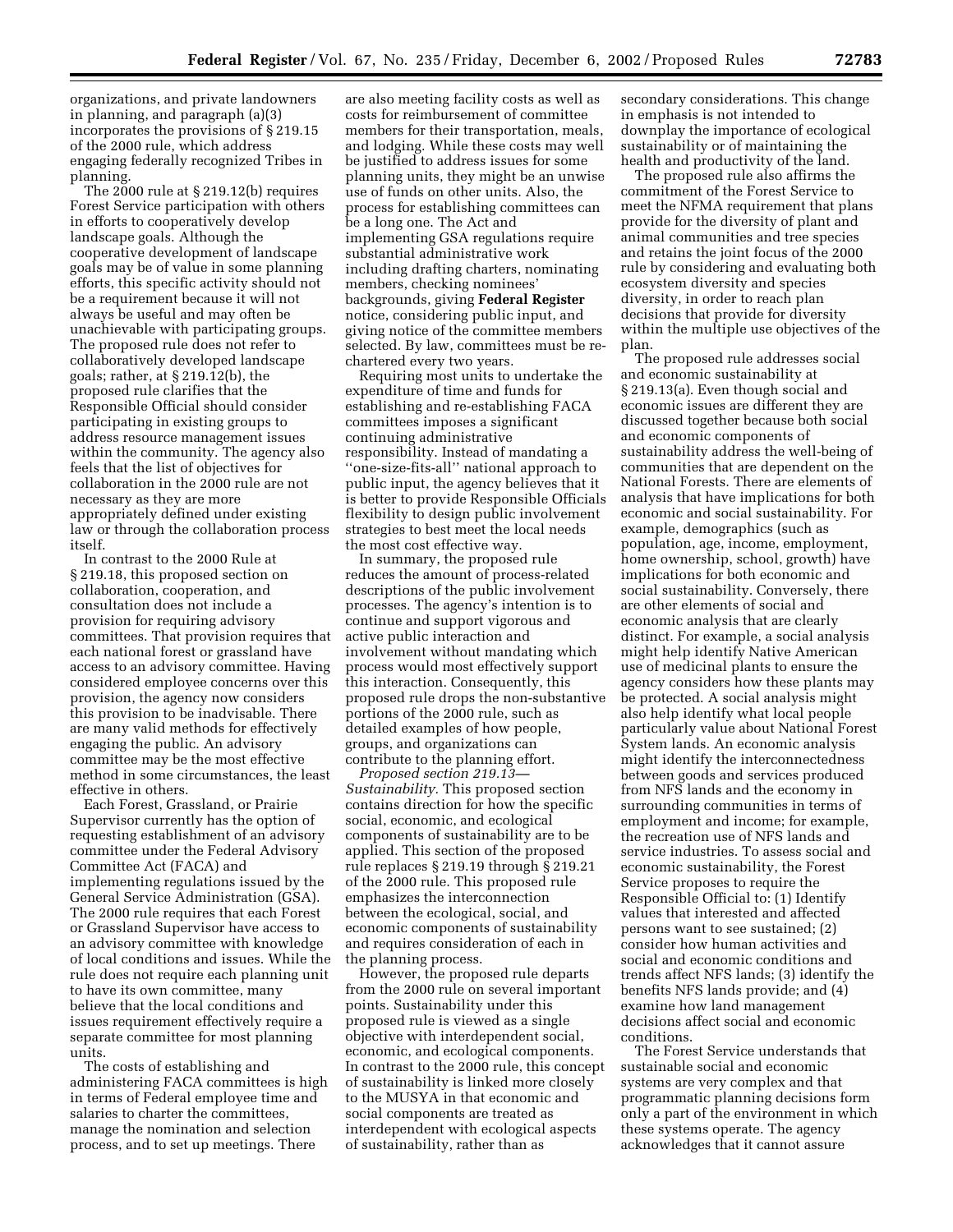sustainability of those systems. The Forest Service can, however, engage the public in planning, identify social and economic issues, and analyze the relationship of planning to social and economic systems, and, thereby, make positive contributions to communities. As stated in the preamble to proposed § 219.1, plans consider the uses of variable renewable resources within the context of multiple use so the resources of the NFS lands are utilized in a combination that will best meet the needs of the American people.

Paragraph (a) of § 219.13 of the proposed rule incorporates the social and economic components of sustainability in § 219.21 of the 2000 rule, but removes the many highly detailed, discretionary elements from the rule. This simplification is proposed in response to concerns that many of the detailed requirements of § 219.21 do not reflect the variety of social and economic issues that arise across the range of National Forest System lands; that available information may not be sufficient to meet these requirements; and that the required level of detail may not meet the needs of an agency whose administrative units vary in funding and staffing levels. Processes for conducting social and economic analysis are already in the agency's Directive System, are most appropriately located there, and are currently being revised and updated.

Two options for the ecological component of sustainability are included in paragraph (b) of § 219.13 of the proposed rule, which incorporates the intent of § 219.20 of the 2000 rule for the ecological component of sustainability. The National Forest Management Act (NFMA) (16 U.S.C. 1604  $(g)(3)(b)$  requires that plans provide for the diversity of plant and animal communities based on the suitability and capability of the land area, and where appropriate and to the extent practicable, provide for steps to preserve the diversity of tree species similar to that existing in the region controlled by the plan, within the multiple use objectives of the plan (referred to hereafter as the NFMA diversity requirement). There has been extensive, ongoing debate concerning how to meet the NFMA diversity requirement ever since the Act was passed. The proposed rule includes two distinct options for meeting the diversity requirement in § 219.13(b).

The first option in this proposed rule was developed by modifying the 2000 rule and establishes the viability of vertebrates and vascular plants well distributed within their ranges in the plan area as the primary basis for

judging achievement of the NFMA diversity requirement. This first option significantly streamlines the 2000 rule by removing many of the prescriptive operational details and making other changes described in this preamble.

Drawing heavily on the expertise of its research scientists, the agency developed a second option on ecological sustainability that provides a clear alternative to Option 1. In Option 2, the primary basis for judging achievement of the NFMA diversity requirement is the requirement that plan decisions foster the maintenance and restoration of biological diversity in the plan area, at ecosystem and species levels, within the range of diversity characteristic of native ecosystems in the larger landscape within which the plan area is embedded.

In preparing two distinct options to meet the NFMA diversity requirement, the agency seeks to stimulate meaningful public discussion and input on this important topic so that the Secretary can make an informed choice at the final rule stage. To ensure that the agency has access to knowledgeable and diverse views on this topic, the Forest Service also plans to host a workshop of subject matter specialists in a variety of policy, management, and resource fields to discuss the strengths and shortcomings of the two proposed options, or variations of these options, for achieving the NFMA diversity requirement. Information regarding this workshop will be provided in a separate **Federal Register** notice.

#### *Comparison to 2000 Planning Rule*

Both options in the proposed rule are considerably streamlined and shorter as compared to § 219.20 of the 2000 rule. As discussed earlier in this preamble, the agency's review of the 2000 planning rule judged the section on the ecological component of sustainability to be needlessly complex and overly prescriptive and to lack the flexibility needed to tailor or adapt the required ecological information and analyses to the issues identified by the Responsible Official, the risks to ecological sustainability, and the availability of information relevant to the particular plan area. To respond to this criticism, most of the operational details of the analyses of ecosystem and species diversity in  $\S 219.20(a)(1)(i)(A)$ –(E), § 219.20(a)(2)(i)(A)–(H), and  $\S 219.20(a)(2)(ii)(A)$ –(D), as well as the qualifications regarding how plan decisions should be applied in  $\S 219.20(b)(1)(i)–(v)$  and § 219.20(b)(2)(ii)–(iv), will be transferred, perhaps in modified form, to the Forest Service Directive System or

to other technical guidance documents (*e.g.*, white papers), sometimes as requirements but more often as optional methods for the Responsible Official to consider and use as appropriate. Because this shift in approach to sustainability represents a major change from the 2000 rule and because the specific operational details as to how to provide for diversity of plant and animal communities and tree species represent a controversial topic, the agency has posted this preliminary draft material pertinent to both options on the World Wide Web/Internet and made these documents available at the address listed earlier in this document for consideration and review during the public comment period.

Several concepts that were essential features of the required ecological information and analyses in the 2000 rule are now treated as optional elements of the analyses and will be covered in the Directive System or other guidance documents. For example, neither of the diversity options specifically requires broad-scale assessments as did the 2000 rule, but each will make use of information from such assessments, where they represent the best science available, and as stepped down from the assessment area to the plan area. Similarly, neither option specifically requires that focal species be identified for the plan area and evaluated to provide insights concerning the ecological integrity of the larger ecological system with which they are associated. Again, however, both options permit such a use of focal species on an optional basis. Option 2, in particular, states that individual species may be identified for analysis in order to develop a more complete understanding of the condition and trends of ecosystems, which is conceptually equivalent to the manner in which focal species were a required element of the diversity analyses in the 2000 rule. As a final example, neither option specifically requires use of the concept of the range of variability under the natural disturbance regime of the current climatic period, but Option 1 identifies range of variability as being among the approaches that may be used to evaluate ecosystem diversity.

Both options also eliminate language concerning how plan decisions must address federally listed threatened and endangered species because consideration of federally listed species is integral to the consideration of diversity under either option and because the planning rule need not repeat existing requirements of law. The 2000 rule at § 219.20(b)(3) included requirements that plan decisions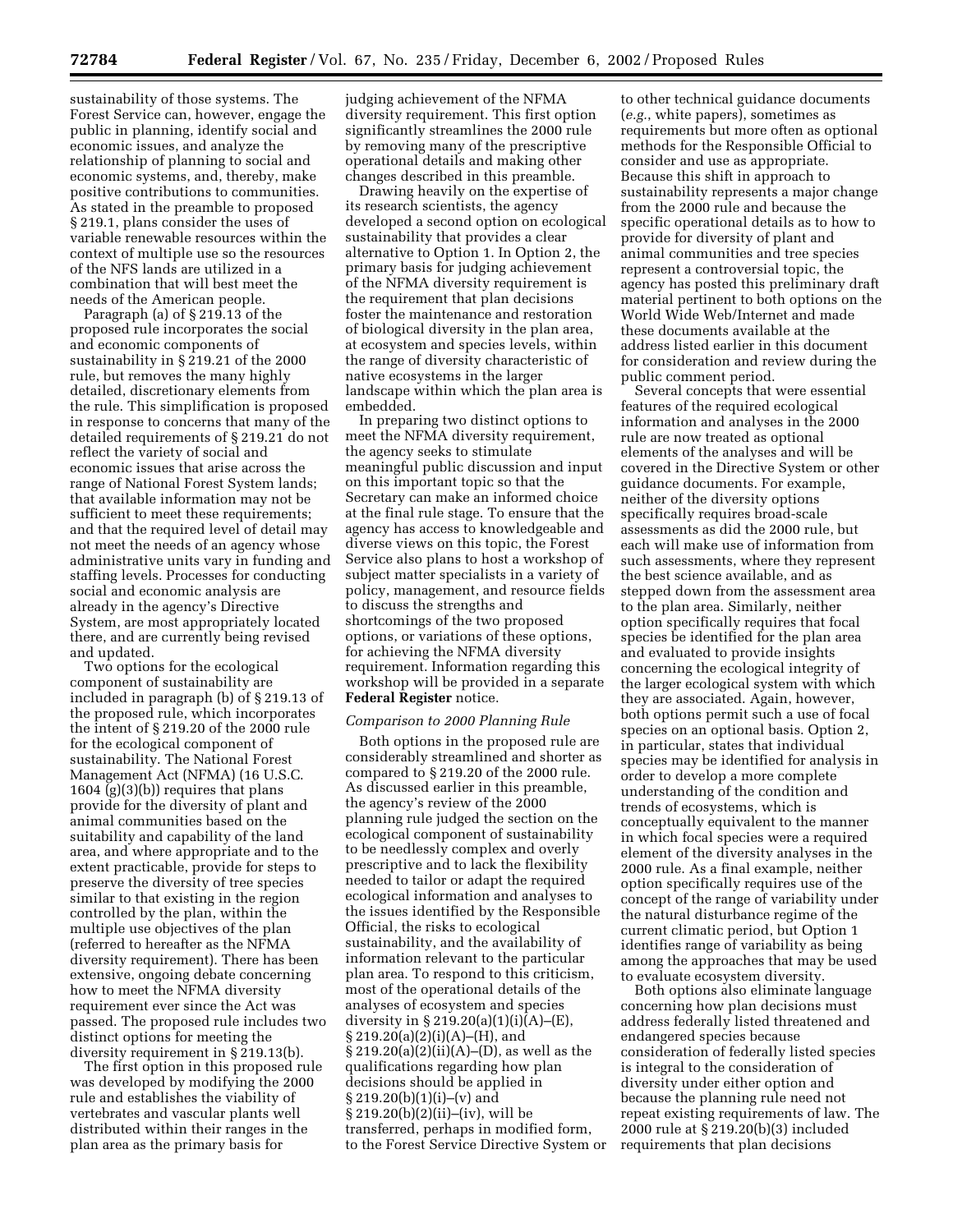promote the recovery of federally listed threatened and endangered species, provide for implementing conservation agreements, and address requirements and recommendations from biological opinions. These requirements are not included under either Option 1 or Option 2 of the proposed rule. The agency reaffirms its commitment to comply with provisions of the Endangered Species Act (ESA), including conducting programs for the conservation of endangered and threatened species consistent with the multiple use objectives of plans, but sees no reason to specify this in the rule itself. The ESA is among the relevant statutes listed under 219.2(c)(1).

Following adoption of a final new planning rule, and contingent on which diversity option is selected, the agency fully intends to develop detailed operational guidance on the means to implement the procedural requirements of the new planning rule, particularly with reference to procedures for meeting the NFMA diversity requirement. This will include detailed guidance in the agency Directive System, as well as ''white papers'' and other documents.

#### *Option 1—§ 219.13(b) Ecological Component of Sustainability*

Option 1 of the proposed rule is most similar to corresponding sections on ecological sustainability in the 2000 rule. In fact, Option 1 was developed from the 2000 rule by significantly streamlining the rule and eliminating significant amounts of procedural detail, as discussed earlier in this preamble. In this option, plan decisions would be developed to provide a high likelihood of supporting, over time, the viability of native and desired non-native vertebrates and vascular plants well distributed within their ranges in the plan area. This viability standard serves as the primary basis for judging achievement of the NFMA diversity requirement in Option 1. This option also contains an ecosystem diversity standard, so that plan decisions would be developed to provide measurable progress toward maintenance or restoration of ecological conditions that support the desired characteristics of ecosystem diversity. However, it is the species viability standard that will provide the clearest measure of achievement of the NFMA diversity requirement under Option 1.

Under this option of the proposed rule, analysis of the ecological component of sustainability follows a hierarchical, sequential approach. This option requires ecosystem diversity to be evaluated first, with the goal of ensuring that plan decisions provide

measurable progress toward maintaining or restoring ecological conditions that support the diversity of plant and animal communities and tree species, and other characteristics of ecosystem diversity. Species diversity would be evaluated only after consideration of ecosystem diversity. This hierarchical, sequential approach is based on the assumption that conditions capable of supporting viability for most species are likely to be met through provisions for ecosystem diversity. Where this is not the case, species at risk would be identified and separate analyses of species diversity performed. This approach provides the Responsible Official flexible options for meeting the analytical requirements of Option 1 as the Responsible Official determines the scope and scale of the analysis. There are some required characteristics of ecosystem and species diversity and accompanying evaluation factors, although far fewer than in the 2000 rule. The Responsible Official is not limited to only those characteristics or analytical processes if other information or techniques are available or appropriate.

The desired conditions, objectives, standards, identification of suitable and unsuitable land uses, and any special designations and other management areas of a plan should provide the framework for management that would maintain or restore ecological conditions that the Responsible Official determines will provide a high likelihood of supporting, over time, the viability of native and desired nonnative vertebrates and vascular plants well distributed within their ranges in the plan area. Note that ''high likelihood'' is not necessarily a statistical or mathematical determination. Rather, it is an application of expert agency judgment based on a reasonable review and consideration of available information.

#### *Option 2—§ 219.13(b) Ecological Component of Sustainability*

The second option for addressing the ecological component of sustainability was developed initially by agency research scientists to provide a clear and distinct alternative to Option 1. Several specific objectives or perspectives influenced development of Option 2, including: (1) Focus required ecological analyses, as well as the final management standard against which plan decisions are to be judged, at both ecosystem and species levels of ecological organization; (2) require analyses of diversity across multiple geographic areas and timeframes, and especially stress the importance of

analyses conducted over large geographic areas or long timeframes; (3) emphasize the influence of the ecological condition, structure, and land use history of the surrounding landscape, as well as of natural and human-induced disturbance regimes, on the ability to manage NFS lands to achieve biological diversity objectives; and (4) require a more rigorous and structured set of analyses of diversity than contained in Option 1.

Option 2 focuses attention on the general objective of maintaining and restoring ecological conditions that provide for biological diversity in the plan area and on the more specific objective of maintaining and restoring ecosystem diversity within landscapes, and within the framework of larger-scale ecosystem analyses, of maintaining and restoring species diversity within ecosystems. In this sense, Option 2 adopts an explicitly hierarchical approach to analyses of biological diversity, as does Option 1.

Option 2 focuses attention directly on evaluating and maintaining biological diversity in the planning or assessment area. Biological diversity is an inclusive concept employed in the scientific and conservation literature to refer to the variety of living things together with their interactions and processes. It is defined at various levels of ecological organization, but especially three genes, species, and ecosystems. The general concept of biological diversity incorporates the concept of the diversity of plant and animal communities and tree species as originally used in the language of the NFMA diversity requirement. However, the term ''biological diversity'' also reflects significant progress in the sciences of ecology and conservation biology over the past 20–25 years. Scientific progress in these fields has revealed substantial new information such as factors that regulate biological diversity and the relationship between biological diversity and ecosystem function and resilience. As a consequence, and consistent with progress in scientific knowledge and conservation practice, the overriding objective of the approach in Option 2 is to focus planning analyses on factors that foster the maintenance and restoration of biological diversity in the planning or assessment area, at both ecosystem and species levels of ecological organization.

Option 2 directs the Responsible Official, in the planning process, to follow and fully disclose results of a structured approach to considering and assessing biological diversity at two levels of ecological organization: ecosystem and species. Analyses of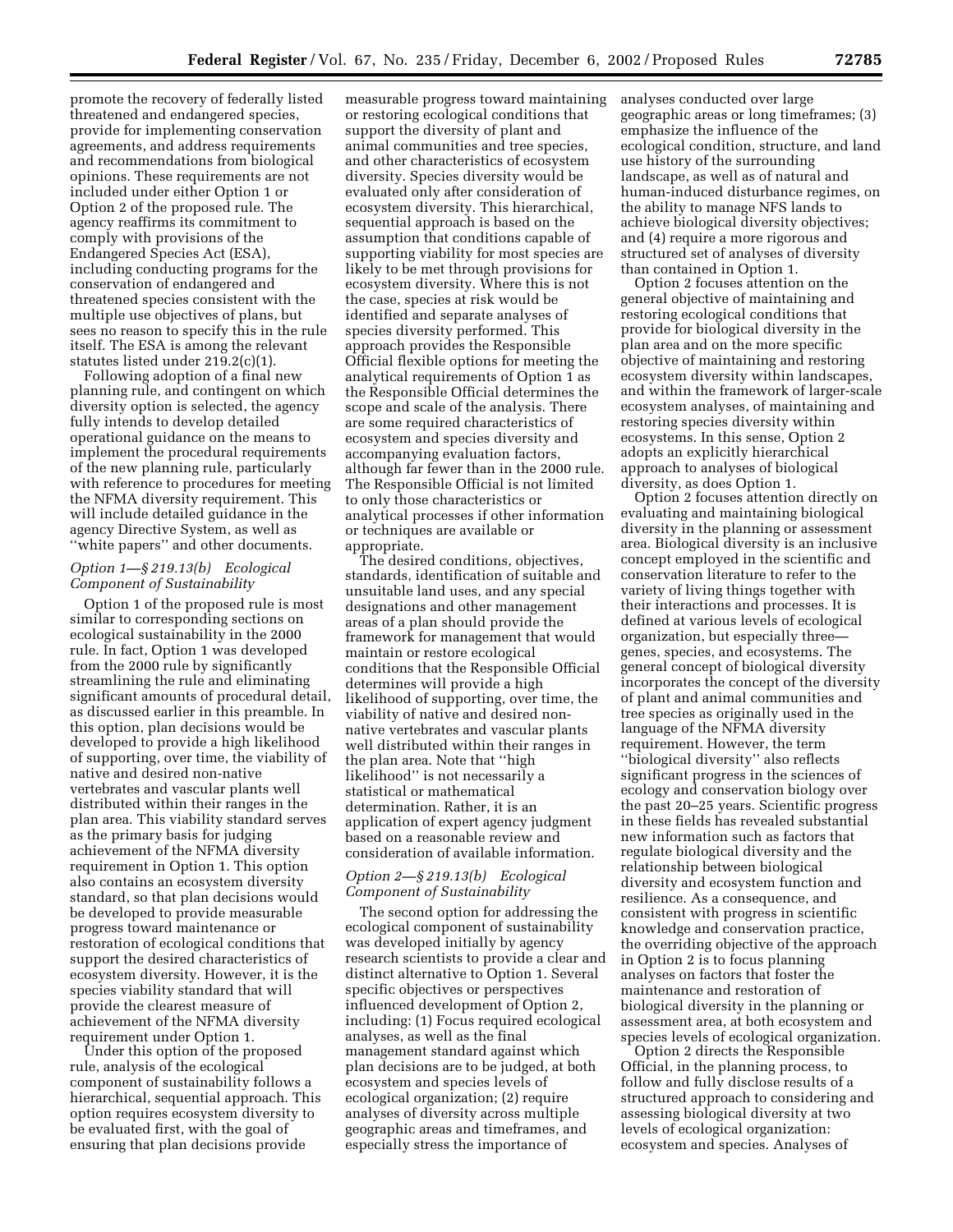biological diversity at these two levels should be tailored to the particular planning or assessment area, to the availability of information, to the issues identified in the planning process, and to the risks to ecological sustainability.

Consideration and evaluation of ecosystem diversity within the framework of biological diversity constitutes the core approach of Option 2 and is the primary focus of ecological information and analyses. Option 2 focuses attention on similar characteristics of ecosystem diversity as Option 1, but adds additional spatial attributes to the list of characteristics to be considered. Similarly, in addition to analyses specified in Option 1, Option 2 focuses evaluations on identification of unique or rare ecosystems and ecosystems at risk, specific threats to these systems, and measures required for their conservation or restoration.

In Option 2, consideration and evaluation of species diversity is a complementary approach that extends ecosystem analyses to provide a more complete understanding of the effects of past, current, and anticipated future management direction on biological diversity, including the status of species and the ecosystems in which they occur. This second option requires that species should be selected for evaluation to develop a more complete understanding of the condition and trends of ecosystems, or where substantive concerns exist regarding the continued persistence of the particular species within the planning or assessment area. In such cases, evaluations under Option 2 should identify specific threats to these species and specific measures required for their conservation or restoration.

In addition to the primary evaluations of biological diversity specified at ecosystem and species levels, Option 2 also requires three additional types of analyses of biological diversity at ecosystem and species levels. First, this option requires that biological diversity be evaluated across multiple geographic areas and time frames, especially over large areas and long time frames, to assess the dynamics of wide-ranging species and cumulative impacts of management actions on, among other factors, biological diversity. Second, Option 2 requires that impacts of natural and human disturbance regimes on biological diversity be evaluated, including consequences of altered disturbance regimes for diversity. Third, this second option requires evaluations of the effects of landscape context on biological diversity, where landscape context refers to the ecological condition, structure, and land use

history of the planning or assessment area and effects on biological diversity. Of special interest in these evaluations are differences in ecological structure and condition between NFS lands and surrounding or interspersed ownerships and the consequence of such differences for options and opportunities to manage NFS lands to achieve biological diversity objectives at ecosystem and species levels.

In contrast to Option 1, Option 2 formulates a substantially different and more general biological diversity standard for judging achievement of the NFMA diversity requirement. Specifically, this option requires that plan decisions foster the maintenance and restoration of biological diversity in the plan area at both ecosystem and species levels within the range of biological diversity characteristic of native ecosystems in the surrounding landscape within which the plan area is embedded. When reaching plan decisions regarding biological diversity, Option 2 requires the Responsible Official to consider disturbance regimes and landscape context and the effects of these factors on options and opportunities to manage NFS lands in order to achieve biological diversity objectives.

The biological diversity standard embedded in Option 2 provides a degree of flexibility in managing NFS lands to achieve biological diversity objectives in a multiple use framework. However, this flexibility is clearly bounded. Some amount of change in the abundance, extent, and distribution of components of biological diversity at ecosystem and species levels is acceptable within the intent of fostering the maintenance and restoration of biological diversity in the plan area at ecosystem and species levels within the range of diversity characteristic of native ecosystems in the planning or assessment area. The loss of an ecosystem type or species from all or a significant portion of the plan area or a substantial reduction in abundance, extent, or distribution within all or a substantial portion of the plan area as a result of actions under the direct control of Forest Service land managers, however, is not consistent with, and thus outside the bounds of, the standard established for Option 2.

If Option 2 is selected for inclusion in a final rule, the agency will need to develop detailed guidance in the Directive System and other appropriate outlets (*e.g.*, white papers) regarding how to implement and apply the standard it contains for biological diversity. Determining whether this standard is being achieved and thus whether the NFMA diversity

requirement is being met will require monitoring data that will allow an assessment as to whether amounts and components of diversity, at both ecosystem and species levels, are within the bounds or range of what would be expected of natural or native ecosystems located within the larger landscape in which the plan area is embedded. It will also require baseline information that allows clear determination of the range of ecosystem and species diversity that is reasonable to expect for native ecosystems in this larger landscape, relative to the characteristics of ecosystem and species diversity enumerated in Option 2. In this sense, this standard is conceptually similar to the ecosystem diversity standard referenced to the expected range of variability in the 2000 rule, but here it is applied at both ecosystem and species levels of ecological organization. As compared to the 2000 rule, this option explicitly recognizes the important effect that both landscape context and disturbance regimes can have on the ability to maintain or restore biological diversity within the range of diversity that is characteristic of native ecosystems in the surrounding landscape, especially when landscape structure and disturbance regimes have been significantly altered by past human activities.

In reaching plan decisions related to biological diversity, Option 2 requires the Responsible Official to consider the landscape context in which NFS lands exist and to use that information as a basis for identifying the special role and unique contributions of NFS lands for conserving and restoring biological diversity within the larger landscape in which the plan area exists.

#### **Comparison of Option 1 and Option 2**

For both options, the consideration and evaluation of diversity is important not only in order to meet the NFMA diversity requirement, but also because diversity is viewed in each option as an important indicator or surrogate for other important characteristics of ecosystems. In addition to diversity (diversity of plant and animal communities and tree species in Option 1, biological diversity in Option 2), both options define the ecological component of sustainability as including the productivity, health, and function of ecosystems and the quality of soil, water, and air resources. In relation to these characteristics of ecosystems, maintaining key ecological processes that are responsible for sustaining the functioning and resilience of ecosystems is of fundamental concern. However, it is difficult to observe or measure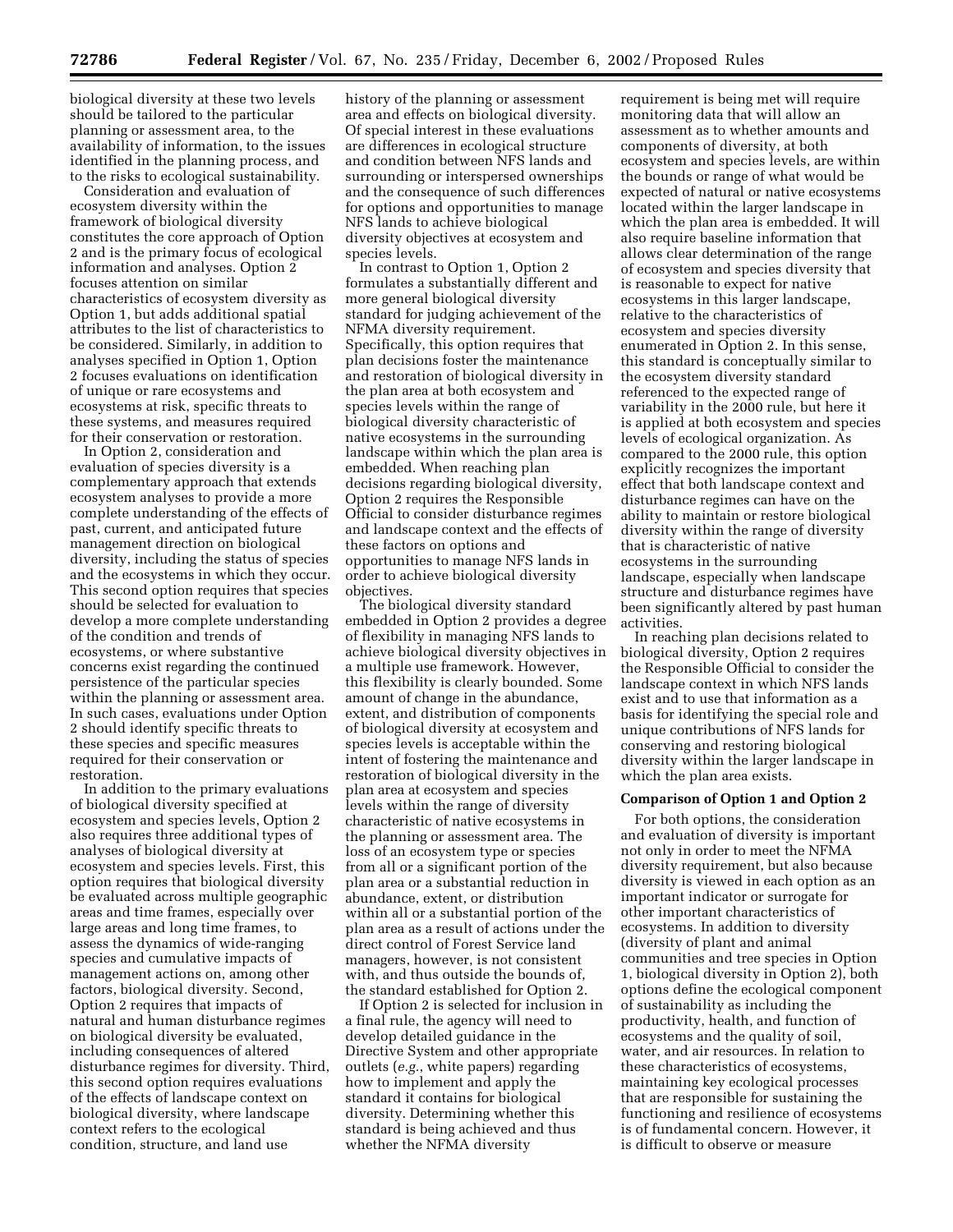ecological processes directly in a planning or management environment. Thus, information on the presence, distribution, abundance, and spatial relations of the biological and physical components of ecosystems is commonly used to make inferences with reference to ecological processes of interest. In this context, the maintenance and restoration of diversity, as evaluated in both Option 1 and Option 2, is considered to be the primary indicator of the maintenance of key ecological processes of ecosystems.

Both options maintain the agency's fundamental commitment to the conservation and restoration of ecosystems and species through implementation of the NFMA diversity requirement, but adopt different approaches to doing so. Option 1 establishes a clear viability standard as the primary basis for judging achievement of the NFMA diversity requirement, and as the basis against which to evaluate plan decisions. However, it also specifies a less detailed set of analyses, with much of the detail that was found in the 2000 rule to be moved to the Directive System as optional elements of the analysis. Option 2, in contrast, requires a more complete and robust set of analyses, but replaces the very specific viability standard of Option 1 with a more general biological diversity standard, at both ecosystem and species levels. This biological diversity standard, which is the basis in Option 2 for judging achievement of the NFMA diversity requirement requires that plan decisions foster biological diversity in the plan area within the range of diversity that is characteristic of native ecosystems within the landscape in which the plan area is embedded. In this sense, Option 2 is more like the 2000 rule in terms of specifying more detailed and complete analyses of diversity, whereas Option 1 is more like the 2000 rule in terms of establishing species viability as a primary standard for judging achievement of the NFMA diversity requirement.

Both options establish a hierarchical approach to analyses of ecosystem and species diversity, although Option 2 does so more explicitly in the rule language. Some of the comparable details of the relationship between analyses of ecosystem and species diversity in Option 1 have been moved to the Directive System. Both options focus first on analyses and achievement of ecosystem diversity, with attention to analyses of species diversity added to address the needs of species not met by attention to ecosystem diversity. Details of analyses of ecosystem diversity under

the two options are similar. Option 2 adds several spatial attributes to the list of characteristics of ecosystem diversity to be considered, and it also gives greater explicit attention to analyses of rare and unique ecosystems and ecosystems at risk, but the differences between the two options in terms of ecosystem analyses are not large.

The two options differ more substantially in their approach to analyses at the species level than at the ecosystem level. Option 1 focuses analyses on species at risk, their habitat requirements, and threats placing them at risk. Option 2 places similar emphasis on requiring detailed analyses for particular species for which continued persistence within the planning or assessment area is a substantive concern. However, such analyses do not emphasize species of vertebrates and vascular plants as they do under Option 1. Option 2 specifies that species may be selected for analysis to address specific planning issues and to develop more complete understanding of the condition and trends of ecosystems. Unlike Option 1, it also includes community analyses to determine whether maintenance of ecosystem diversity is sufficient to maintain the existing pool of species within the planning or assessment area.

The above comments notwithstanding, the primary focus of analyses under Option 2 is at landscape and ecosystem levels of ecological organization. The primary intent of Option 2 is to complete analyses that lead to provisions for maintaining the broad-scale structure and condition of the landscape in the plan area and the identity, spatial arrangement, and characteristics of ecosystems within that landscape. Most analyses under Option 2 will concentrate on these outcomes. Option 2 does call for detailed analyses of individual species where significant concerns have been raised relative to continued persistence of particular species. Other types of species analyses specified in Option 2, however, are focused on ecosystems rather than on individual species. Community analyses seek to assure that provisions for maintaining ecosystem diversity will maintain the existing pool of species, and some individual species analyses seek to provide more detailed information regarding the condition and trends of ecosystems, similar to the focal species concept of the 2000 rule. Option 1 also requires a variety of ecosystem analyses, but it is less specific regarding a need for landscape scale analyses. Because Option 1 retains a clear species viability standard for vertebrates and vascular plants, it is likely that greater

emphasis will be placed on analyses focused on species persistence or viability under this option than under Option 2. While both diversity options are explicitly hierarchical and call for species analyses following and within the framework provided by ecosystem analyses, it is likely that Option 2 would place greater emphasis on ecosystem and landscape level analyses than Option 1, while Option 1 would place greater emphasis on species level analyses than Option 2. However, the exact balance between ecosystem and landscape focused analyses and species focused analyses under either option will vary depending on the nature and condition of the plan area and the identified planning issues.

Option 2 specifies several additional types of ecological information and analyses that should be included in the approach to considering and evaluating biological diversity at ecosystem and species levels. Specifically, Option 2 requires that biological diversity be evaluated with respect to spatial and temporal scales and patterns, natural and human disturbance regimes, and landscape context. Similar details in Option 1 are optional and have been moved to the Directive System.

Option 2 emphasizes more strongly than Option 1 the critical role that landscape context plays in shaping planning decisions and evaluations of biological diversity. Landscape context refers to the ecological condition and structure of ecosystems and landscapes on National Forest System lands as compared with other surrounding and interspersed lands, as well as the land use history of the planning or assessment area (National Forest System and surrounding lands). Landscape context can play a very significant role in limiting or facilitating a land manager's options and opportunities to manage NFS lands to achieve biological diversity objectives. Option 2 requires explicit consideration of landscape context in reaching plan decisions affecting biological diversity.

Option 2 also focuses more explicit attention on addressing spatial scale and patterns, requires evaluations of biological diversity at multiple spatial scales as appropriate, and emphasizes the importance of analyses at large spatial scales, which may require coordination in planning across multiple National Forest System administrative units or Regions. In a similar manner, Option 2 routinely calls for analyses and evaluations of biological diversity at the spatial scale of the planning or assessment area, which is typically larger than the plan area and which includes other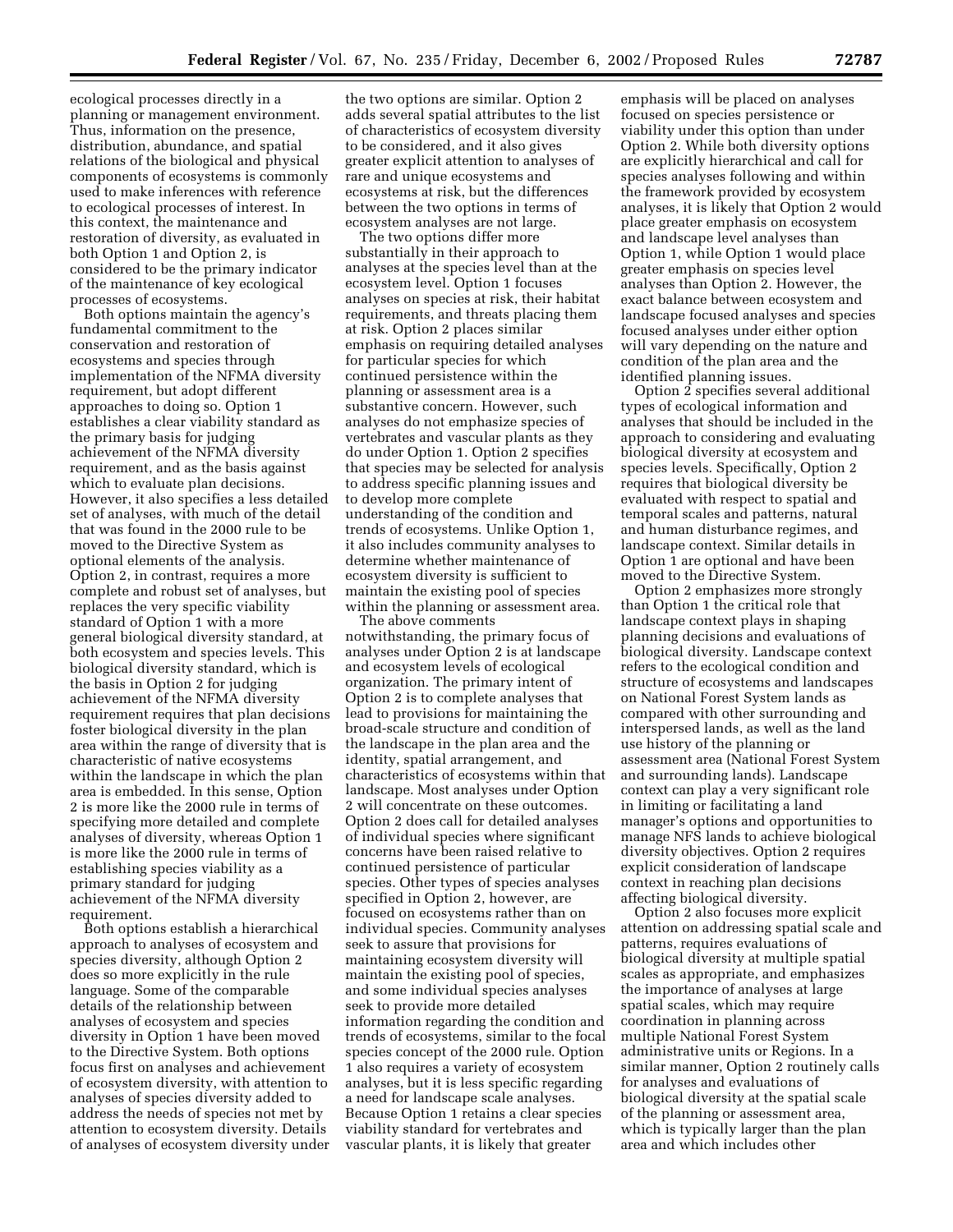surrounding and interspersed ownerships as appropriate. In contrast, Option 1 specifies analyses and evaluations of diversity at the spatial scale of the plan area.

As noted above, Option 2 does not establish species viability as the primary basis for judging achievement of the NFMA diversity requirement. However, viability analyses may be appropriate under Option 2 for select species for which substantive concerns have been identified regarding continued persistence within the planning or assessment area; such analyses represent a legitimate analytical approach for species at risk of extinction globally or extirpation from the planning or assessment area. Where such concerns exist for particular species, these concerns must be addressed in analyses of biological diversity. Thus, Option 2 recognizes that viability analyses or similar analyses are potentially useful tools. Recognizing limitations of such analyses, however, Option 2 does not prescribe a specific approach for viability analyses. It permits a flexible approach shaped by issues identified in the planning process and by the present state of conservation biology theory and practice. It also does not limit the species for which viability analyses might be appropriate. Species other than vertebrates and vascular plants might be selected for analysis based on specific concerns raised in the planning process.

One final attribute common to both diversity options is the fundamental importance of linking ecological information and analyses completed in the planning process to monitoring and adaptive management. Under the 1982 planning rule, planning has become a costly process that limits resources available for on-the-ground management and monitoring. Reviews of the 2000 rule concluded it would have resulted in even higher planning costs. Moreover, it has become increasingly clear that the agency's ability to forecast future ecological conditions is limited and characterized by considerable uncertainty. As a consequence, both diversity options envision transferring the investment in upfront ecological analyses as part of planning to on-theground management, rigorous and scientifically based monitoring of resource conditions with reference to progress in achieving desired conditions, careful evaluation of monitoring results, and adjustment of management direction in an adaptive management context. Thus, inherent in each option is the fundamental premise that planning must be placed more directly into the framework of plan

implementation through adaptive management if it is to contribute to progress toward achievement of desired conditions and to sustaining the health and productivity of the land and its resources.

The following questions help define and frame the issues that must be resolved in developing any workable approach to providing for biological diversity in the planning process. The agency encourages those who wish to comment on the diversity options in the proposed rule to consider these questions in formulating their comments:

(1) What elements of biological diversity (*e.g.*, ecosystems, communities, processes, species or species groups, focal species, etc.) should be considered and evaluated in the forest planning process? At what levels of ecological organization (landscape, ecosystem, species, gene, etc.) should these elements be evaluated?

(2) Over what geographic areas and timeframes should diversity be evaluated?

(3) What is an appropriate management standard against which achievement of the NFMA diversity requirement should be judged (*e.g.*, population viability of select taxa or range of biological diversity of native ecosystems in the surrounding landscape)? What is an appropriate baseline or reference state or condition for this standard?

(4) In reaching decisions regarding achievement of the NFMA diversity requirement, how should the planning process consider and evaluate differences in current conditions between NFS lands (the plan area) and the surrounding landscape?

(5) How does a plan provide for diversity of plant and animal communities and tree species within the context of the multiple use objectives of the plan?

(6) What is the capability of the Forest Service to implement Option 1, Option 2, or variations of these options in order to provide for biological diversity in a multiple use context, given limitations of available information, personnel and financial resources?

Table II at the end of this document compares the key features contained in the ecological sustainability section of the 2000 rule with the two options for ecological sustainability in the proposed rule.

*Proposed section 219.14—The consideration of science in planning.* This section of the proposed rule combines § 219.22 through § 219.25 of the 2000 rule. The proposed rule retains

the emphasis on the use of science in planning from the 2000 rule. However, the proposed rule differs from the 2000 rule by focusing on the use of science, rather than on scientists, in the planning process.

Section 219.14 of the proposed rule requires the use of independent peer reviews, science advisory boards, or other appropriate means to evaluate the consistency and application of science used in the planning process. Procedures for these methods will be provided in the agency's Directive System. Section 219.14 provides for a science consistency review process to determine whether scientific information of appropriate content, rigor, and applicability has been considered, evaluated, and synthesized in the documents that underlie the land management plan in a manner that keeps it consistent with that science. In its basic form, a science consistency review is used to evaluate whether a plan has:

• Considered and used the best available scientific information;

• Evaluated and disclosed the uncertainties of that scientific information;

• Evaluated and disclosed the consequences, substantial risks, and uncertainties from applying that scientific information to the proposed management alternatives; and

• Interpreted and applied that information reasonably and accurately.

The goal of the science consistency review is to produce a plan that meets these review criteria and to thus allow the Responsible Official to make a finding that a plan is consistent with available scientific information. The criteria apply to all aspects of the planning process, including the Responsible Official's delineation of the appropriate time frame and geographic extent of the analyses to be conducted, the analyses themselves, and the monitoring plan set up to evaluate the effectiveness of the on-the-ground management to meet the desired conditions in a plan. This science consistency review process encompasses relevant standards of the Data Quality Act concerning quality, objectivity, utility, and integrity of information used in science-related decisionmaking (Treasury and General Government Appropriations Act for Fiscal Year 2001 (Pub. L. 106–554, Sec. 515)).

Both the 2000 rule and the proposed rule require that the Responsible Official ensure that science is considered, correctly interpreted, and applied in planning, and that incomplete or unavailable information,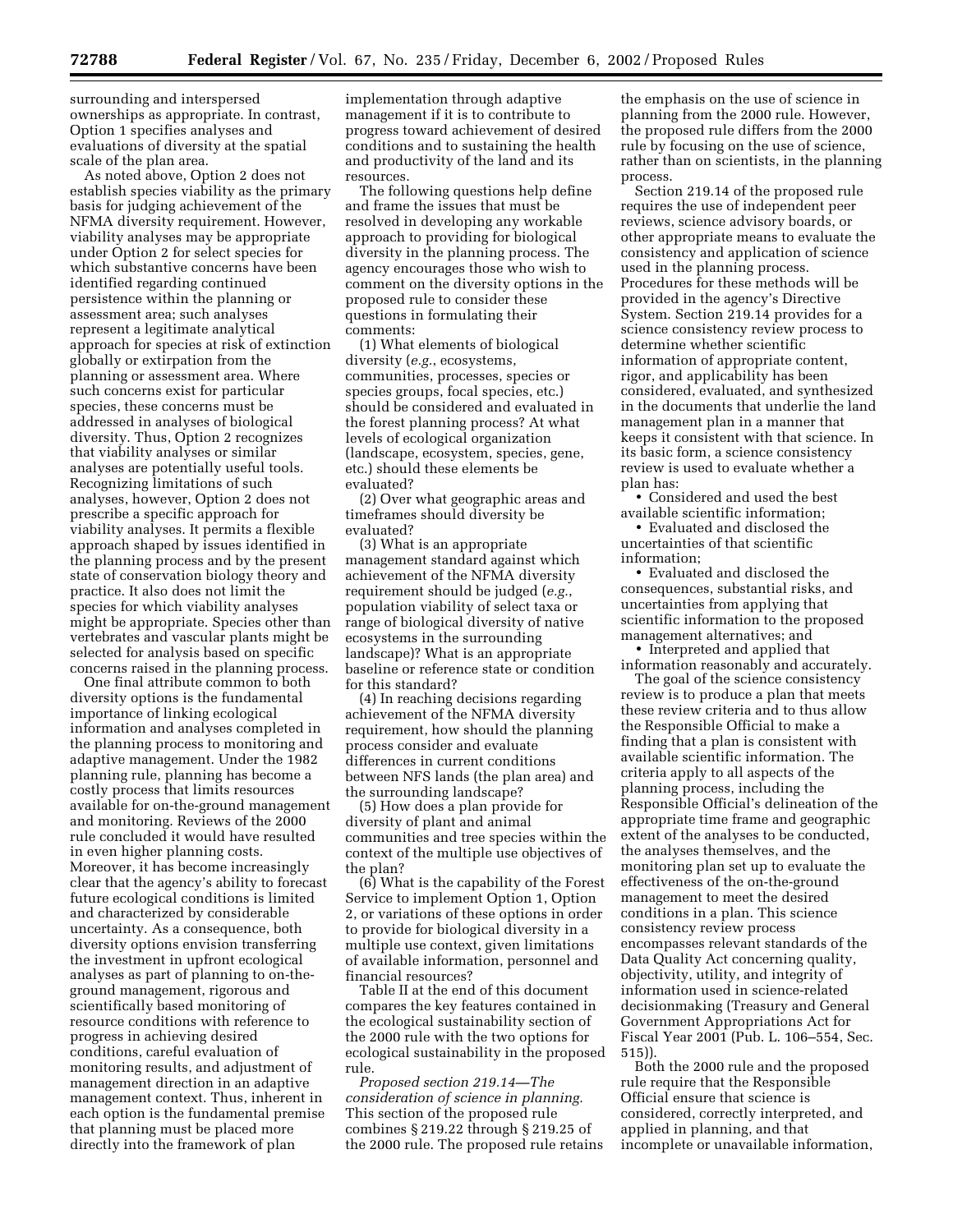scientific uncertainty, and risk be evaluated and disclosed. When conducted independently, this evaluation and disclosure of uncertainty and risk provide a crosscheck to an appropriate interpretation and application of science and help to clarify the limitations of the information base, which informs plan decisions. The 2000 and proposed rules are substantively the same in their overall goals of achieving consistent use of scientific information. They differ in that the 2000 rule provides many requirements on how this goal was to be met; the proposed rule does not. The agency will place needed technical detail that provides ''how-to'' direction in its Directive System. For example, although the 2000 rule provides flexibility for when independent scientific peer reviews should occur, the rule also provides technical detail about how scientific peer reviews should be conducted. This level of detail is not necessary or appropriate for a rule, but the agency will need to provide guidance to its employees on how various scientific reviews may be conducted.

The 2000 rule at § 219.23 requires specific involvement by the Research and Development (R&D) mission area of the Forest Service in broad-scale assessments. As stated in the explanation of § 219.5, the proposed rule does not require that level of assessment, so it does not address who should be involved.

The 2000 rule at § 219.23(c) requires use of scientists to design and evaluate monitoring strategies and requires an independent, scientific peer review of plan monitoring on at least a biennial basis.

The agency often needs scientific expertise in monitoring; however, there are certain types of monitoring where the need for direct scientific expertise is quite limited. For example, monitoring may include surveys of road condition to determine if drainage structures are working properly, or it may involve continuation of use of long-standing inventories such as the Christmas bird count. Thus, monitoring does not always need scientific expertise applied to its design, evaluation, and review. The agency believes that the Responsible Official should be able to determine the appropriate level of involvement of scientists in designing and evaluating monitoring as well as in reviewing monitoring plans. The science review process will clarify if this involvement is at the appropriate level, given the issues involved.

The proposed rule retains the requirement that the Responsible

Official document that the new plan, plan amendment, or revision was developed using the best available science in a manner that keeps the plan consistent with that science. In contrast to the 2000 rule, this proposed rule is explicit that the determination of best available science must be made in the context of the issues being considered in a plan development, amendment or revision. These proposed changes will ensure that the Responsible Official uses the best available science pertinent to the resource uses and conditions being addressed in a plan. Again, the science review process will provide an important cross-check on the Responsible Official's appropriate use of science.

There are terms related to science that are used in the 2000 rule and the proposed rule that require additional explanation and context. One term is ''uncertainty'' as used in the context of scientific uncertainty. If there are uncertainties associated with plan decisions that utilize scientific information, then those uncertainties must be described.

Another term requiring additional explanation is ''risk'' as used in the context of scientific risk. If there are known risks associated with plan decisions, then those risks must be described. Risk arises from uncertainty in science, from assumptions made in analysis, from occurrences such as catastrophic events, and from trade-offs made in development of the plan. Trade-offs occur when a Responsible Official decides to accept negative impacts to one resource in order to achieve benefits for another resource.

For example, a plan may have a desired condition for streams that includes components of shading, nutrient loading, reduction of sedimentation, and the recruitment of large organic debris to the stream. Science may show that a 100-foot buffer strip prohibiting harvest of trees is optimum to reduce sedimentation in streams. However, science may also show that the trees in that 100-foot buffer should be of a certain size to optimize shading, nutrient loading, and large organic debris to the stream. Allowing thinning within buffer strips may be desirable, depending upon specific stand characteristics, to achieve a stand structure that better meets the desired condition for streams. The Responsible Official may trade off the short term risk of higher sedimentation rates associated with thinning trees for achieving the desired outcomes of shading, nutrient loading, and recruitment of large organic debris in the long term. This risk should be

evaluated and disclosed by the Responsible Official.

Substantial risk also occurs when the aggregate sources of risk result in the likelihood that the desired resource or output condition cannot be achieved. For example, in the situation described previously, a large catastrophic fire may cause additional sedimentation, resulting in an inability to achieve the desired condition. This aggregate risk of allowing thinning and potential impacts from catastrophic fire must be evaluated and disclosed.

Appropriate interpretation of science depends upon the applicability of scientific information to the relevant planning issue. For example, if one assumes that there is an issue regarding the growth of Douglas-fir at high elevations on a forest and there is a study on the growth of Douglas-fir at low elevation, that study may be available and relevant to the extent that it relates to the same species of tree, but it could not be correctly interpreted to say that the results of the low elevation study were indicative of high elevation growth. Appropriate interpretation also involves using all of the relevant information, not just selecting part of that information. When the results of two studies relevant to an issue suggest somewhat different outcomes, uncertainty associated with science arises and the risk associated with decisions based on that science may increase. In such cases, the uncertainty in that science needs to be evaluated and disclosed.

The reviews of the 2000 rule indicate that the Forest Service is not likely to have the resources necessary to involve scientists to the degree required by the 2000 rule. Also, there is not necessarily a need for rigorous scientific reviews when levels of anticipated actions are expected to be low with fewer environmental consequences within the control of the agency. Changing the focus from the role of scientists to the appropriate use of science makes the proposed rule more practical and realistic.

The 2000 rule at § 219.23 requires the establishment of science advisory boards and provides that the Responsible Official may use a science advisory board. Again, the agency believes that there is no need in the planning rule to require one specific method to ensure that the best available science is used appropriately. Some may claim that the agency is reducing its emphasis on the use of good science because of the reduction of the many specific detailed requirements on how best to obtain and use the best available science in the proposed rule. The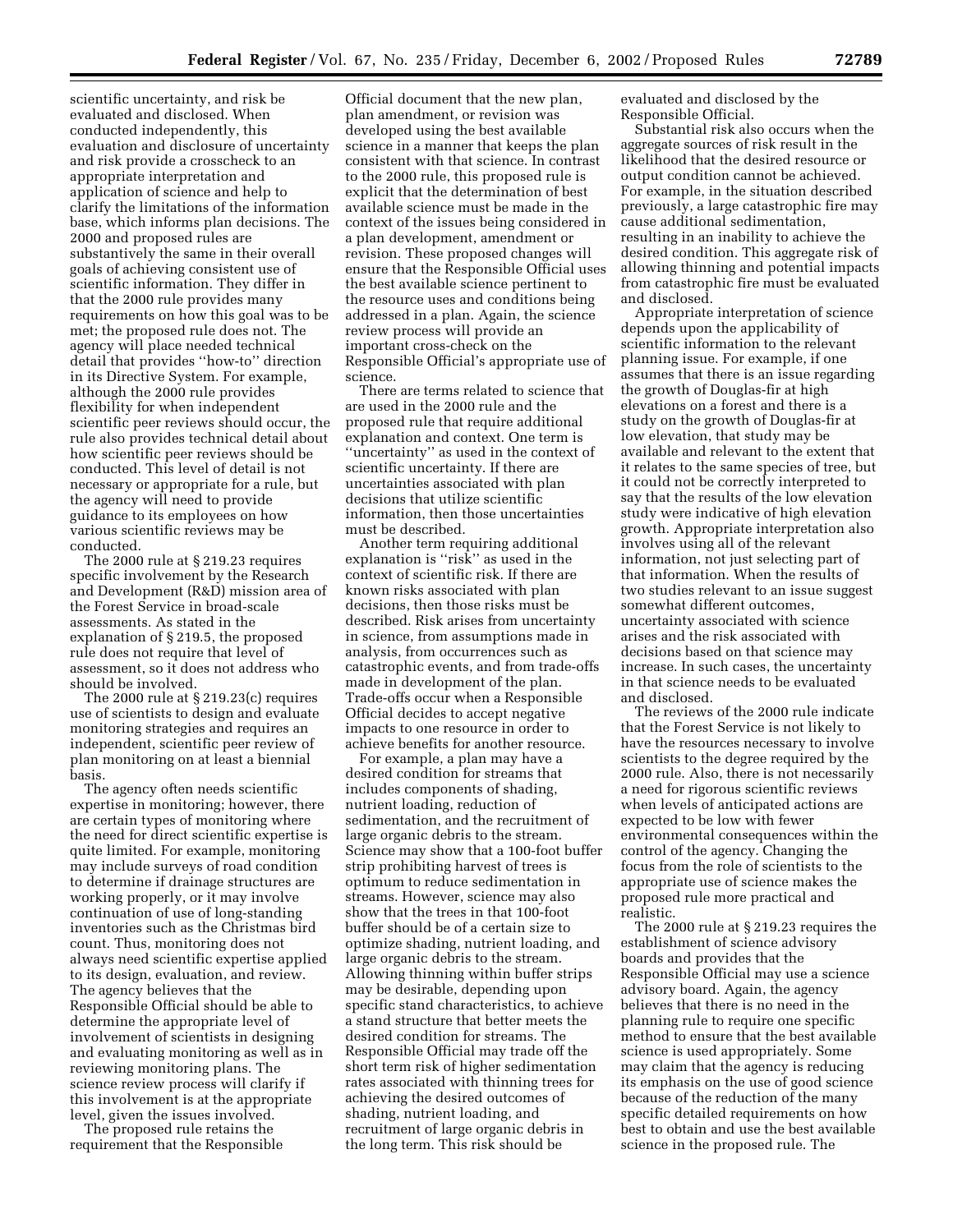agency strongly supports the use of science in planning, but believes that the detailed requirements of the 2000 rule added an unnecessary level of bureaucracy and cost to planning.

*Proposed section 219.15—Special designations.* This section of the proposed rule is very similar to the provisions of § 219.27 of the 2000 rule. In cases where the Congress has made special designations, the planning objective is to provide management direction according to Congressional intent. In other cases, Responsible Officials have the authority to make special designations through the planning process. This section of the proposed rule would also retain the requirement that inventoried roadless areas be evaluated and considered for recommendation as potential wilderness areas during the plan revision process. This section would also retain the provision of the 2000 rule to allow such roadless and wilderness evaluations and recommendations at other times by a plan amendment. The two rules mainly differ primarily in the examples for the different categories of specially designated areas.

*Proposed section 219.16— Determination of lands available for timber harvest and suitable for timber production.* This section of the proposed rule meets the statutory requirements of the NFMA and retains the intent of § 219.28 of the 2000 rule with one exception. For lands where timber may be harvested for timber production purposes, the 2000 rule at § 219.28(b) requires that not only must these lands be available, capable of being harvested without damage to other resources, and capable of regeneration, but that the analysis must show that the costs of timber production are justified by ecological, social, or economic benefits. This requirement goes far beyond the statutory language of NFMA, and a concern has developed within the agency about how this justification would be developed and documented. Therefore, the proposed rule does not retain this portion of the 2000 rule. Instead, the Responsible Official must consider physical, ecological, economic, social, and other pertinent factors when establishing timber production in a plan for any lands not identified in paragraph (a) of § 219.16.

This proposed section retains the same three categories as § 219.28 of the 2000 rule and retains the requirement that plans identify lands where timber may not be harvested, lands where timber may be harvested with an objective of timber production, and lands where timber may be harvested or cut for the purpose of meeting other multiple use resource management objectives. This section also provides some examples of these other multiple use objectives.

Proposed section 219.16 addresses only the suitability of lands for timber production. Suitability for other purposes is addressed at § 219.4(a)(4) of the proposed rule.

*Proposed section 219.17—Limitation on timber harvest.* This section of the proposed rule meets the statutory requirements of NFMA and retains the intent of § 219.29 of the 2000 rule with two important changes. The 2000 rule requires the calculation of long-term sustained yield to include all lands where timber may be harvested. Under the proposed rule, the calculation of long-term sustained yield would apply only to those lands where timber production would be a management objective. The intent of estimating longterm sustained yield of potential timber harvest is to ensure that lands where timber production is a management objective can continue to produce sustained levels of harvest in the future. Therefore, it is not reasonable or necessary to calculate sustained yield from lands that are not allocated to that purpose. It is also very difficult to accurately estimate harvest levels when timber is harvested for such purposes as wildlife openings, because these types of harvests are not normally planned on a scheduled basis. Also, in cases such as development of fuel breaks or meadow restoration, it is not desirable to reforest harvested lands, and in these cases, calculation of long-term sustained yield is not logical. In other words, it is not necessary to calculate yield if reforestation and later growth and harvest are not desired.

In addition, the 1982 rule established at § 219.27—Management direction, allowable sale quantity (ASQ) as the quantity of timber that may be sold from the area of suitable land covered by the forest plan for a period specified by the plan. Neither the 2000 rule, nor this proposed rule provides for allowable sale quantity, and in contrast, uses longterm sustained yield as the upper limit of timber that may be harvested during the planning period. This change was made in the 2000 rule and is continued in the proposed rule, primarily because the sustained yield requirement is adequate, and dropping the requirement that planning establish an ASQ reduces the risk of misperception that ASQ is a target to be achieved, rather than a limit to harvest.

In the 2000 rule at § 219.29(a), if a unit has less than 200,000 acres of forested lands, two or more forests may be combined for the purpose of estimating the amount of timber that could be sold annually on a sustainedyield basis. This provision is covered in § 219.17(a) of this proposed rule. It is similar to the provision in the 2000 rule, except that the 200,000-acre unit size is not cited because it is already included in NFMA. The proposed rule also clarifies that the limitation on timber harvest in § 219.17(b) is to be applied on a decadal basis.

*Proposed section 219.18—Plan documentation, maintenance, and availability.* This section of the proposed rule would retain the requirements of § 219.31 of the 2000 rule for availability of planning records and for establishing a provision for administrative corrections to planning documents that would not be decisions under NEPA. Paragraph (a) of this proposed section also would supercede § 219.30 of the 2000 rule. Like that section, proposed paragraph (a) would provide a description of a plan, but would remove the detailed provisions of § 219.30(a) through (e) of the 2000 rule which requires a summary of the plan, a display of public uses, plan decisions, and a display of actions and outcomes, including projected implementation schedules. The rationale for the simplification in the proposed rule is that much of the information required in the 2000 rule is unnecessarily prescriptive, is already located in the planning record which is readily available, or is already provided for by other means. The 2000 rule requires a summary of the plan and contains considerable detail about what this summary should contain. The agency believes that it is not necessary to provide the Responsible Official detailed instructions about how to summarize a plan. For example, the 2000 rule requires, as part of the summary, a display of public uses. The proposed planning rule at § 219.4 already addresses suitability of certain lands for certain uses. In another example, the 2000 rule requires a display of actions and outcomes. This requirement is already outlined in Forest Service Handbook 1905.15 which requires making available a quarterly schedule of proposed actions that may undergo environmental analysis and documentation, so there is no need to have a separate process to display anticipated projects.

*Proposed section 219.19—Objections to new plans, plan amendments or plan revisions.* This section of the proposed rule differs from other sections of this rule in that it provides essential detail for the procedures necessary to initiate and carry out the objection process. The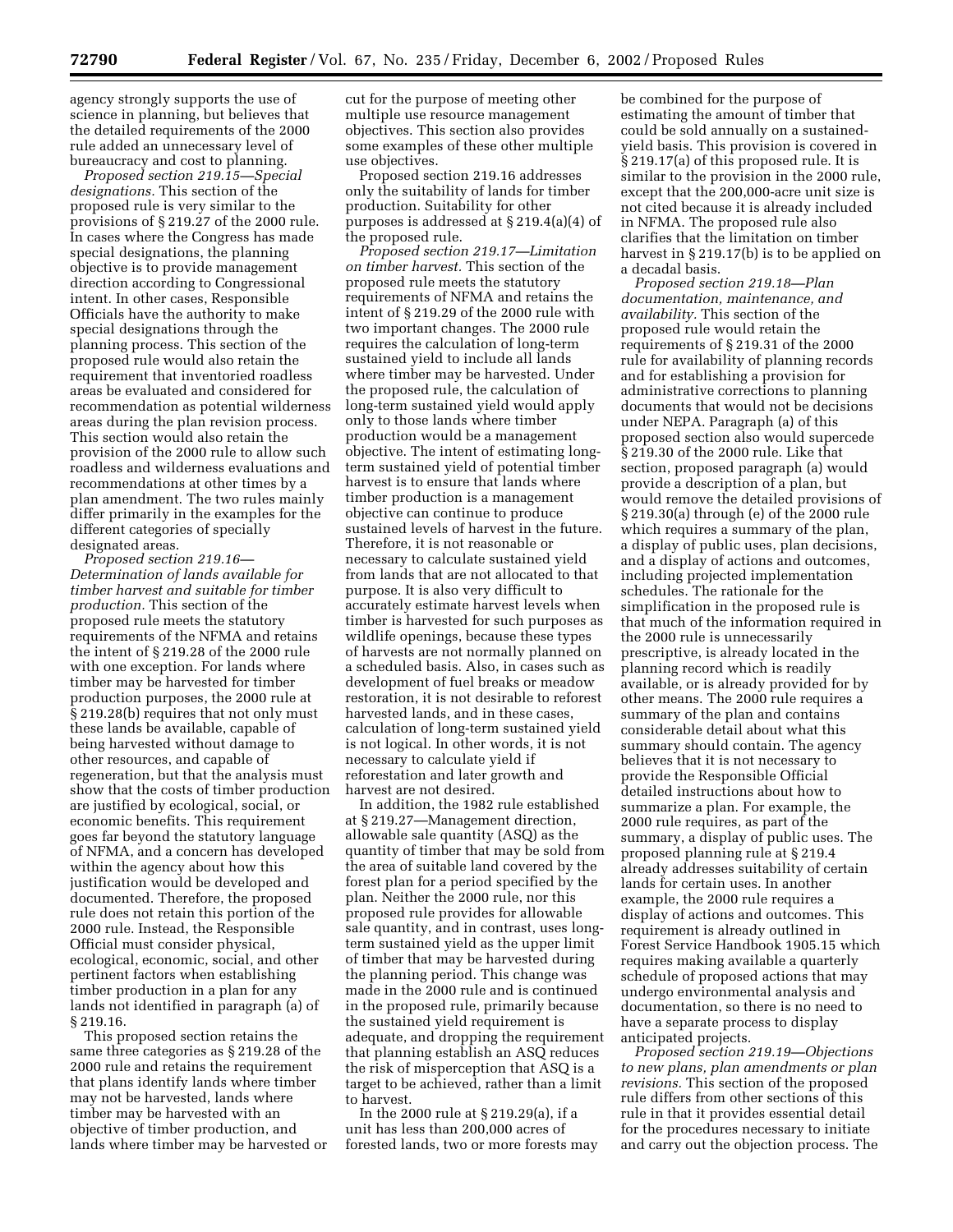Committee of Scientists, in their 1999 report, recommended that the Forest Service seek to harmonize its administrative appeal process with those of other Federal agencies. Accordingly, the 2000 rule adopted an objection process that provides for a pre-decisional objection opportunity instead of a post decision administrative appeal. The proposed rule modifies the objection process and models it more closely on the protest process used by the Bureau of Land Management (BLM) (found at 43 CFR part 1600). The proposed rule adopts the BLM regulatory approach with some necessary modifications to recognize the different organizational structure of the Forest Service.

The proposed rule differs from the 2000 rule in the following specific ways. The proposed rule does not require publication of objections received. Unlike the 2000 rule, the proposed rule includes specific requirements that the content of the public notice announcing a new plan, amendment, or revision be made for public review and subject to pre-decisional objection process. The 2000 rule does not limit who can file an objection. The proposed rule does not allow other Federal entities to file an objection, because there are other avenues for Federal agencies to work together to resolve concerns. This exclusion of Federal agencies is a longstanding procedure of Forest Service administrative appeal provisions at 36 CFR parts 215 and 251, Subpart C. The Forest Service is required to involve other Federal agencies, at Section 219.12. The proposed objection process, like that in the 2000 rule, is intended primarily other governments, such as federally recognized Indian Tribes, States, and counties, and for the public. Neither the appeal process in the 1982 rule nor the proposed objection process is suitable to resolve concerns between sister agencies in the executive branch. The Forest Service anticipates that other agencies will be able to resolve most planning concerns informally. Where it is anticipated that there may be concerns that are not easily resolved by planners and other agency personnel, various techniques such as establishments of Memorandums of Understanding or local working agreements may be used. Some agencies also have regulatory authority; for example, EPA has review authority pursuant to section 309 of the Clean Air Act. These techniques and authorities are successfully being used now and will continue to be used in the future.

The two rules are similar in what must be in an objection, but the proposed rule, unlike the 2000 rule,

specifically requires that an objector provide an explanation of why the objector believes that the environmental disclosure documents and proposed final documents are inconsistent with law, regulation, Executive order, or policy and any recommendations for change. The proposed rule drops the requirement of the 2000 rule that objectors describe their participation in the planning process and provide relevant documents submitted during the process. The 2000 rule allows objectors to request meetings with a Reviewing Officer. The proposed rule does not address meetings, because although nothing prevents an objector from requesting meetings, the agency does not want to set up expectations that meetings should be requested, or that those requests would be granted in every case. The agency has learned that meetings are helpful in many cases, but not in all, and the Forest Service would like to provide flexibility to the Reviewing Officer to work through the review process in an effective manner. The proposed rule also drops the provisions for inclusion of ''interested persons'' in the meetings between the Forest Service and the objectors. This change occurred in the proposed rule because meetings are not specifically addressed and also so that the objection process would more closely mirror the BLM process, which does not provide for involvement of interested persons.

*Proposed section 219.20—Appeals of plan amendments in site-specific project decisions.* This proposed section makes clear that the administrative review process established in 36 CFR 215.7(a) applies to site-specific project decisions that include non-significant plan amendments, rather than subjecting such decisions to the objection process for new plans and revisions.

*Proposed section 219.21—Notice of plan decisions and effective dates.* At paragraph (a), this section of the proposed rule provides direction on where public notification of decisions for new plans, amendments, and revisions is to occur. Proposed paragraph (b) provides that new plans, significant amendments, and plan revisions are effective 30 days after notice of the plan decisions has been published. This proposed paragraph also provides that decisions for nonsignificant amendments are effective immediately. This new section of the proposed rule fills a void in the 2000 rule.

*Proposed section 219.22—Transition.* This section of the proposed rule is a modification of the transitional procedures of § 219.35 of the 2000 rule. The proposed rule does not explicitly

require use of science for implementing and amending existing plans during the transition period, as provided in the 2000 rule at § 219.35(a), because use of science is adequately addressed through an interdisciplinary team approach without specific procedural requirements. The proposed rule does not address lands not suited for timber production in the same manner as the 2000 rule at § 219.35(c). The agency believes that the 1982 rule requirement adequately responded to NFMA and has incorporated similar language from the 1982 rule into the proposed rule.

The proposed rule would remove the provisions for site-specific decisions at § 219.35(d) of the 2000 rule because these decisions are explicitly excluded from the proposed rule. The provisions in the 2000 rule for removal of regional guides (§ 219.35(e)) and establishment of a revision schedule (§ 219.35(g)) are not included in this proposal because the regional guides have already been removed.

The transition requirements for monitoring reports at § 219.35(f) of the 2000 rule are dropped from the proposed rule, because it is acceptable for the monitoring done under the 1982 rule to continue until the plans are completed under the proposed rule. The proposed transition includes the option to continue any amendments or revisions that were initiated under the 1982 rule or to adjust the process to follow this proposed regulation or parts thereof. The Department issued an interim final rule on May 20, 2002, to extend until a new revised planning rule is adopted, the date by which all plan amendments or revisions must be in compliance with the 2000 rule (67 FR 35431).

*Proposed section 219.23—Definitions.* This section sets out the special terms used in this proposed rule and their definitions. Some definitions are the same as those in the 2000 rule. These are: ''Diversity of plant and animal communities,'' ''ecological conditions,'' ''major vegetation types,'' ''native species," "species viability," and ''successional stages.''

Some terms found in § 219.36 of the 2000 rule are not included because they are not used in the proposed rule or their meanings are self-evident. These are: ''Candidate species,'' ''conservation agreement,'' ''current climatic period,'' ''desired condition,'' ''ecological sustainability,'' ''ecosystem composition,'' ''ecosystem processes,'' ''focal species,'' ''inherently rare species,'' ''productive capacity of ecological systems,'' ''reference landscapes," "undeveloped areas," and ''unroaded areas.''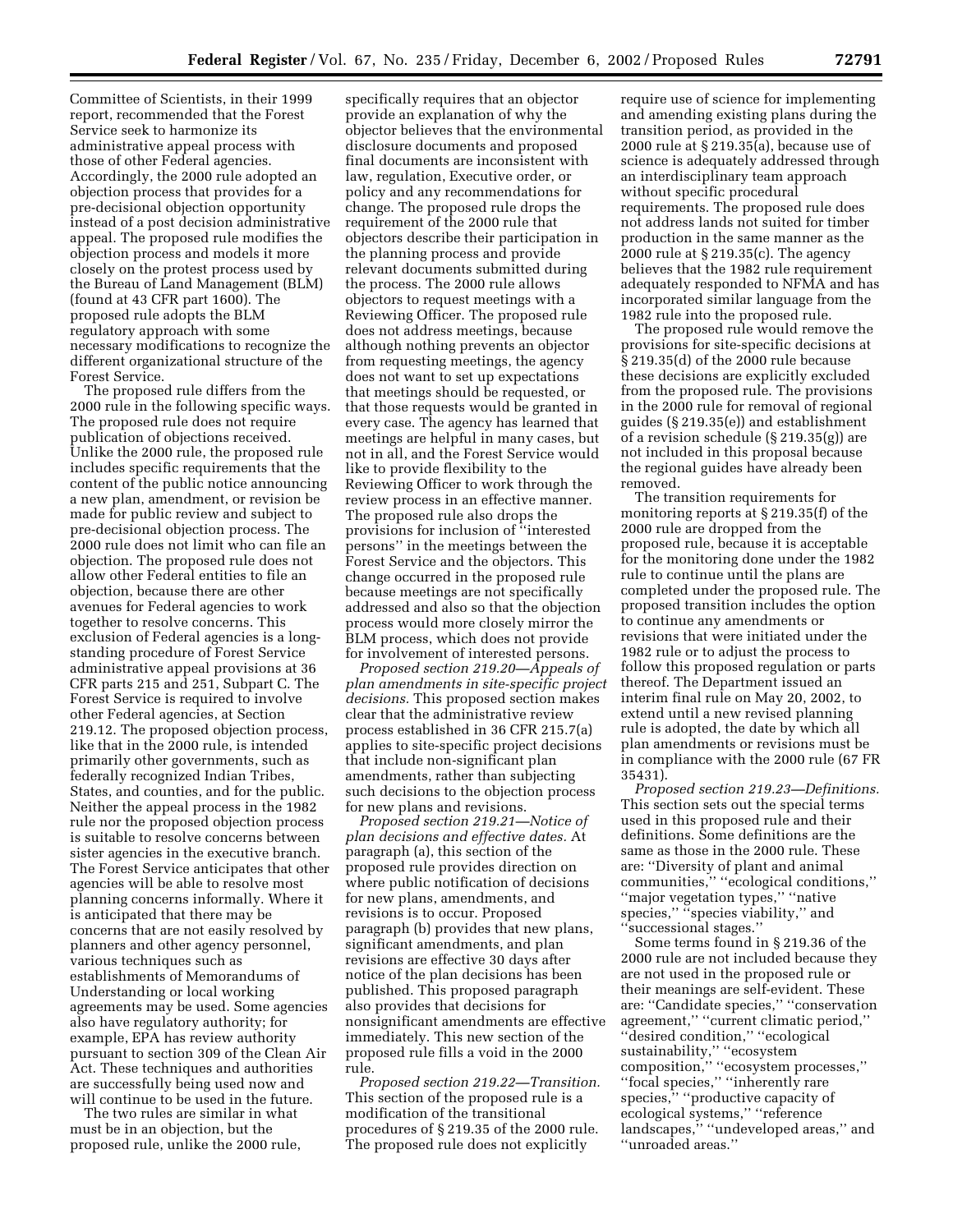The terms included in this proposed rule that were not used in the 2000 rule are: ''Biological diversity,'' ''culmination of mean annual increment,'' ''cultural/heritage resources,'' ''disturbance regime,'' ''ecosystem diversity,'' ''energy resources,'' ''environmental disclosure document,'' ''federally recognized Indian Tribe,'' ''forest land,'' ''health,'' ''high likelihood of viability,'' ''mean annual increment,'' ''newspaper(s) of record,'' ''plan,'' ''planning area,'' ''productivity,'' ''science consistency,'' ''species diversity,'' ''species persistence,'' ''timber harvest,'' ''visitor opportunities,'' and ''wilderness.''

The following explains changes to definitions that are used in this proposed rule and in the 2000 rule.

1. The definition of ''adaptive management'' is slightly changed for clarity. Also, the 2000 rule discusses the role of adaptive management in sustainability, while the proposed rule discusses the role of adaptive management in terms of efficiency and responsiveness of management.

2. The definition of ''assessment or analysis area'' is changed in the proposed rule by dropping analysis area and defining assessment areas. Assessment areas are larger than planning areas and typically involve multiple ownerships.

3. The definition of ''desired nonnative species'' is changed in the proposed rule to improve clarity and to make sure the definition is consistent with each of the diversity options and also with the new definition of species.

4. The definition of ''ecosystem structure'' is changed in the proposed rule to refer to the arrangements and relationships among ecosystem components. This broadened the definition to encompass all of the aspects of structure that are of importance in both of the proposed rule's options for ecological sustainability.

5. The definition in the 2000 rule for ''Forest Service NEPA procedures'' is shorter and is now identified as ''NEPA procedures'' in the proposed rule, but contains no substantive changes.

6. The definition for ''inventoried roadless areas'' is substantially changed. The 2000 rule includes specific criteria for consideration of roadless areas identified as those in the November 2000 Roadless Area Conservation Final Environmental Impact Statement, Volume 2. The proposed rule does address criteria for roadless area consideration and does not limit areas to be considered from the November 2000 Roadless Area Conservation maps.

The proposed rule allows information from a variety of sources.

7. The definition of ''native species'' is changed in the proposed rule to improve clarity and to make sure the definition is consistent with each of the diversity options and also with the new definition of species.

8. The definition for ''plan area'' is not substantially changed, but is broadened in the proposed rule to make clear that a plan area may have more than one Responsible Official.

9. The definition for ''range of natural variability'' is retained except that the term ''current climatic period'' is dropped because of considerable disagreement and confusion regarding the identification and use of this time period.

10. The definition of ''Responsible Official'' is changed in the proposed rule to conform it with changes made to other sections of the rule and to reflect that the proposed rule addresses only forest planning and not project level decisions.

11. The definition of ''species'' is changed in the proposed rule to make clear the distinction between the two diversity options in terms of which species may be considered in forest planning.

12. The definition for ''species-atrisk'' in the proposed rule removes references to species that may, but are not required to, be on the list and removes references to ''focal species,'' a term not used in the proposed rule.

13. The definition of ''timber production'' is changed in the proposed rule by dropping the reasons for harvest.

#### *Conclusion*

This proposed planning rule has been prepared by the Forest Service at the direction of the Office of the Secretary of Agriculture to address problems identified through a Departmental review of the 2000 planning rule. That review focused on the agency's ability to implement the 2000 rule. The concerns identified in the review centered on confusing text contained the 2000 rule as well as on the extensive resources, primarily funding and skilled personnel, that would be required to adequately implement the various new planning concepts and requirements of the 2000 rule.

The intended effects of the proposed rule are to simplify, clarify, and otherwise improve the planning process and to enable the Forest Service to more efficiently implement an improved planning process while retaining the key concepts of the 2000 rule for sustainability, collaboration, monitoring and evaluation, and the use of science.

The proposed rule is substantially shorter than the 2000 rule as it removes highly procedural and technical instructions more appropriate for the agency's Directive System. Grounded in both law and practical experience, the proposed rule affirms forest health and sustainability as the overall goal for management of National Forest System lands.

Written comments are requested and will be considered in adoption of a final rule. Reviewers should note that greater weight will be given to original, substantive comments than to form letters, check-off lists, pre-printed post cards, petitions, or similar duplicative materials.

#### **Regulatory Certifications**

#### *Regulatory Impact*

This proposed rule has been reviewed under USDA procedures and Executive Order 12866 on Regulatory Planning and Review. It has been determined that this is not an economically significant rule. This rule will not have an annual effect of \$100 million or more on the economy nor adversely affect productivity, competition, jobs, the environment, public health or safety, nor State or local governments. This rule will not interfere with an action taken or planned by another agency nor raise new legal or policy issues. Finally, this action will not alter the budgetary impact of entitlements, grants, user fees, or loan programs or the rights and obligations of recipients of such programs. However, because of the extensive interest in National Forest System planning and decisionmaking, this proposed rule has been designated as significant and, therefore is subject to Office of Management and Budget review under Executive Order 12866.

Two studies investigating the costs of land and resource management planning are associated with the proposed rule: (1) A cost-benefit analysis addressing the comparative costs and benefits of the 1982, 2000, and proposed rules, and (2) a comprehensive assessment of the estimated costs of the 2000 and proposed rules.

For the cost-benefit analysis, the cost estimates were developed for planning activities under the 1982 rule with the assistance of Headquarters, Regional, and Forest level planning specialists, using cost data for plan revisions recently completed based on planning as currently practiced under the 1982 rule. These costs were included in a report to the House and Senate Committees on Appropriations entitled, ''Forest Service Land and Resource Management Planning: The Status of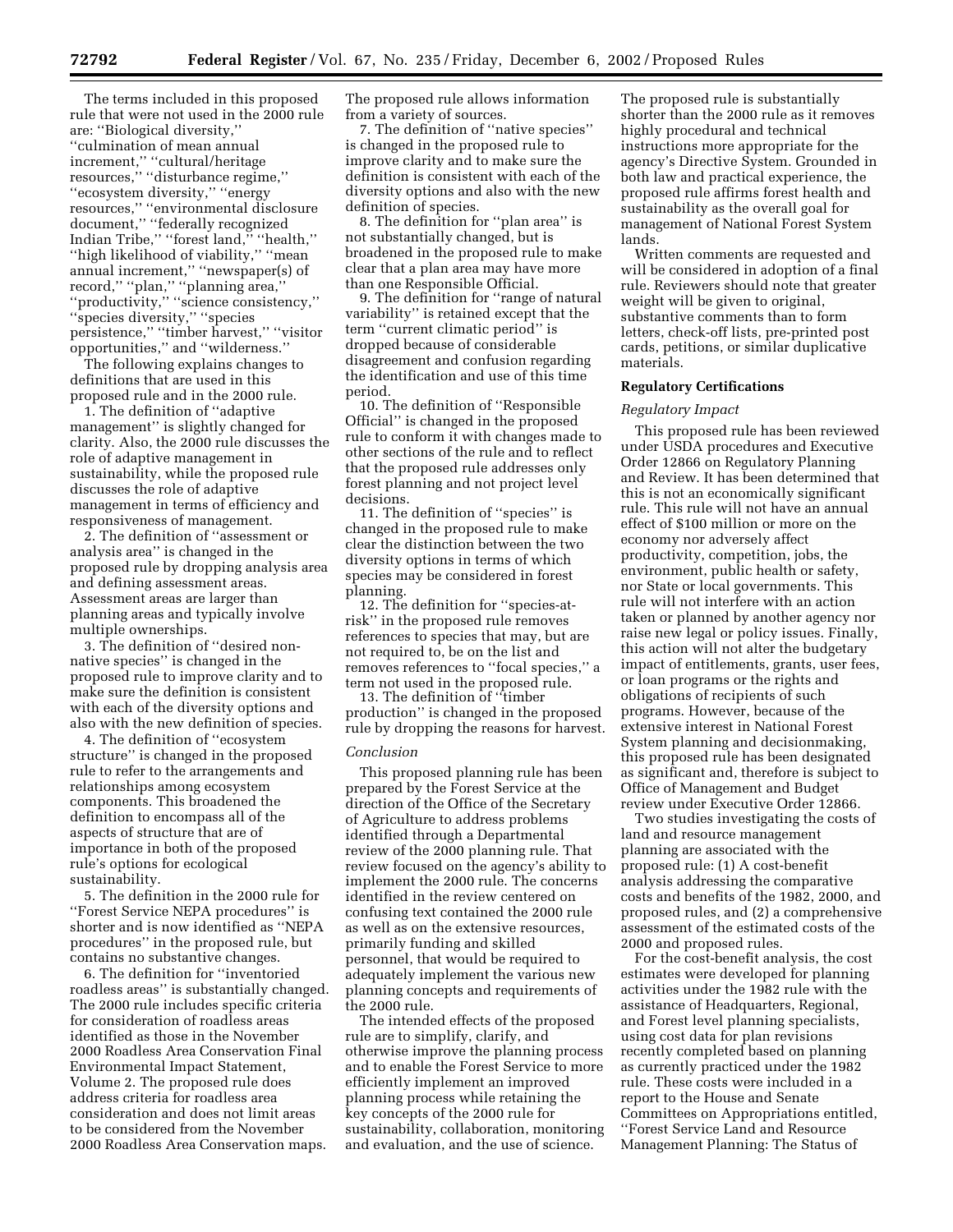Activities,'' dated January 31, 2002. The costs contained in this report, however, only included planning costs at the forest or grassland level. They did not include the costs incurred at other organizational levels. The cost-benefit analysis relied on results from the costing study to approximate the likely costs of regional office, contracts, and science support to forests or grasslands under the 1982 regulation. An empirical estimate of the per plan cost of resolving appeals under the 1982 regulation was also made.

The results of the 2002 NFMA Costing study were used to estimate the costs associated with planning activities under the 2000 regulation and this proposed 2002 rule. The costing study used a business modeling process and is the most comprehensive study on Forest Service planning costs ever conducted. It identifies and directly compares major cost centers for both the 2000 regulation and this proposed 2002 rule and includes field validation of the estimates by agency planners and interdisciplinary specialists who participate in planning.

The cost-benefit analysis prepared on this proposal focuses on key activities in land and resource management planning for which costs can be estimated under the 1982 rule, the existing 2000 rule, and the proposed rule. The key activities include regional guides, collaboration, science support, effects analysis for the 2000 and proposed rule, and ''revise plan'' for the 1982 rule, evaluation of sustainability and diversity, and the resolution of disputes over plan decisions. The costbenefit analysis compares the costs and benefits for these activities with practices under the 1982 planning rule. This proposed rule would reduce costs by eliminating regional guides, shortening the length of the planning process, and providing the Responsible Official with more discretion to decide how to conduct the planning process.

Based on costs that can be quantified, this proposed rule is estimated to save an average \$1.1 million annually compared to the expected costs under the 1982 rule. Cost savings under the proposed rule are estimated to be about \$27.7 million per year compared to the 2000 rule. The discounted value of the cost savings over the 15-year planning horizon is estimated to be \$8.6 million for the proposed rule when compared to the 1982 regulation and approximately \$240 million when compared to the 2000 regulation.

As noted in the cost-benefit analysis for the proposed rule, the NFMA costing study assumed traditional application of plan analysis. It also did not take into

consideration possible savings if a plan revision analysis was categorically excluded or documented in an Environmental Assessment, rather than an Environmental Impact Statement. Both these areas of potential savings could be substantial. In addition to the analysis of the costs and benefits of this proposed rule, this rule has also been considered in light of the Regulatory Flexibility Act, as amended (5 U.S.C. 601 *et seq.*), and it has been determined that this action will not have a significant economic impact on a substantial number of small entities as defined by that Act. Therefore, a regulatory flexibility analysis is not required for this rule. The rule imposes no requirements on either small or large entities. Rather, the rule sets out the process the Forest Service will follow in planning for the management of the National Forest System. The rule should provide opportunities for small businesses to become involved in national forest, grassland, and prairie plan decisions. Moreover, by streamlining the planning process, small businesses should see more timely decisions that affect outputs of products and services. The recognition of the Multiple-Use Sustained-Yield Act and how it affects the social and economic components of sustainability should provide for better balancing of conflicting impacts and issues.

#### *Environmental Impacts*

An environmental assessment was prepared for the 2000 rule. This assessment was not required by law, regulation, or agency policy; however, the agency elected to prepare the extra documentation at that time to ensure that no procedural defects might occur. In the case of this proposed rule, the agency proposes to categorically exclude this action, because it is clearly within an established category, there are no extraordinary circumstances related to the action, and this approach will further the agency's efforts to streamline process. The agency invites public comments on environmental effects of the proposed rule.

This proposed rule would establish the administrative procedures and requirements to guide developing, amending, and revising National Forest System land and resource management plans. As such, the proposed rule has no direct and immediate effects regarding the occupancy and actual use of National Forest System land. Rather, the environmental effects of this proposed rule will not be known until specific plans are created, amended, or revised under the rule. Section 31.1b of Forest Service Handbook 1909.15 (57 FR

43168; September 18, 1992) excludes from documentation in an environmental assessment or impact statement ''rules, regulations, or policies to establish Service-wide administrative procedures, program processes, or instruction.'' The action of ''establishing procedures for amending or revising Forest Land and Resource Management Plans' is specifically listed as one of the examples of this category. There are no extraordinary circumstances related to this action. Although an environmental assessment will not be prepared, the agency has prepared a cost-benefit analysis and a Civil Rights Impact Analysis (CRIA), because as discussed previously in this section, the Office of Management and Budget has determined that this rule is otherwise significant. Both the cost-benefit analysis and the CRIA may be found on the World Wide Web/Internet at the address listed earlier in this document.

#### *Energy Effects*

This proposed rule has been reviewed under Executive Order 13211 of May 18, 2001, Actions Concerning Regulations That Significantly Affect Energy Supply, Distribution, or Use. It has been determined that this rule does not constitute a significant energy action as defined in the Executive order. Procedural in nature, this proposed rule would guide the development, amendment, and revision of National Forest System land and resource management plans. These plans are programmatic documents that set the standards and other parameters for making future project-level resource management decisions. As such, these plans will address access requirements associated with energy exploration and development within the framework of multiple use, sustained-yield management of the surface resources of the NFS lands. These plans may designate major rights-of-way corridors for utility transmission lines, pipelines, and water canals. The effects of these plans on energy supply, distribution, or use are, of necessity, considered on a case-by-case basis as plan amendments or revisions are proposed and adopted. Consistent with the Executive order, direction to incorporate consideration of energy supply, distribution, and use in the planning process will be included in the agency's administrative directives for implementing the proposed rule, notice of which will be given at the time of adoption of a final rule.

#### *Controlling Paperwork Burdens on the Public*

In accordance with the Paperwork Reduction Act of 1995 (44 U.S.C. 3501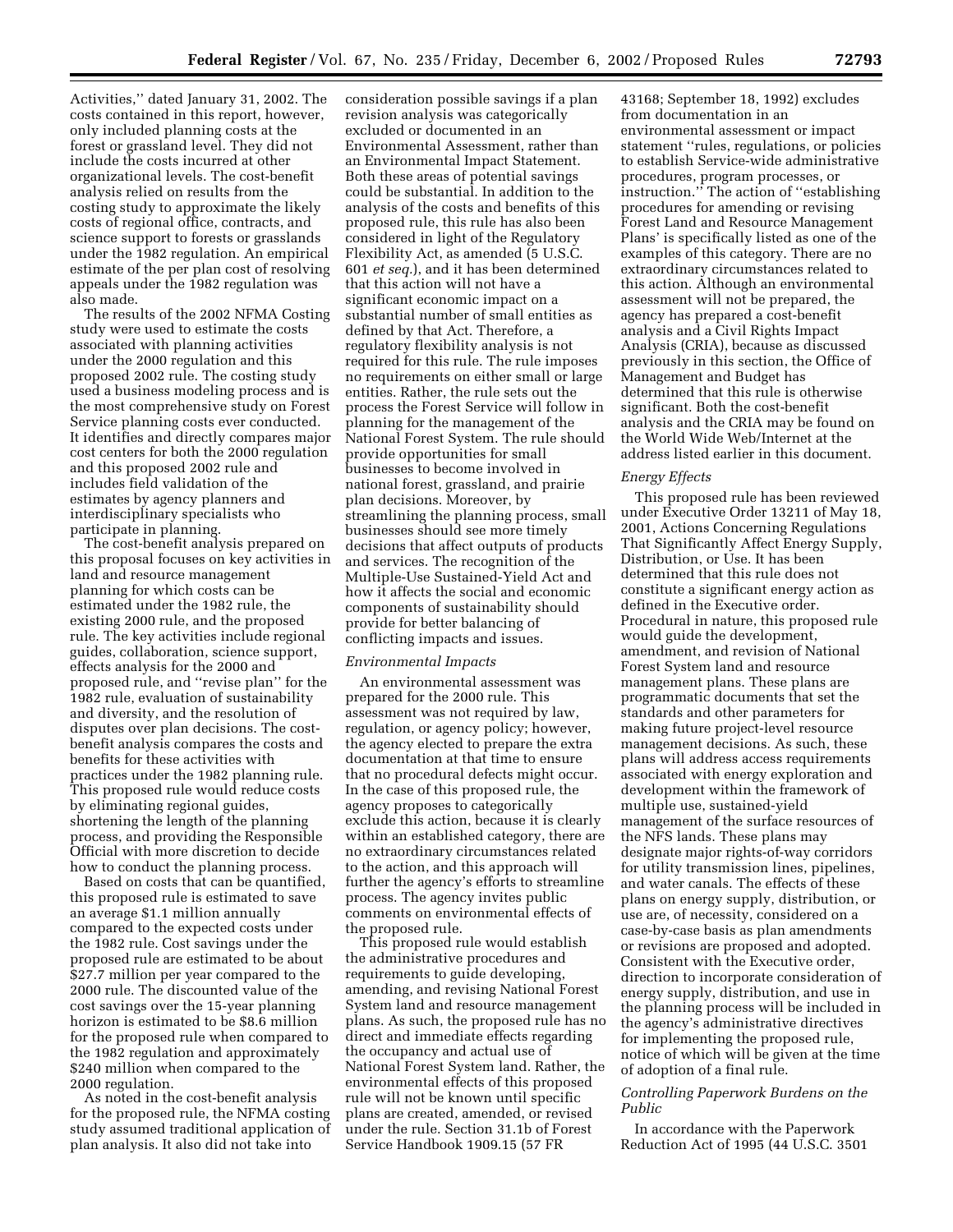*et seq.*), the information collection or reporting requirements included in § 219.19 of the proposed rule for the objection process were previously approved by the Office of Management and Budget and assigned control number 0596–0158, expiring on October 31, 2003, under the 2000 rule.

This proposed rule retains the objection process established in the 2000 rule but simplifies it. The proposed rule removes the requirements for interested parties, publication of objections, and formal requests for meetings (36 CFR 219.32). These changes would result in a minor reduction in the burden hours from the collection of information that would be insignificant to the total 12,100 annual hours requested by the agency.

#### *Federalism*

The agency has considered this proposed rule under the requirements of Executive Order 12875, Government Partnerships, and Executive Order 13132, Federalism. The agency has made a preliminary assessment that the rule conforms with the Federalism principles set out in these Executive orders; would not impose any compliance costs on the States; and would not have substantial direct effects on the States, on the relationship between the national government and the States, or on the distribution of power and responsibilities among the various levels of government.

In addition, the agency has reviewed the consultation requirements under Executive Order 13132, which calls for enhanced consultation with State and local governmental officials and emphasizes increased sensitivity to their concerns. Section 219.8 of this proposed rule shows sensitivity to federalism concerns by requiring the Responsible Official to provide opportunities for involvement of State and local governments in the planning process. In the spirit of these requirements, the agency has consulted with the Western Governors' Association and the National Association of Counties to obtain their views on a preliminary draft of this proposed rule. The Western Governors' Association supported the general approach to create a rule that works and placed importance on the quality of collaboration for implementation. Agency representatives also contacted the International City and County Managers Association, National Conference of State Legislators, The Council of State Governments, Natural Resources Committee of the National Governors Association, U.S. Conference of Mayors, and the National League of Cities to share information about the

proposed planning rule prior to the publication of this proposed rule. Based on comments received on this proposed rule in response to this notice, the agency will determine if any additional consultation will be needed with State and local governments prior to adopting a final rule.

#### *Consultation With Tribal Governments*

Pursuant to Executive Order 13084, Consultation and Coordination with Indian Tribal governments, the agency has assessed the impact of this action on Indian Tribal governments and has determined that the proposed rule does not significantly or uniquely affect communities of Indian Tribal governments. The proposed rule deals with the administrative procedures to guide the development, amendment, and revision of National Forest System land and resource management plans and, as such, has no direct effect regarding the occupancy and actual use of National Forest System land. At § 219.8, the proposed rule requires consultation with federally recognized Tribes when planning.

The agency has also determined that this action does not impose substantial direct compliance cost on Indian Tribal governments. This proposed rule does not mandate Tribal participation in National Forest System planning. Rather, the rules impose an obligation on Forest Service officials to consult early with Tribal governments and to work cooperatively with them where planning issues affect Tribal interests.

#### *No Takings Implications*

This proposed rule has been analyzed in accordance with the principles and criteria contained in Executive Order 12630, and it has been determined that the rule does not pose the risk of a taking of Constitutionally-protected private property. This proposed rule only modifies the administrative process for amending and revising land and resource management plans for National Forests, Grasslands, and Prairies.

#### *Civil Justice Reform*

This proposed rule has been reviewed under Executive Order 12988, Civil Justice Reform. The agency has not identified any State or local laws or regulations that are in conflict with this regulation or that would impede full implementation of this rule. Nevertheless, in the event that such a conflict were to be identified, the proposed rule, if implemented, would preempt the State or local laws or regulations found to be in conflict. However, in that case, (1) no retroactive

effect would be given to this proposed rule; and (2) the Department would not require the parties to use administrative proceedings before parties may file suit in court challenging its provisions.

#### *Unfunded Mandates*

Pursuant to Title II of the Unfunded Mandates Reform Act of 1995 (2 U.S.C. 1531–1538), which the President signed into law on March 22, 1995, the agency has assessed the effects of this proposed rule on State, local, and Tribal governments and the private sector. This rule does not compel the expenditure of \$100 million or more by any State, local, or Tribal governments or anyone in the private sector. Therefore, a statement under section 202 of the act is not required.

#### **List of Subjects in 36 CFR Part 219**

Administrative practice and procedure, Environmental impact statements, Indians, Intergovernmental relations, Forest and forest products, National forests, Natural resources, Reporting and recordkeeping requirements, Science and technology.

Therefore, for the reasons set forth in the preamble, it is proposed to revise Part 219 of Title 36 of the Code of Federal Regulations to read as follows:

#### **PART 219—PLANNING**

#### **Subpart A—National Forest System Planning for Land and Resource Management Plans**

Sec.

- 219.1 Purpose and applicability.
- 219.2 Nature and scope of a land and resource management plan.
- 219.3 Levels of planning and planning authority.
- 219.4 Decisions embodied in plans.
- 219.5 Indicators of need to amend or revise a plan.
- 219.6 Compliance with National Environmental Policy Act.
- 219.7 Amending a plan.
- 
- 219.8 Revising a plan.<br>219.9 Developing a ne Developing a new plan.
- 219.10 Application of plan direction.
- 219.11 Monitoring and evaluation.
- 219.12 Collaboration, cooperation, and
- consultation.
- 219.13 Sustainability.
- 219.14 The consideration of science in planning.<br>219.15 Speci
- Special designations.
- 219.16 Determination of lands available for timber harvest and suitable for timber production.<br>219.17 Limitat
- Limitation on timber harvest.
- 219.18 Plan documentation, maintenance, and availability.
- 219.19 Objections to amendments or revisions of plans.
- 219.20 Appeals of plan amendments in sitespecific project decisions.
- 219.21 Notice of plan decisions and effective dates.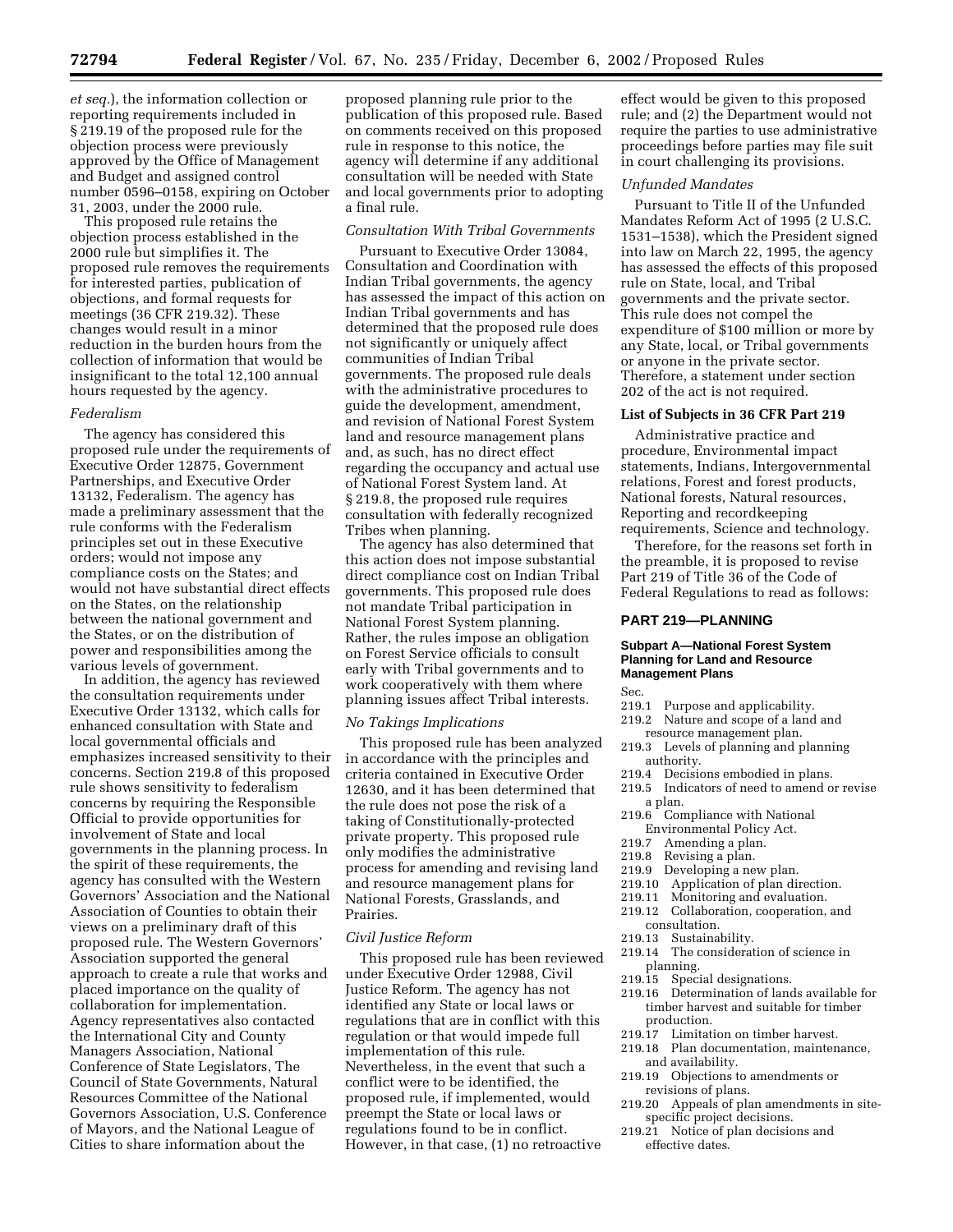219.22 Transition.

219.23 Definitions.

#### **Subpart B—[Reserved]**

**Authority:** 5 U.S.C. 301; and Secs. 6 and 15, 90 Stat. 2949, 2952, 2958 (16 U.S.C. 1604, 1613).

#### **§ 219.1 Purpose and applicability.**

(a) The rules of this subpart set forth a process for establishing, amending, and revising land and resource management plans for the National Forest System as required by the Forest and Rangeland Renewable Resources Planning Act of 1974, as amended by the National Forest Management Act (16 U.S.C. 1600 *et seq.*). This subpart is based on the principle that planning occurs over multiple time frames and various geographic areas and is a continuous process that reveals when and where plan decisions need to be adjusted. These rules also identify the nature and scope of decisions made in a land and resource management plan and define the required elements of a plan. The provisions of this regulation are applicable to all units of the National Forest System as defined by 16 U.S.C. 1609 or subsequent statute.

(b) Consistent with the Multiple-Use Sustained-Yield Act of 1960, the overall goal of managing the National Forest System is to sustain in perpetuity the productivity of the land and the multiple use of its renewable resources. Management of renewable resources is to be in the combination that will best meet the needs of the American people. Achieving sustainability is essential to providing multiple uses over time. Thus, National Forest System management focuses on maintaining or restoring the health of the land in order to provide a sustainable flow of uses, values, benefits, products, services, and visitor opportunities.

#### **§ 219.2 Nature and scope of a land and resource management plan.**

(a) *Fundamental purpose of a plan.* A land and resource management plan (also referred to as a plan) establishes the desired conditions to be achieved through the management of the lands and various renewable resources of the National Forest System. A plan guides the Forest Service in fulfilling its responsibilities for stewardship of the National Forest System to best meet the needs of the American people.

(b) *Requirements.* The Responsible Official is responsible for ensuring that the planning process and the plan meet the following requirements:

(1) Planning must address issues at the appropriate time frames and geographic scales using the best available science and other knowledge and information. Analysis shall be proportional to the decisions to be made in a plan and shall focus broadly on the environmental baseline and trends in order to provide information to help develop a plan.

(2) Planning must be conducted using an interdisciplinary, collaborative approach.

(3) Consultation with States and local governments, Federal agencies, and federally recognized Indian Tribes must occur early and often in the development of an initial plan or subsequent amendment or revision.

(4) The planning process must provide opportunities for the interested public, both organizations and individuals, to participate in planning to guide the stewardship of their national forests, grasslands, and prairies, and other units of the National Forest System.

(5) A plan must provide for uses, benefits, products, services, and visitor opportunities that are appropriate to and consistent with the multiple use objectives outlined in the plan.

(6) A plan must address the social, economic, and ecological components of sustainability for the land and resources within the plan area, consistent with the Multiple-Use Sustained-Yield Act of 1960 and with the NFMA diversity requirement that plans provide for the diversity of plant and animal communities and tree species consistent with the multiple-use objectives of the plan.

(7) A plan must identify the monitoring and evaluation necessary to assess the achievement of desired conditions and to indicate whether direction in the plan should be modified, as necessary, to address new issues, new information, and changed conditions.

(8) The management direction in a plan should reflect the limits and likely variability of agency budgets.

(c) *Integration of authorities.* Plans integrate the requirements of statutes, Executive orders, regulations, and agency policy that apply to the lands and resources of the National Forest System.

(1) Statutory authorities related to planning and management of the National Forest System include the Organic Administration Act of 1897, as amended (16 U.S.C. 473 *et seq.*); the Multiple-Use Sustained-Yield Act of 1960 (16 U.S.C. 528 *et seq.*); the National Environmental Policy Act of 1969 (42 U.S.C. 4321 *et seq.*); the Endangered Species Act of 1973, as amended (16 U.S.C. 1531 *et seq.*); the Forest and Rangeland Renewable Resources Planning Act of 1974, as

amended by the National Forest Management Act of 1976 (16 U.S.C. 1600 *et seq.*); Wilderness Act (16 U.S.C. 1131 *et seq.*); Clean Air Act (42 U.S.C. 7401 *et seq.*); Clean Water Act of 1948, as amended by the Federal Water Pollution Control Act Amendments of 1977 and the Water Quality Act of 1987 and other laws (33 U.S.C. 1251 *et seq.* 1323 *et seq.*); and other relevant laws.

(2) Agency-wide management policy and procedure relevant to planning and resource management are issued through the Forest Service Directive System (36 CFR 200.4).

(d) *Force and effect of plans.* A land and resource management plan prepared under this subpart is strategic and programmatic in nature. A plan provides guidance and direction applicable to future site-specific projects and activities. Plans also may restrict some activities or establish other requirements applicable to particular areas. The direction in a plan does not normally create, authorize, or execute any ground-disturbing activity. A plan, in and of itself, does not grant, withhold, or modify any contract, permit, or other legal instrument, does not subject anyone to civil or criminal liability, and creates no legal rights.

#### **§ 219.3 Levels of planning and planning authority.**

(a) The Chief of the Forest Service is responsible for national planning, such as preparation of the Forest Service Strategic Plan required under the Government Performance and Results Act of 1993 (5 U.S.C. 306; 31 U.S.C. 1115–1119; 31 U.S.C. 9703–9704) which is integrated with the requirements of the Forest and Rangeland Renewable Resources Planning Act of 1974, as amended by the National Forest Management Act of 1976 (16 U.S.C. 1600 *et seq.*). The Strategic Plan establishes goals, outcomes, performance measures, and strategies that apply to management of the National Forest System as well as to the other Forest Service mission areas.

(b) The National Forest, Grassland, or Prairie Supervisor is the Responsible Official for development and adoption of a new land and resource management plan for lands under the responsibility of the Supervisor, as well as for amendment or revision of a plan, unless a Regional Forester, the Chief, or the Secretary chooses to act as the Responsible Official for a specific plan, amendment, or revision.

(c) A Regional Forester, the Chief, or the Secretary may amend or revise multiple plans, where social, economic, or ecological issues or opportunities occur on more than one national forest,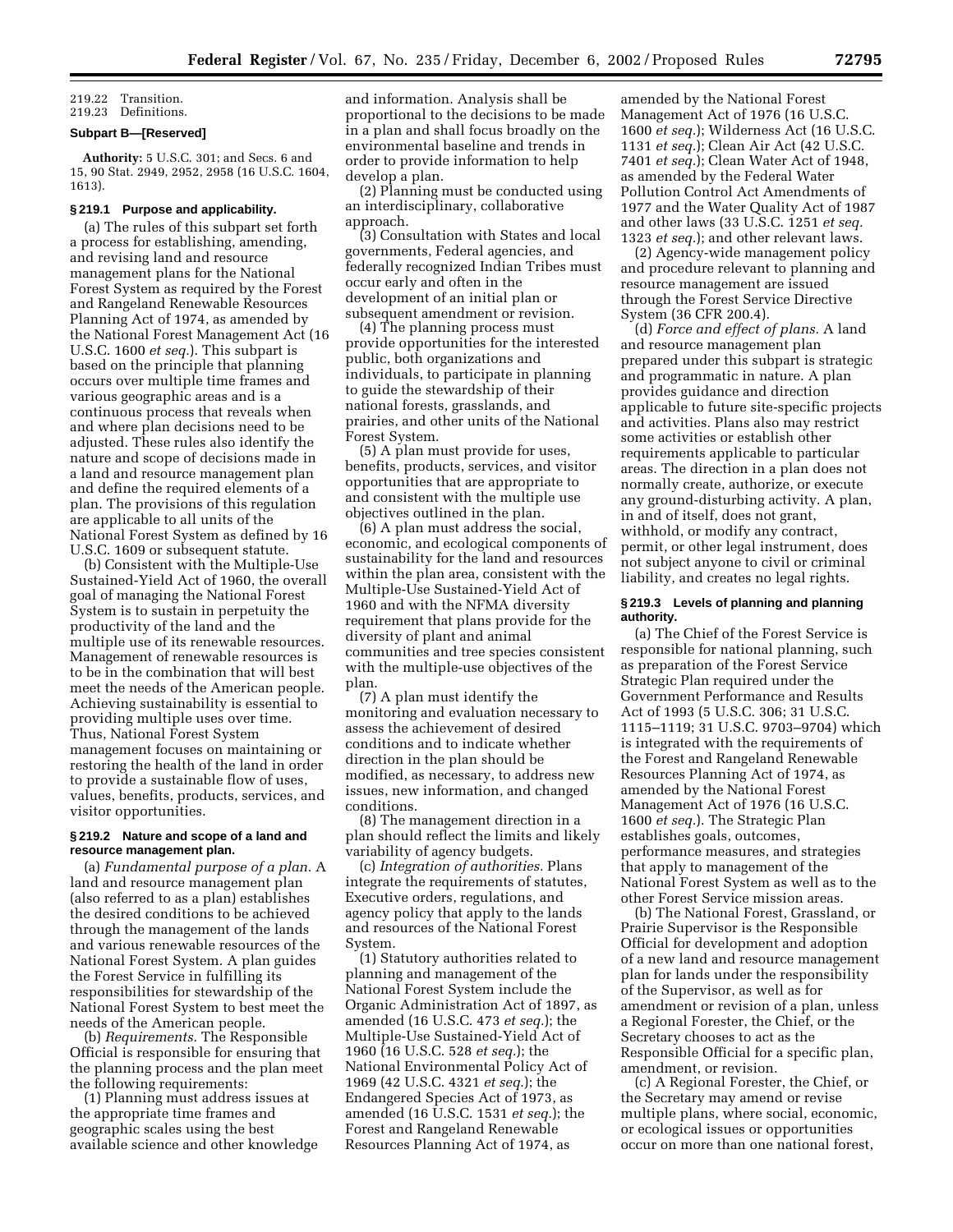grassland, prairie, or other comparable unit and a single, comprehensive planning effort is determined to be the most efficient and effective approach to addressing issues or opportunities. Where National Forest System lands are adjacent, two or more Responsible Officials may undertake joint planning that concludes with each official signing the decision document(s).

(d) Management direction in plans for areas designated as experimental forests must be consistent with the research activity being conducted on these areas and concurred with by the associated Station Director.

#### **§ 219.4 Decisions embodied in plans.**

(a) A plan constitutes the programmatic management direction for all or part of a plan area (§ 219.23) and embodies the following decisions:

(1) *Desired conditions.* A plan must describe the desired conditions toward which management of the lands and resources of the plan area is to be directed. Identification of desired conditions is a primary focus of a plan.

(2) *Objectives.* A plan must establish objectives intended to contribute to the achievement of desired conditions. Objectives, which are concise statements of measurable, time-specific outcomes, are pursued through the implementation of programs, projects, and other on-the-ground activities within the plan area.

(3) *Standards.* A plan must establish standards that state the permissions or limitations applicable to land uses and management actions within the plan area. Standards are measurable requirements that are explicitly identified in a plan as ''standards.'' Standards are established to achieve the desired conditions and objectives of a plan and to comply with applicable laws, regulations, Executive orders, and agency directives. In establishment of standards, the Responsible Official must identify, consider, and address special conditions or situations involving hazards to the various resources. Standards generally should be adaptable and assess performance measures. A plan shall include but not be limited to the following standards:

(i) Limitations on even-aged timber harvest methods including provisions to require harvest in a manner consistent with the protection of soil, watershed, fish, wildlife, recreation, and aesthetic resources and the regeneration of the timber resource, including requirements that even-aged harvest may occur only upon a finding that it is appropriate and that clearcutting may occur only upon a finding that it is the optimum method

to meet the objectives and requirements of the plan;

(ii) Maximum size openings created by timber harvest according to geographic areas, forest types, or other suitable classifications for areas to be cut in one regeneration harvest operation. This limit may be less than, but will not exceed, 60 acres for the Douglas-fir forest type of California, Oregon, and Washington; 80 acres for the southern yellow pine types of Alabama, Arkansas, Georgia, Florida, Louisiana, Mississippi, North Carolina, South Carolina, Oklahoma, and Texas; 100 acres for the hemlock-sitka spruce forest type of coastal Alaska; and 40 acres for all other forest types. These size opening limits shall include provisions to exceed the established limits after appropriate public notice and review by the officer one level above the Responsible Official provided that such limits shall not apply to the size of areas harvested as a result of natural catastrophic conditions such as fire, insect and disease attack, or windstorm;

(iii) Requirements for achieving aesthetic objectives, including requirements that cut blocks, patches, or strips that are shaped and blended to the extent practicable with the natural terrain;

(iv) Requirements for maintaining or restoring ecological conditions that support desired characteristics of ecosystem and species diversity in order to, within the multiple use objectives of the plan, provide for the diversity of plant and animal communities based on the suitability and capability of the plan area and, where appropriate and to the degree practicable, provide for steps to preserve the diversity of tree species similar to that existing in the plan area;

(v) Requirements for maintaining or restoring soil and water resources, including protection for streams, streambanks, shorelines, lakes, wetlands, and other bodies of water from detrimental changes in water temperatures, blockages of water courses, and deposits of sediment, when management activities are likely to seriously and adversely affect water conditions on fish habitat;

(vi) Requirements that timber harvest projects be considered through interdisciplinary review, assessing the potential environmental, biological, aesthetic, engineering, and economic impacts on the sale area, as well as the consistency of the sale with the multiple use of the general area, and that the harvesting system used is not selected primarily because it will give the greatest dollar return or the greatest unit output of timber; and

(vii) Requirements for assuring that even-aged stands of trees scheduled for harvest during the planning period have generally reached culmination of mean annual increment of growth. This requirement applies only to regeneration harvest of even-aged stands on lands identified as suitable for timber production and where timber production is a management objective.

(A) The culmination of mean annual increment of growth requirement does not apply to cutting for experimental or research purposes; to non-regeneration harvests, such as thinning or other stand improvement measures; to management of uneven-aged stands or to stands under uneven-aged silvicultural systems; and to salvage or sanitation harvesting of timber stands which are substantially damaged by fire, windthrow, or other catastrophe, or which are in imminent danger from insect or disease attack.

(B) A plan must identify categories of activities that are exceptions to the culmination of mean annual increment if necessary to meet resource objectives, such as wildlife habitat enhancement, visual enhancement, or riparian area improvement. Exceptions to the culmination of mean annual increment requirement and the reasons for these exceptions must be specifically disclosed during the public participation process for a plan.

(4) *Identification of suitable and unsuitable land uses.* National Forest System lands are generally suitable for a variety of uses such as outdoor recreation, livestock grazing, timber harvest (§ 219.16), energy resource development, mining activities, watershed restoration, cultural and heritage interpretation, and other uses. Rather than determine the suitability of all lands for all uses, a plan should assume that all lands are potentially suitable for a variety of uses except when specific areas are identified and determined not to be suited for one or more uses. A plan must identify National Forest System lands as not suited for a certain use under any of the following circumstances:

(i) If law, regulation, or Executive order prohibits that use;

(ii) If agency resource management directives prohibit the use;

(iii) If the use would result in substantial and permanent impairment of the productivity of the land or renewable resources; or

(iv) If the use is incompatible with the desired conditions established for all or part of the plan area.

(5) *Special designations and other management areas.* Consistent with § 219.15 of this subpart, a plan may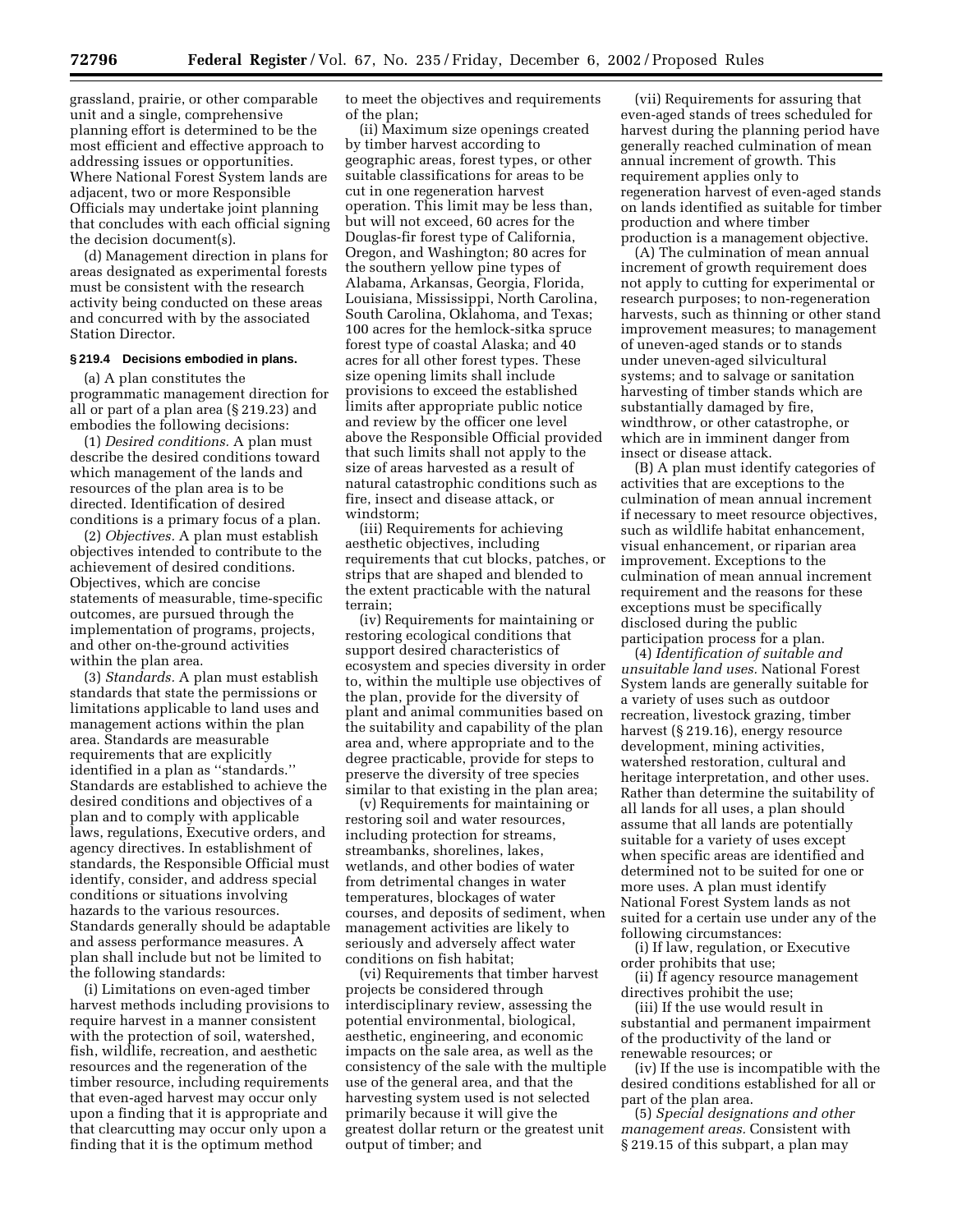designate specific areas for special management or provide direction for managing previously established special areas such as wilderness, national trails, national monuments, and national recreation areas. Additionally, a plan may establish and provide direction for other types of management areas.

(6) *Monitoring and evaluation requirements.* Each plan must establish monitoring and evaluation requirements, including the establishment of performance measures, in accordance with § 219.11. The primary focus of monitoring is to measure the maintenance of, or progress toward, desired conditions through establishment and assessment of performance measures. The information and conclusions that emerge from monitoring and evaluation provide an important basis for determining whether there is a need to change a plan. Essential components of the monitoring and evaluation process are data collection, analysis, data storage, interpretation of the analyses, and reporting of the results.

(b) Assessments, surveys, analyses, monitoring results, and other studies are not plan decisions nor do they constitute agency proposed or final actions.

#### **§ 219.5 Indicators of need to amend or revise a plan.**

The Responsible Official may propose to amend or revise a plan based on the consideration of issues or opportunities.

(a) *Origination of issues or opportunities.* Issues or opportunities may originate from a variety of sources. These may include inventories, user surveys, assessments, analyses, monitoring and evaluation results, and collaborative activities and discussions with those interested in National Forest System management, as well as proposals made by individuals, organizations, Tribes, or government entities. Disturbance events such as floods, wind, fire, and insect infestation may create conditions that require modification of plan direction. New regulations or laws also may necessitate amendment or revision of a plan. Each Responsible Official must obtain appropriate inventory data on the various renewable resources and soil and water, including pertinent maps, graphic material, and explanatory aids.

(b) *Consideration of issues and opportunities.* (1) When an issue or opportunity arises, the Responsible Official has the discretion to determine whether and to what extent the matter is appropriate and timely for consideration in a proposed amendment or revision. Factors that the Responsible

Official may weigh to determine whether consideration of an issue or opportunity is appropriate and timely include, but are not limited to, the following:

(i) The scientific basis and merit of available information and analyses, including the results of monitoring and evaluation;

(ii) The scope, complexity, intensity, and geographic scale of the issue or opportunity;

(iii) Statutory requirements or valid existing rights; and

(iv) Organizational and available resources, including current and likely Forest Service budgets.

(2) If the Responsible Official determines that an issue or opportunity should be addressed in an amendment or revision, the Responsible Official should review the best available science and other relevant knowledge and information as part of the planning process. Whenever possible, the Responsible Official should use existing information to address issues or opportunities. However, new information or a supplemental or new inventory, assessment, or analysis may be developed as appropriate to the scope, timeframe, and geographic extent of an issue or opportunity, provided that additional information can be obtained at a reasonable cost and in a timely manner. A decision whether or not to consider an issue or opportunity is not subject to objection under this subpart.

#### **§ 219.6 Compliance with National Environmental Policy Act.**

(a) The Responsible Official must comply with NEPA procedures (§ 219.23) and incorporate them as necessary and appropriate throughout the planning process. The Responsible Official must determine how NEPA applies in the development of a new plan, plan amendment, or plan revision. The Responsible Official shall ensure that the level of NEPA analysis for planning is proportional to the decisions being made.

(b) If the Responsible Official determines that a new plan, plan amendment, or plan revision, or a component thereof, would be an action significantly affecting the quality of the human environment, or authorizes an action that commits funding or resources that could have a significant effect on the quality of the human environment, then an environmental impact statement would be required. A new plan, plan amendment, or plan revision may be categorically excluded from documentation in an Environmental Assessment or

Environmental Impact Statement as provided in agency NEPA procedures.

#### **§ 219.7 Amending a plan.**

(a) A plan may be amended to add, modify, or rescind one or more of the plan decisions described in § 219.4. As provided for in § 219.18, administrative corrections and additions are not amendments.

(b) An amendment arises from consideration of issues or opportunities and a determination of a need to change a plan as described in § 219.5.

(c) During the amendment process, the Responsible Official must provide opportunities for consultation and collaboration as required by § 219.12 of this subpart.

(d) A plan amendment for which an EIS is prepared is a significant amendment. The Responsible Official must publish a Notice of Intent to prepare an EIS in the **Federal Register** and provide a 90-day comment period on a draft proposed significant amendment and accompanying Draft **EIS** 

(e) The Responsible Official must give prior notice of the opportunity to object to any proposed amendment and any associated final environmental disclosure documents that are subject to the objection process established at § 219.19 of this subpart.

(f) An interim amendment may be used to establish plan direction of limited duration as follows:

(1) Only a Regional Forester or a higher level official may be the Responsible Official for an interim amendment;

(2) An interim amendment must specify the duration of the amendment, which is not to exceed four years. An amendment may be renewed in accordance with procedures in  $\S 219.7(f)(3);$ 

(3) The Responsible Official shall notify the public in newspaper(s) of record, and allow public comment, before an interim amendment is renewed beyond the four year period; and

(4) An interim amendment is not subject to the objection process of § 219.19.

#### **§ 219.8 Revising a plan.**

(a) *Initiating revision.* Unless otherwise provided by law, a plan must be revised at least every 15 years, or a plan must be revised sooner if a Responsible Official determines that conditions within the plan area have significantly changed.

(1) To initiate the plan revision process, the Responsible Official must prepare the following: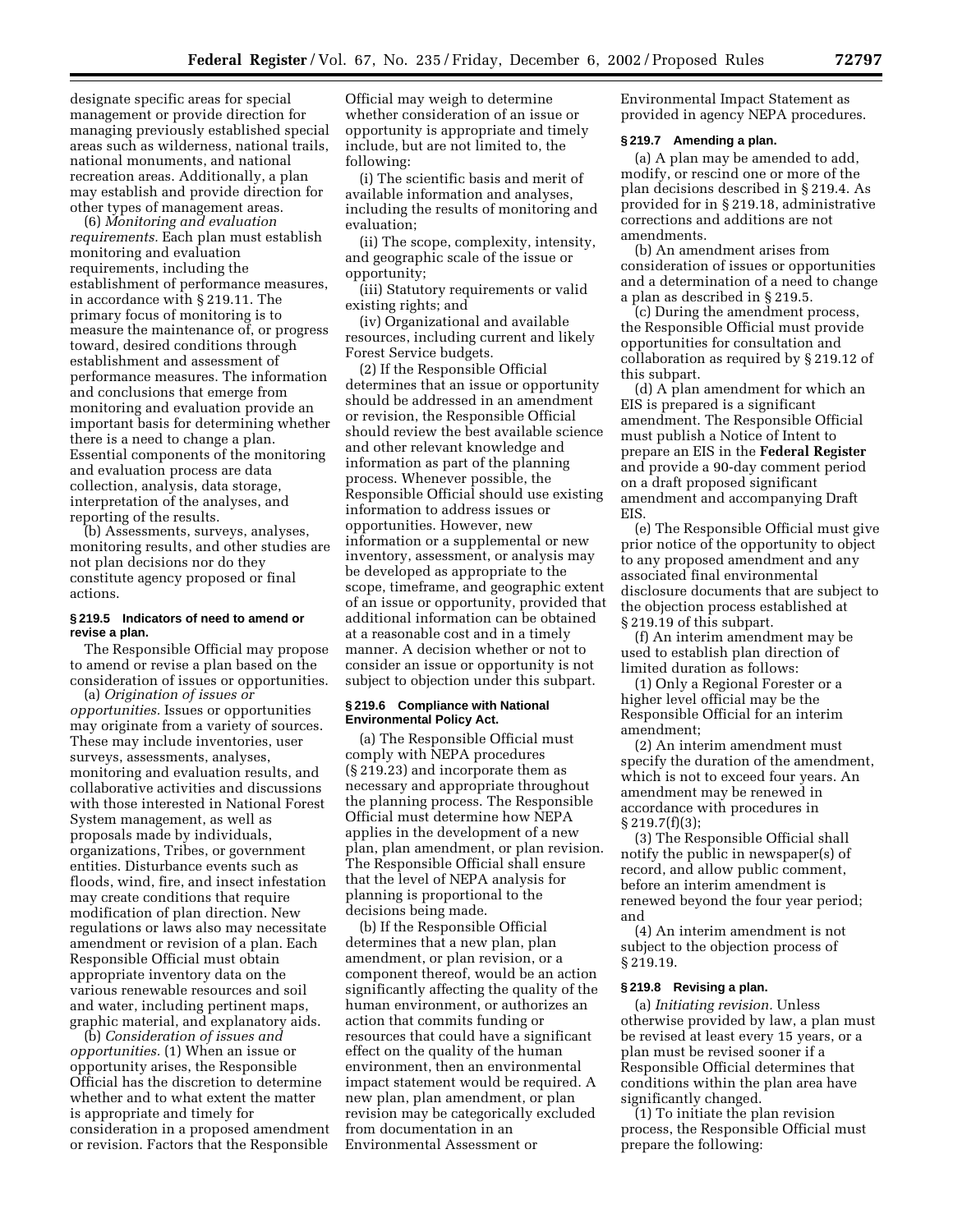(i) A description of the current management situation for the plan area and an analysis of existing plan direction;

(ii) A summary of issues or opportunities that the Responsible Official determines to be appropriate and timely for consideration (§ 219.5); and

(iii) A summary of any current and new information relevant to the issues or opportunities determined appropriate for consideration.

(2) Using the description prepared under paragraph (a)(1)(i) of this section and the summaries prepared under paragraphs (a)(1)(ii) and (iii) of this section, the Responsible Official must consult with Federally recognized Indian Tribes, State and local governments, and other Federal agencies in conformance with § 219.12 of this subpart.

(b) *Public notice to revise a plan.* After completion of the requirements of paragraph (a) of this section, the Responsible Official must give notice of the initiation of a plan revision. If an EIS is to be prepared, then a Notice of Intent to prepare an EIS must be published in the **Federal Register**. If an EIS is not to be prepared, a notice of initiation of the revision must be published in the newspaper(s) of record. The notice must inform the public of the availability of the documentation listed in paragraph (a) of this section; include a summary of the identified issues and opportunities; invite the public to comment on these issues and opportunities and to identify any other issues and opportunities that they feel should be addressed during revision; include an estimated schedule for the revision process; and specify the time available and process for the public to submit comments.

(c) *Notice of availability of draft proposed revision.* The Responsible Official must provide a 90-day comment period on a draft proposed revised plan and any accompanying environmental disclosure documents. A notice of the availability of the proposed draft revision must be provided as follows:

(1) For any revision for which the Chief or the Secretary is the Responsible Official or for which an environmental impact statement is prepared, notice of the proposed draft revision and availability of the DEIS must be published in the **Federal Register**.

(2) For all other revisions, notice of the availability of the proposed draft revision, specifics regarding the time available, and process for comments must be published in newspaper(s) of record (§ 219.23).

(d) *Notice of objection process.* Before the Responsible Official approves a revised plan, the Responsible Official must give notice that the proposed final revised plan and any final environmental disclosure documents are subject to the objection process at § 219.19 of this subpart.

#### **§ 219.9 Developing a new plan.**

(a) If Congress establishes a new National Forest, Grassland, Prairie, or other comparable unit of the National Forest System, the Regional Forester must determine if the unit requires a separate plan or if an existing plan can be amended or revised to apply to the lands within the new unit.

(b) If the Regional Forester determines that a separate plan is required for a new unit of the National Forest System, the Responsible Official for the new unit must develop and approve a plan that establishes the desired conditions, objectives, standards, any special management areas, and monitoring and evaluation requirements and that identifies any suitable or unsuitable land uses within the plan area as provided in § 219.4 of this subpart. The Responsible Official shall initiate and conduct planning and conduct government-to-government consultation and public involvement as provided in §§ 219.8, 219.12, and all other applicable sections of this subpart.

#### **§ 219.10 Application of plan direction.**

(a) *Application of a new plan, plan amendment, or plan revision to existing authorizations and approved projects and to project decisions issued after the approval of the plan or amendment.* Permits, contracts, and other instruments authorizing the use and occupancy of National Forest System lands must be consistent with the standards in the plan for that unit. New project decisions must disclose the relationship of the project to applicable plan desired conditions. When changes are proposed to a plan, the Responsible Official must take into consideration the possible effects of the proposed changes on occupancy and use currently authorized through permits, contracts, or other instruments. The decision document accompanying a new plan, plan amendment, or plan revision must address the application of new plan direction to ongoing activities or uses authorized by existing permits, contracts, or other instruments. Any modifications of permits, contracts, or other instruments authorizing occupancy and use of the plan area necessary to make them consistent with the plan as developed, amended, or revised are subject to valid existing

rights. Such modifications should be made as soon as practicable following development, amendment, or revision of the plan.

(b) *Application of plan direction during amendment or revision process.* Direction in a plan remains in effect until that direction is changed through amendment or revision.

(c) *Application of plan direction to approved projects in light of new information.* Nothing in this subpart requires deferral, suspension, or modification of approved projects while new information is being assessed. Approved projects are those for which a Responsible Official has signed a decision document.

(d) *Amendments made through sitespecific project decisions.* If a proposed site-specific project or action would not be consistent with the standards of the plan (§ 219.4), the Responsible Official may, subject to valid existing rights, take one of the following steps:

(1) Modify the proposed site-specific project or action to make it consistent with the plan;

(2) Reject the proposal; or

(3) As part of the project decision, amend the plan to modify one or more standards or to exempt application of one or more standards to the project or action to allow for its implementation.

(e) *Testing and research.* Management of National Forest System lands and resources should provide the land manager a continuous flow of new information and knowledge. Testing and research projects are integral to gaining this information and knowledge. Projects proposed to test assumptions, management methodologies, or other aspects of resource management must comply with all applicable laws and regulations and must be consistent with the plan standards. Where a research or testing project would not be consistent with plan standards, paragraph (d) of this section applies.

#### **§ 219.11 Monitoring and evaluation.**

Monitoring and evaluation should assess, over appropriate timeframes and geographic areas and at a reasonable cost, the effects of activities on achievement of desired conditions and objectives of a plan, the results of adaptive management, and, as provided in § 219.4, contribute to determining whether a plan needs to be changed or whether plan implementation needs to be adjusted.

(a) *Monitoring requirements.* The Responsible Official must ensure the timely collection of information needed to meet the monitoring requirements of a plan as well as the interpretation and evaluation of monitoring information.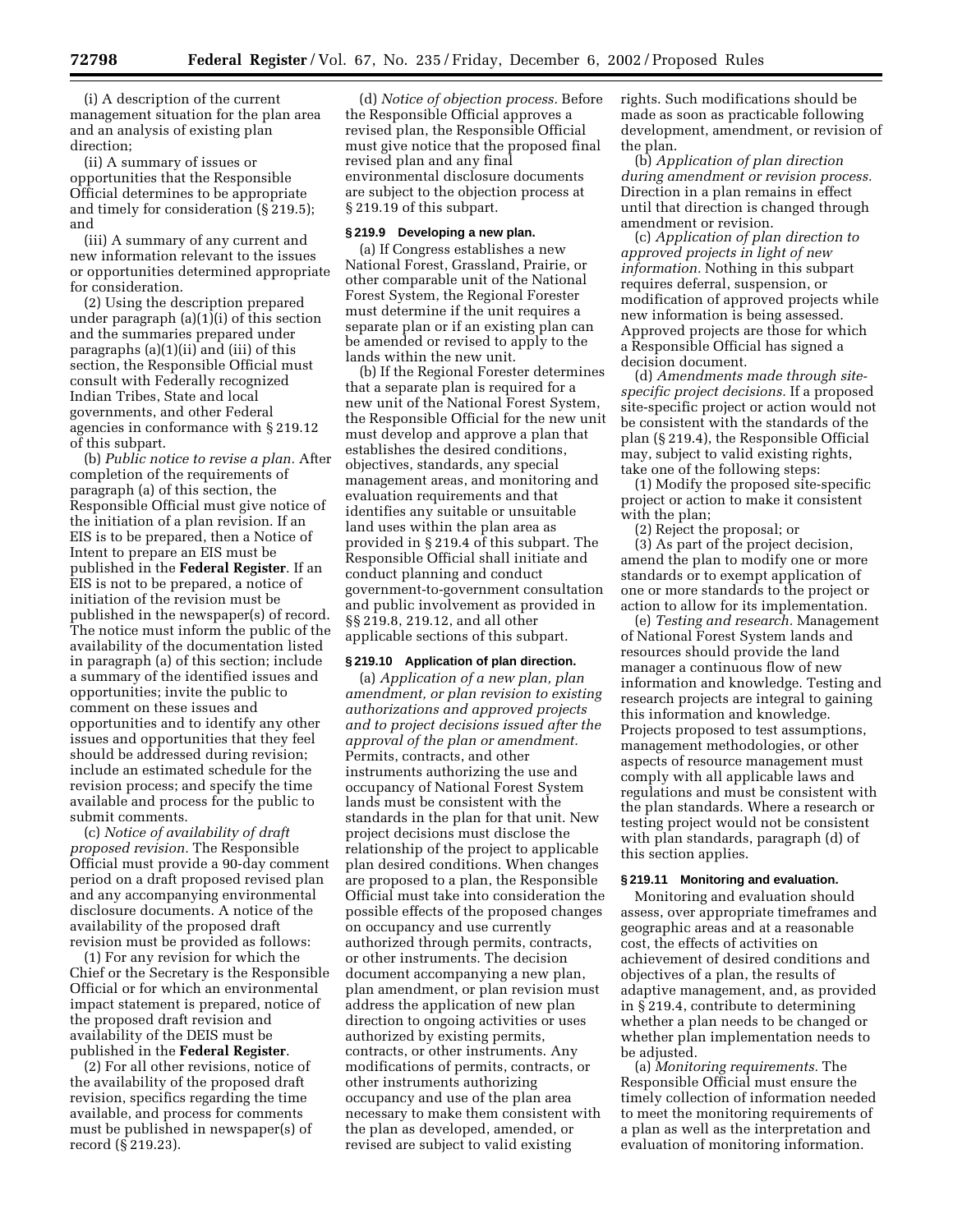Monitoring information should include, but not be limited to, data and other information pertinent to characteristics of ecosystem and species diversity, as determined relevant by the Responsible Official.

(1) *Changes in monitoring methods.* Monitoring methods may be changed in response to new information or changed circumstances without plan amendment or revision.

(2) *Coordination of monitoring.* To the extent practicable, monitoring may be conducted jointly with other Federal agencies, federally recognized Indian Tribes, State and local governments, scientific and academic communities, and others.

(b) *Evaluation requirements.* Evaluation includes, but is not limited to, such activities as:

(1) Identifying trends and conditions;

(2) Validating information and analyses used to adopt, amend, or revise a plan;

(3) Assessing, through the use of identified performance measures and other methods, the effects of programs, projects, and activities in achieving the desired conditions and objectives for the plan; and

(4) Determining the effectiveness of plan standards.

(c) *Data sources.* Data also may come from a variety of sources, including other Federal agencies, Indian Tribes, State and local governments, scientific and academic institutions, and others. Monitoring data also may come from project analysis, surveys, inventories, administrative studies, and research.

(d) *Records and reporting.* Findings and conclusions from monitoring and evaluation must be disclosed annually and made available to the public. The disclosure should summarize the monitoring results for the year; present significant findings and conclusions, if any; discuss implications for current and future management of the administrative unit; and describe actions taken or planned in response to findings made in previous reports. While the monitoring and evaluation disclosure shall be produced annually, specific monitoring items and evaluation of specific resources or conditions may occur at other intervals.

#### **§ 219.12 Collaboration, cooperation, and consultation.**

The Responsible Official must use an interdisciplinary, collaborative approach to planning by engaging the skills and interests of appropriate combinations of Forest Service staff, consultants, contractors, other Federal agencies, federally recognized Indian Tribes, State or local governments, or

other interested or affected communities, groups, or persons, consistent with applicable laws.

(a) *Providing opportunities for collaboration in Forest Service planning.* The Responsible Official must provide early and frequent opportunities for individuals and entities to participate openly and meaningfully in the planning process, taking into account the discrete and diverse roles, jurisdictions, and responsibilities of interested and affected agencies, organizations, groups, and individuals. The Responsible Official shall determine the methods and timing of opportunities to participate in the planning process.

(1) *Engaging interested individuals and organizations.* The Responsible Official must provide for and encourage participation by interested individuals and organizations, including private landowners whose lands are within, adjacent to, or otherwise affected by management actions on National Forest System lands.

(2) *Engaging State and local governments and Federal agencies.* The Responsible Official must provide opportunities for the coordination of Forest Service natural resource management planning efforts with those of other land management agencies. The Responsible Official also must meet with and provide early opportunities for other government agencies to be involved in the planning process for National Forest System lands. During the planning process, the Responsible Official should seek assistance, where appropriate, from other State, local government, and Federal agencies and scientific and academic institutions to help address management issues or opportunities.

(3) *Engaging Indian Tribes.* The Forest Service shares in the Federal Government's overall trust responsibility for federally recognized Indian Tribes. The Responsible Official must consult with and invite federally recognized Indian Tribes to participate in the planning process and also provide opportunity for coordinated planning efforts. In working with federally recognized Indian Tribes, the Responsible Official must honor the government-to-government relationship between Tribes and the Federal Government.

(b) *Forest Service participation in other planning efforts.* When appropriate, the Responsible Official should consider participating with existing groups organized for public purposes in their land and resource management planning efforts.

#### **§ 219.13 Sustainability.**

Consistent with the Multiple-Use Sustained-Yield Act of 1960 (MUSYA), the Responsible Official must ensure that the plan provides for desired conditions, objectives, standards, special area recommendations, and monitoring based upon consideration of the three interdependent components of sustainability: Social, economic, and ecological. A plan by itself cannot ensure sustainability but provides an overall framework to guide on-theground management. Sustaining the productivity of the land and its renewable resources is achievable only by the continuous and dynamic process of planning, implementing projects under the plan, monitoring, adapting management as a result of monitoring, and where necessary and appropriate, amending or revising the plan or modifying proposed site-specific projects to meet the desired conditions.

(a) *Social and economic components of sustainability.* To understand the social and economic contributions that National Forest System lands presently make and may make in the future, the Responsible Official must consider and assess economic and social information at relevant timeframes and geographic areas as appropriate to the issues. Social and economic information may be obtained from others or developed and analyzed through assessments, analyses, inventories, monitoring results, or other methods. In assessing social and economic conditions and trends relevant to the issues being addressed through plan development, amendment, or revision, the Responsible Official should:

(1) Engage and participate with interested and affected parties to identify the values they want to see sustained and the benefits they accrue from National Forest System lands;

(2) Consider how human activities and social and economic conditions and trends affect the ecological component of sustainability on and around National Forest System lands, and how people can contribute to maintaining and restoring the health of National Forest System lands; and

(3) Gather and analyze social and economic information to assess, at the appropriate timeframes and geographic scales, how land management has affected and may affect the contribution of National Forest System lands to social and economic systems. This includes identifying the benefits National Forest System lands provide; analyzing conditions and trends of social and economic systems; and analyzing the relationships between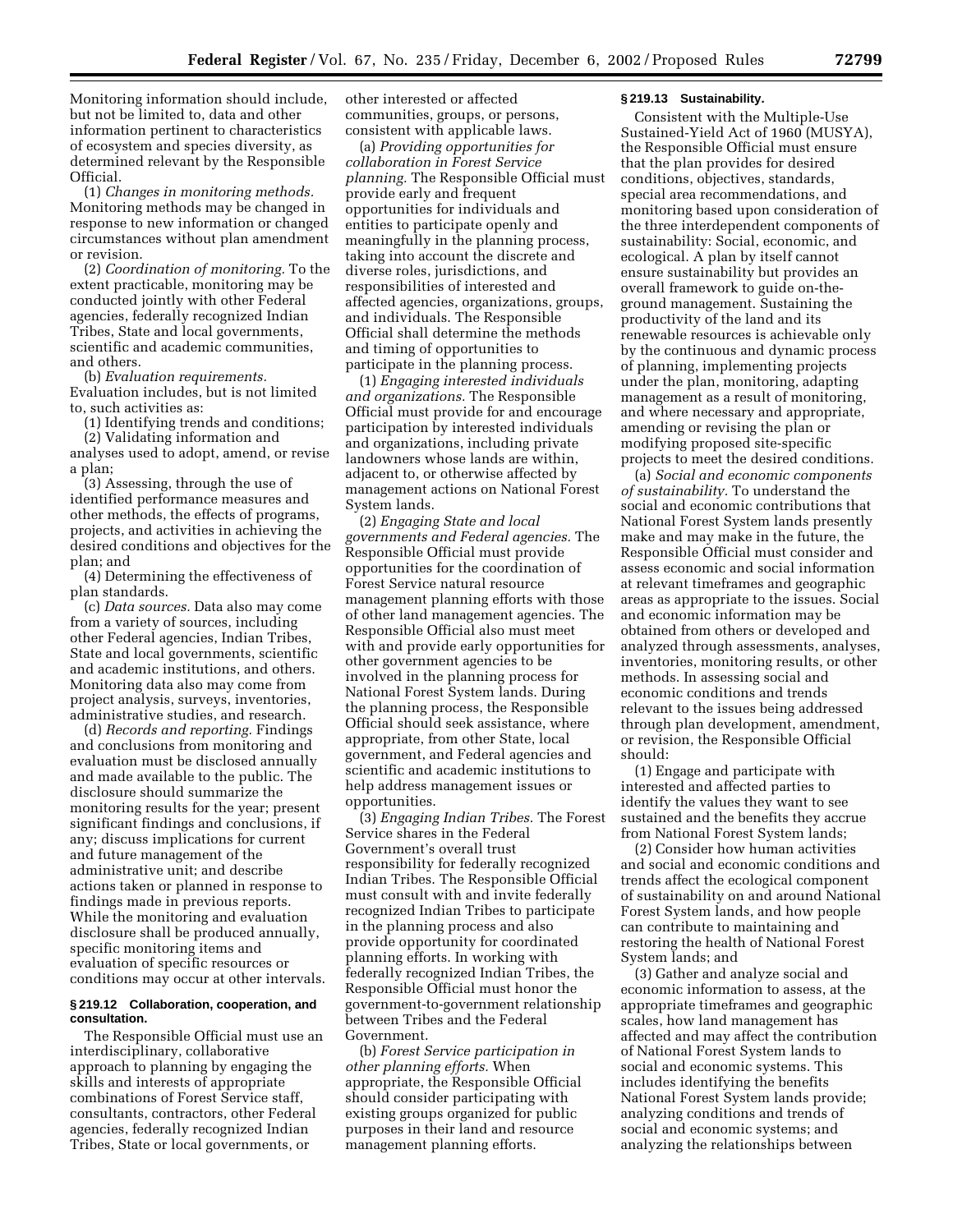people and the national forests, grasslands, and prairies.

#### **Option 1 for Paragraph (b)**

(b) *Ecological component of sustainability.* The ecological component of sustainability includes, but is not limited to, the following elements: The productivity, health, and function of ecosystems; the diversity of plant and animal communities and tree species; and the quality of soil, water, and air resources. As part of planning, the Responsible Official must follow a hierarchical, sequential approach to consider and assess both ecosystem diversity and species diversity. Ecosystem diversity should be considered and evaluated first, leading to development of plan direction that provides for the needs of most species of plants and animals. Where the needs of particular species, species assemblages, or other species groupings are not likely to be met through plan direction for ecosystem diversity, species diversity should be considered and evaluated for these species, species assemblages, or other species groupings. Consideration and evaluation of ecosystem and species diversity includes development and analysis of information over relevant timeframes and geographic areas as determined by the Responsible Official.

(1) *Ecological information and analyses.* Analyses of ecosystem and species diversity should be proportional to the issues identified by the Responsible Official, risks to ecological sustainability, and availability of information relevant to the plan area. Information and analyses may be identified, obtained, or developed through a variety of methods, including assessments, analyses, and monitoring. The ecological information and analyses must include the following components:

(i) *Consideration and evaluation of ecosystem diversity.* Characteristics and evaluation of ecosystem diversity should be identified and completed at the scope and scale determined to be appropriate by the Responsible Official. Evaluations should describe the contribution of National Forest System lands to ecosystem diversity within the area of analysis.

(A) *Characteristics of ecosystem diversity.* Characteristics of ecosystem diversity include, but are not limited to, a description of composition (such as major vegetation types, rare communities, aquatic systems, and riparian systems); structure, including successional stages; principal ecological processes, including historic and current disturbance regimes; and soil,

water, and air resources within the area of analysis.

(B) *Evaluation of ecosystem diversity.* Evaluations of ecosystem diversity should include the status of the characteristics of ecosystem diversity identified in paragraph (b)(1)(i)(A) of this section; a description of the historic and current effects of human activities on characteristics of ecosystem diversity; risks to ecosystem health; an evaluation of water and air quality and soil productivity; and an estimation of current and foreseeable future consumptive and non-consumptive National Forest System water needs and the quantity and quality of water needed to support those uses.

(ii) *Consideration and evaluation of species diversity.* Characteristics and evaluation of species diversity should be identified and completed at the scope and scale determined to be appropriate by the Responsible Official. Evaluations should describe the contribution of National Forest System lands to species diversity within the area of analysis.

(A) *Characteristics of species diversity.* Characteristics of species diversity include, but are not limited to, the known number and identity of plant and animal species within the area of analysis, and the status, distribution, and geographic ranges of plant and animal species within the area of analysis. Species, species assemblages, or other species groupings may be used to characterize species diversity.

(B) *Evaluation of species diversity.* Evaluations of species diversity should identify species-at-risk, their habitat requirements, and threats placing them at risk, based on current conditions and trends and management direction. The level of detail of the analyses performed should be proportional to the issues identified by the Responsible Official and the associated risk to species viability. Evaluations should include assessments of risk to species viability and identification of ecological conditions capable of supporting species viability over time. Where little information is available for particular species, assessments may be qualitative. The assessment evaluations may be simplified by the use of groups of species or species that serve as surrogates for evaluating species diversity.

(2) *Plan decisions.* The Responsible Official must provide for the diversity of plant and animal communities and tree species within the plan area consistent with the multiple use objectives of the plan while sustaining the productivity of the land. When developing plan decisions, the Responsible Official must consider the information and analyses

described in paragraph (b)(1) of this section. The following requirements apply over relevant timeframes and geographic areas that the Responsible Official determines to be appropriate:

(i) *Ecosystem diversity.* Plan decisions should provide for measurable progress toward the maintenance or restoration of ecological conditions that will support the diversity of plant and animal communities and tree species and other characteristics of ecosystem diversity. A variety of approaches may be used, such as conservation strategies designed for one or a group of speciesat-risk, or management practices that emulate effects of natural disturbance regimes or result in characteristics of ecosystem diversity within the range of variability expected to occur under current disturbance regimes.

(ii) *Species diversity.* Plan decisions should provide for ecological conditions that the Responsible Official determines provide a high likelihood of supporting over time the viability of native and desired non-native vertebrates and vascular plants well distributed within their ranges in the plan area. When assessing ''high-likelihood'' and ''well distributed,'' the Responsible Official shall consider factors under agency authority and relative to species life history and distribution within the plan area. Where conditions capable of supporting viability for particular species or species groups are not likely to be met through provisions for ecosystem diversity, specific plan objectives or standards should be developed for those species or species groupings.

#### **Option 2 for Paragraph (b)**

(b) *Ecological component of sustainability.* The ecological component of sustainability includes, but is not limited to, the following elements: The productivity, health, and function of ecosystems; biological diversity at ecosystem and species levels; and the quality of soil, water, and air resources. As part of the planning process, the Responsible Official must ensure that the hierarchical approach described in paragraph (b)(1) of this section is followed to consider and assess biological diversity at two levels of ecological organization, ecosystem and species. Consideration and evaluation of ecosystem diversity constitutes the core approach and is the primary focus of ecological information and analyses. Consideration and evaluation of species diversity is a complementary approach that extends ecosystem analyses to address specific planning issues. Biological diversity should be considered and evaluated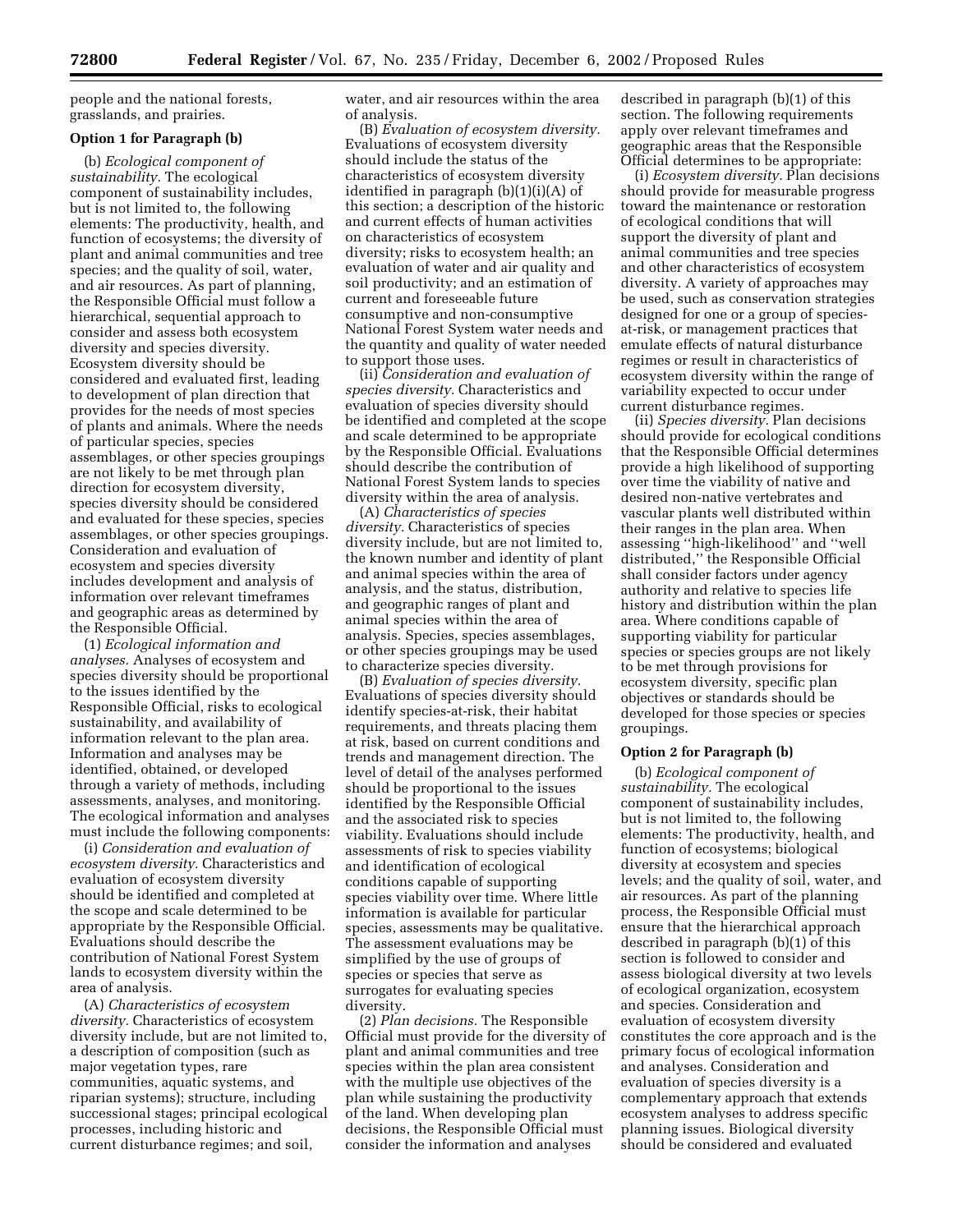over appropriate timeframes and geographic areas as determined by the Responsible Official. Assessments of biological diversity at ecosystem and species levels should address effects of natural and human disturbances and of the ecological condition, structure, and land use history of the planning or assessment area.

(1) *Ecological information and analyses.* Analyses of biological diversity at ecosystem and species levels should be proportional to the issues identified by the Responsible Official, risks to ecological sustainability, and availability of information relevant to the planning or assessment area. Information and analyses may be identified, obtained, or developed through a variety of methods, including assessments, analyses, and monitoring and, where appropriate, should extend to the larger landscape in which the plan area is embedded. Ecological information and analyses must be based upon an assessment of the components described in the following paragraphs and tailored to the particular planning or assessment area and the specific issues identified in the planning process:

(i) *Consideration and evaluation of ecosystem diversity.* Characteristics and evaluation of ecosystem diversity should be identified and completed over timeframes and geographic areas determined to be appropriate by the Responsible Official. Analyses should describe and assess the contributions of National Forest System lands to ecosystem diversity in the planning or assessment area.

(A) *Characteristics of ecosystem diversity.* Characteristics of ecosystems that should be considered within the planning or assessment area include, but are not limited to: ecological composition, structure, and processes; spatial extent, distribution, and relations; geology and landforms; and soil, water, and air resources.

(B) *Evaluation of ecosystem diversity.* Evaluations of ecosystem diversity should identify ecosystems in the planning or assessment area and characterize their ecological structure, composition, processes, and spatial relations.

(*1*) Analyses should evaluate the status of the characteristics of ecosystem diversity identified in paragraph  $(b)(1)(i)(A)$  of this section and risks or threats to these characteristics, including impacts of past, current, and anticipated management direction on ecosystem diversity.

(*2*) Analyses should evaluate the condition and quality of water and air resources, the condition of stream

networks and channels and of watersheds, and the quality and productivity of soils, and should estimate current and foreseeable future consumptive and non-consumptive National Forest System water needs and the quantity and quality of water needed to support those uses.

(*3*) Evaluations should identify unique areas, including rare ecosystems, compositional or structural elements, and ecosystems at risk, specific risks or threats to these areas, and measures required for their conservation or restoration.

(ii) *Consideration and evaluation of species diversity.* Characteristics and evaluation of species diversity should be identified and completed over timeframes and geographic areas determined to be appropriate by the Responsible Official. Analyses should describe and assess the contributions of National Forest System lands to species diversity in the planning or assessment area. Analyses of species and species groups should be undertaken to provide a more complete understanding of impacts of past, current, and anticipated management direction on biological diversity, including the status of species and the ecosystems in which they occur. In a hierarchical context, species analyses should be conducted within the framework of, and should incorporate information from, largerscale ecosystem analyses.

(A) *Characteristics of species diversity.* Characteristics of species diversity that should be considered within the planning or assessment area include, but are not limited to, the composition and richness (number of species) of the existing pool of species and the abundance, distribution, geographic range, and status of individual species chosen for analysis.

(B) *Evaluation of species diversity.* Individual species should be identified for evaluation to address a particular planning issue, to develop a more complete understanding of the condition and trends of ecosystems, or where substantive concerns exist regarding the continued persistence of the particular species within the planning or assessment area. Evaluations of species diversity should be conducted along two tracks with related purposes. Community analyses should determine whether maintenance of ecosystem diversity is sufficient to maintain the existing pool of species within the planning or assessment area. Individual species analyses should evaluate impacts of past, current, and anticipated management direction on individual species selected for analysis.

(*1*) Evaluations should identify species or species groups found within the planning or assessment area, including native and non-native species, and, where feasible, compile information on species status, spatial distribution, geographic range, abundance, and population trends.

(*2*) Evaluations should analyze the composition and distribution of communities and species assemblages across the planning or assessment area; examine relations of community or assemblage measures to underlying biophysical conditions, with particular attention to attributes affected by management actions; and analyze impacts of past, current, and anticipated management direction on individual species selected for analysis.

(*3*) Evaluations must identify species for which substantive evidence exists that continued persistence in the planning or assessment area is at risk, specific risks or threats to these species, and measures required for their conservation or restoration.

(iii) *Further analyses of biological diversity.* In addition to the information and analyses identified in paragraphs (b)(1)(i) and (ii) of this section, the following additional information and analyses should be included in the approach to considering and assessing biological diversity at ecosystem and species levels.

(A) *Consideration and evaluation of spatial and temporal scales and patterns.* Biological diversity at ecosystem and species levels should be evaluated across multiple timeframes and geographic areas. The Responsible Official should follow a spatially explicit approach to assessments of biological diversity, by considering such factors as abundance, extent, patch size, distribution, and interspersion of ecosystems and species populations over time and by focusing on specific landscape features as well as their sizes, shapes, and spatial relationships. Where appropriate, detailed analyses should be conducted over large geographic areas and long timeframes, which extend beyond the plan area and planning time horizon of specific National Forest System administrative units. Analyses at these large scales are appropriate for evaluating dynamics of wide-ranging species and cumulative impacts of management actions on biological diversity. Evaluations of biological diversity over large geographic areas should be coordinated across multiple National Forest System administrative units.

(B) *Consideration and evaluation of disturbance regimes.* The Responsible Official should consider and evaluate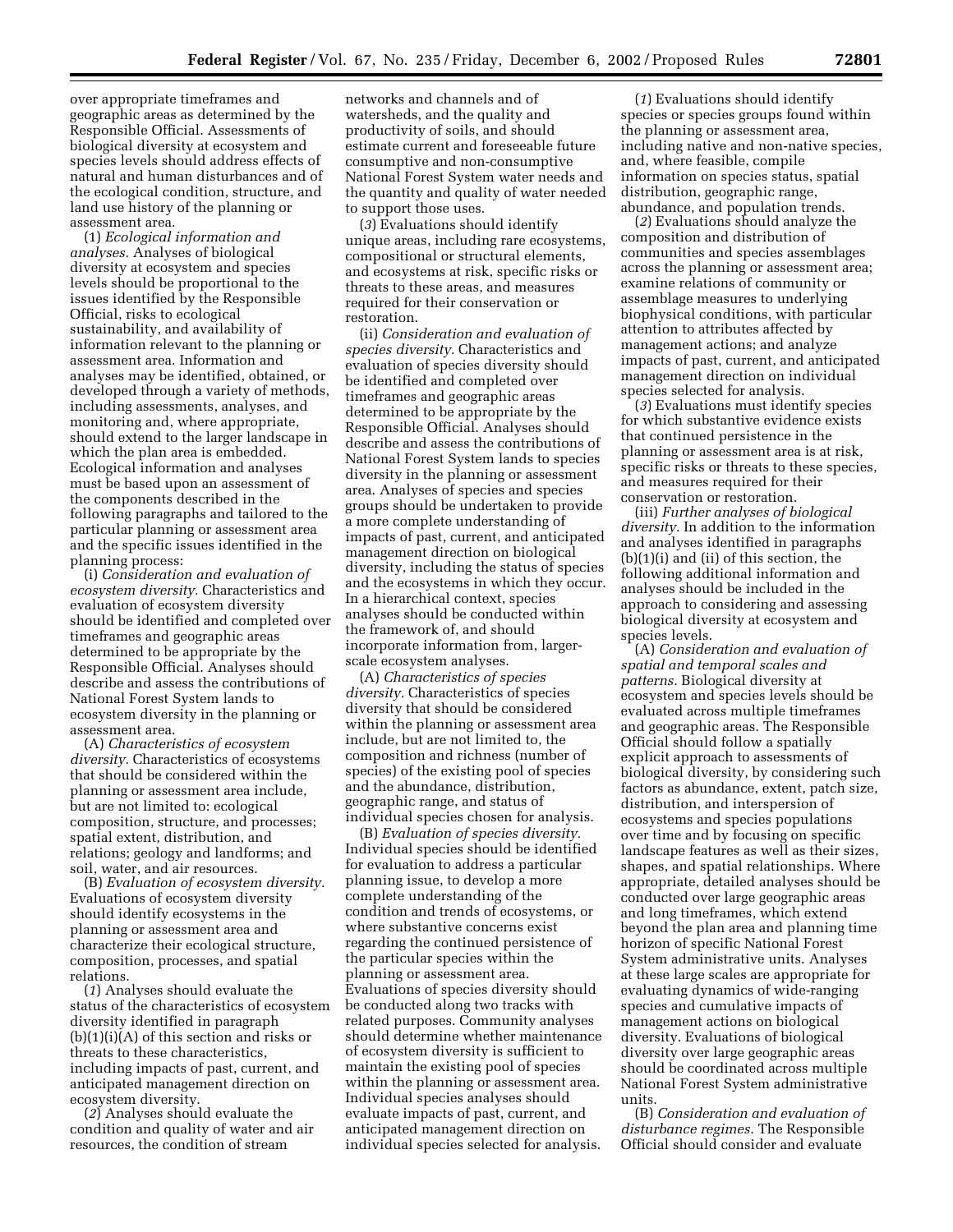impacts of disturbance regimes, natural and human-induced, on biological diversity at ecosystem and species levels over appropriate geographic areas and timeframes. Evaluation of disturbance regimes should help clarify the land manager's opportunities and options for achieving biological diversity objectives. Analyses should characterize current and recent disturbance regimes in terms of spatial extent and distribution, periodicity, type, and intensity and should evaluate impacts on biological diversity in the planning or assessment area. Evaluations should consider impacts of past, current, and anticipated management direction on disturbance regimes and consequences of altered disturbance regimes for biological diversity in the planning or assessment area.

(C) *Consideration and evaluation of landscape context.* The Responsible Official should consider and evaluate the landscape context for assessments of biological diversity at ecosystem and species levels. Analyses of landscape context should evaluate and characterize the ecological condition, structure, and land use history of the planning or assessment area and evaluate effects on biological diversity. Analyses also should consider and evaluate differences in the ecological condition and spatial structure of ecosystems and landscapes between National Forest System lands and adjacent ownerships. Based on these differences, the Responsible Official should identify and evaluate options for and any special role of National Forest System lands to contribute to maintenance or restoration of biological diversity in the planning or assessment area, especially unique or rare elements of biological diversity, as well as factors that would limit options and opportunities for managing National Forest System lands to achieve biological diversity objectives.

(2) *Plan decisions.* The Responsible Official must provide for biological diversity at ecosystem and species levels within the plan area consistent with the multiple use objectives of the plan while sustaining the productivity of the land. When developing plan decisions, the Responsible Official must consider the limits of agency authorities and must consider and fully disclose results of the ecological information and analyses described in paragraphs (b)(1)(i) through (iii) of this section. The following requirements apply over relevant timeframes and geographic areas that the Responsible Official determines to be appropriate:

(i) *Biological diversity.* Plan decisions, to the extent feasible, should foster the maintenance or restoration of biological diversity in the plan area, at ecosystem and species levels, within the range of biological diversity characteristic of native ecosystems within the larger landscape in which the plan area is embedded. In reaching plan decisions, the Responsible Official should consider current and recent disturbance regimes as well as the ecological condition, structure, and land use history of the planning or assessment area, and effects of these factors on options and opportunities to manage National Forest System lands to achieve biological diversity objectives.

(ii) *Contributions of NFS lands.* When reaching plan decisions, the Responsible Official must identify and evaluate the special role and unique contributions of National Forest System lands in maintaining and restoring biological diversity within the larger landscape in which the plan area is embedded.

#### **§ 219.14 The consideration of science in planning.**

(a) Decisions embodied in a plan must be consistent with the best available science. As part of the planning record, the Responsible Official must:

(1) Demonstrate how the planning process considered and made use of the best available science within the context of the issues being considered;

(2) Evaluate and disclose any substantial uncertainties in that science;

(3) Evaluate and disclose substantial risks associated with plan decisions based on that science; and

(4) Validate that the science was appropriately interpreted and applied.

(b) To meet the requirements of paragraph (a) of this section, the Responsible Official must use independent peer review, a science advisory board, or other appropriate means to evaluate the consistency and application of science used in the planning process.

#### **§ 219.15 Special designations.**

(a) A plan is the mechanism by which the Responsible Official may allocate specific areas to special designations and recommend areas for special designation by higher-level authorities. The plan also provides management direction for specially designated areas and areas recommended for special designation within the plan area.

(b) Special designations are areas within the National Forest System that are identified for their unique or special characteristics and include the following:

(1) *Congressionally designated areas.* Congressionally designated areas may include, but are not limited to, wilderness, wild and scenic rivers, national trails, scenic areas, recreation areas, and national monuments.

(2) *Administratively designated areas.* These areas include, but are not limited to, geological areas, significant caves, botanical areas, cultural/heritage areas, research natural areas, and scenic byways.

(3) *Inventoried roadless areas.* Unless otherwise provided by law, inventoried roadless areas within the National Forest System must be evaluated and considered for recommendation as potential wilderness areas during the initial plan development or the plan revision process. As part of this evaluation, the Responsible Official must review and validate the maps of inventoried roadless areas within the plan area or adjust them as necessary and appropriate. The Responsible Official also may evaluate these areas at other times as determined appropriate.

#### **§ 219.16 Determination of lands available for timber harvest and suitable for timber production.**

(a) *Lands not suitable for timber production.* The plan must identify lands within the plan area not suitable for timber production. These lands include, but are not limited to the following:

(1) Land that is not forest land (as defined at § 219.23);

(2) Land where technology is not available for conducting timber harvest without causing irreversible damage to soil, slope, or other watershed conditions or substantial and permanent impairment of the productivity of the land;

(3) Lands where there is no reasonable assurance that such lands can be adequately restocked within 5 years after final regeneration harvest;

(4) Lands where timber production would violate statute, Executive order, regulation, or agency directives;

(5) Those lands that have been withdrawn from timber production by the Secretary of Agriculture or the Chief of the Forest Service; and

(6) Lands where timber production would not be justified after considering physical, ecological, social, economic, and other pertinent factors. However, lands not suited for timber production may be available for timber harvest pursuant to paragraph (c) of this section.

(b) *Lands suitable for timber production.* After considering physical, ecological, social, economic, and other pertinent factors to the extent feasible, a Responsible Official may establish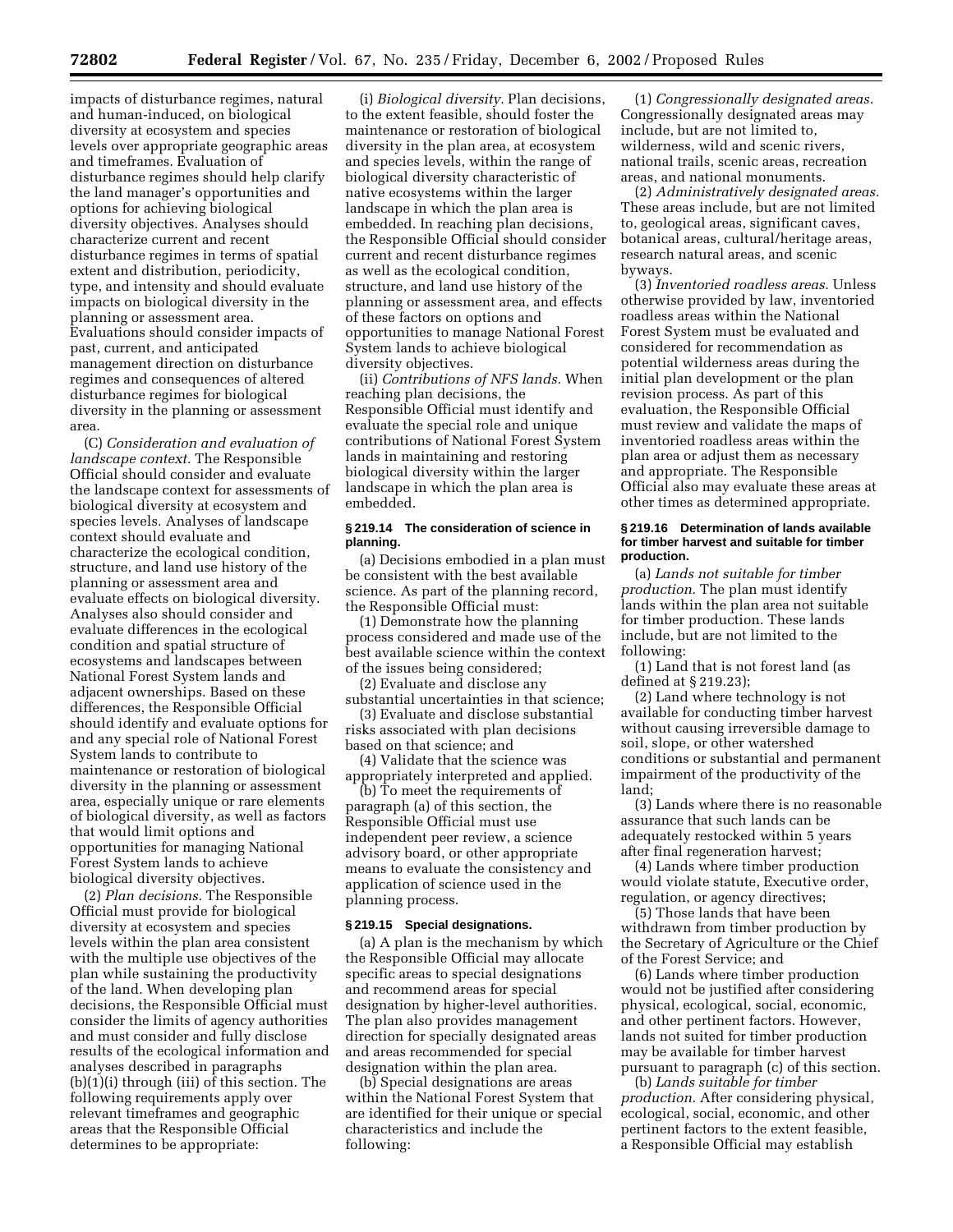timber production as an objective in a plan for any lands not identified in paragraph (a) of this section. The Responsible Official must review lands not suited for timber production at least once every 10 years, or as otherwise prescribed by law, to determine their suitability for timber production. As a result of this 10-year review, timber production may be established as a plan objective for any lands found to be suitable for such purpose through amendment or revision of the plan.

(c) *Lands where trees may be harvested for multiple use values other than timber production.* Designation of lands as unsuitable for timber production does not preclude the harvest of trees for other multiple use values. Except for lands described at (a)(2) of this section, trees may be harvested to create temporary or permanent openings for wildlife habitat improvement; to establish fuel breaks or reduce fuels; to create vistas; to enhance recreation use; to manage cultural/ heritage sites; to salvage dead or dying trees; or to achieve other multiple use purposes not related to timber production.

#### **§ 219.17 Limitation on timber harvest.**

(a) *Estimate of the long-term sustained-yield capacity.* The Responsible Official must estimate the amount of timber that could be harvested annually in perpetuity on a sustained-yield basis from National Forest System lands identified as suitable for timber production (§ 219.16(b)). This estimate must be based on the yield of timber that could be harvested consistent with achievement of objectives or desired conditions in the applicable plan and a specified management intensity consistent with these multiple use objectives. Increased harvest levels may be based on intensified management practices, such as reforestation, thinning, and tree improvement if such practices justify increasing the harvests in accordance with the Multiple-Use Sustained-Yield Act. Such estimates of yield shall be adjusted downward if anticipated practices are not successfully implemented to achieve objectives or desired conditions. The Responsible Official may combine one or more administrative units, or parts of administrative units, for the purpose of estimating the amount of timber that could be harvested annually on a sustained-yield basis.

(b) *Limitation on timber harvest.* Within any decade, the Responsible Official must limit the average annual quantity of timber sold during that decade from the lands identified as

suitable for timber production to a quantity equal to or less than that estimated in paragraph (a) of this section.

(c) *Exceptions to limitations of timber harvest.* The Responsible Official may sell timber from areas that are substantially and adversely affected by fire, wind, or other events, or for which there is an imminent threat from insects or disease, and may either substitute such timber for timber that would otherwise be sold or, if not feasible, sell such timber over and above the limit established in paragraph (b) of this section. If departure from the quantity of timber established in paragraph (b) of this section is necessary to meet overall multiple use objectives of the plan, the requirements in 16 U.S.C. 1611 must be followed.

#### **§ 219.18 Plan documentation, maintenance, and availability.**

(a) *Plan description.* A plan is a set of documents that integrates and displays the desired conditions, objectives, standards, and other management direction that apply to a unit of the National Forest System. Included among the documents in a plan are text, maps, tables, charts, and other information relevant to how the plan area is to be managed. Other records considered or created during the planning process, such as the science review (§ 219.14), are not part of the plan, but these records must be made available for public review as provided in paragraph (c) of this section.

(b) *Maintenance of the plan.* The following administrative corrections and additions may be made at any time, are not plan amendments or revisions, and do not require public notice or the preparation of an environmental document under NEPA procedures:

(1) Corrections and updates of data and maps;

(2) Corrections of typographical errors or other non-substantive changes; and

(3) Changes in monitoring methods (§ 219.11).

(c) *Availability of planning documents.* Each National Forest, Grassland, or Prairie Supervisor must maintain a complete set of the planning documents that constitute the plan for the unit. The planning records must be available to the public during the planning process as well as after adoption of a plan, plan amendment, or revision.

#### **§ 219.19 Objections to new plans, plan amendments, or plan revisions.**

(a) *Exceptions.* Before approving a new plan, plan amendment, or plan revision, the Responsible Official shall

provide the public, both individuals and entities, at least 30 calendar days for pre-decisional review of a proposed plan, amendment, or revision. Where an EIS or EA is prepared, the FEIS or EA shall also be made available for review. Written objections to a proposed plan, amendment, or revision may be submitted to the Reviewing Officer, except as follows:

(1) When an amendment is made in conjunction with a site-specific project decision as provided in § 219.20;

(2) When the amendment is an interim amendment as provided in § 219.7;

(3) When the entity is a Federal agency; or

(4) When the Responsible Official for the decision is the Secretary of Agriculture.

(b) *Public notice of the objection period.* Public notice of the availability of a proposed plan, amendment, or revision and the objection period must be provided as follows:

(1) For any proposed plan, amendment, or revision for which the Chief or the Secretary is the Responsible Official, the notice must be published in the **Federal Register**.

(2) For all other proposed plans, amendments, or revisions, legal notice must be published in newspaper(s) of record as defined in § 219.23 of this subpart.

(c) *Content of public notice of the objection.* Public notice of the opportunity to file objections and of the objection period published pursuant to this section must include the following:

(1) A concise identification of the proposed plan, amendment, or revision;

(2) The name, title, and address of the Responsible Official;

(3) Information on the availability of the proposed plan, amendment, or revision and the final environmental disclosure document, if any;

(4) Identification of when the objection period begins (the day following the notice's publication) and the date the objection period ends; and

(5) The name of the Reviewing Officer and the addresses where an objection must be sent.

(d) *Submitting objections.* (1) Except as provided in paragraph (a) of this section, any person or non-Federal entity may submit written objections regarding a proposed plan, amendment, or revision to the Reviewing Official. Only original substantive comments that meet objection content requirements set out in paragraph (d)(2) of this section will be accepted. Form letters, check-off lists, pre-printed post cards, or similar duplicative materials will not be accepted as objections. Objections that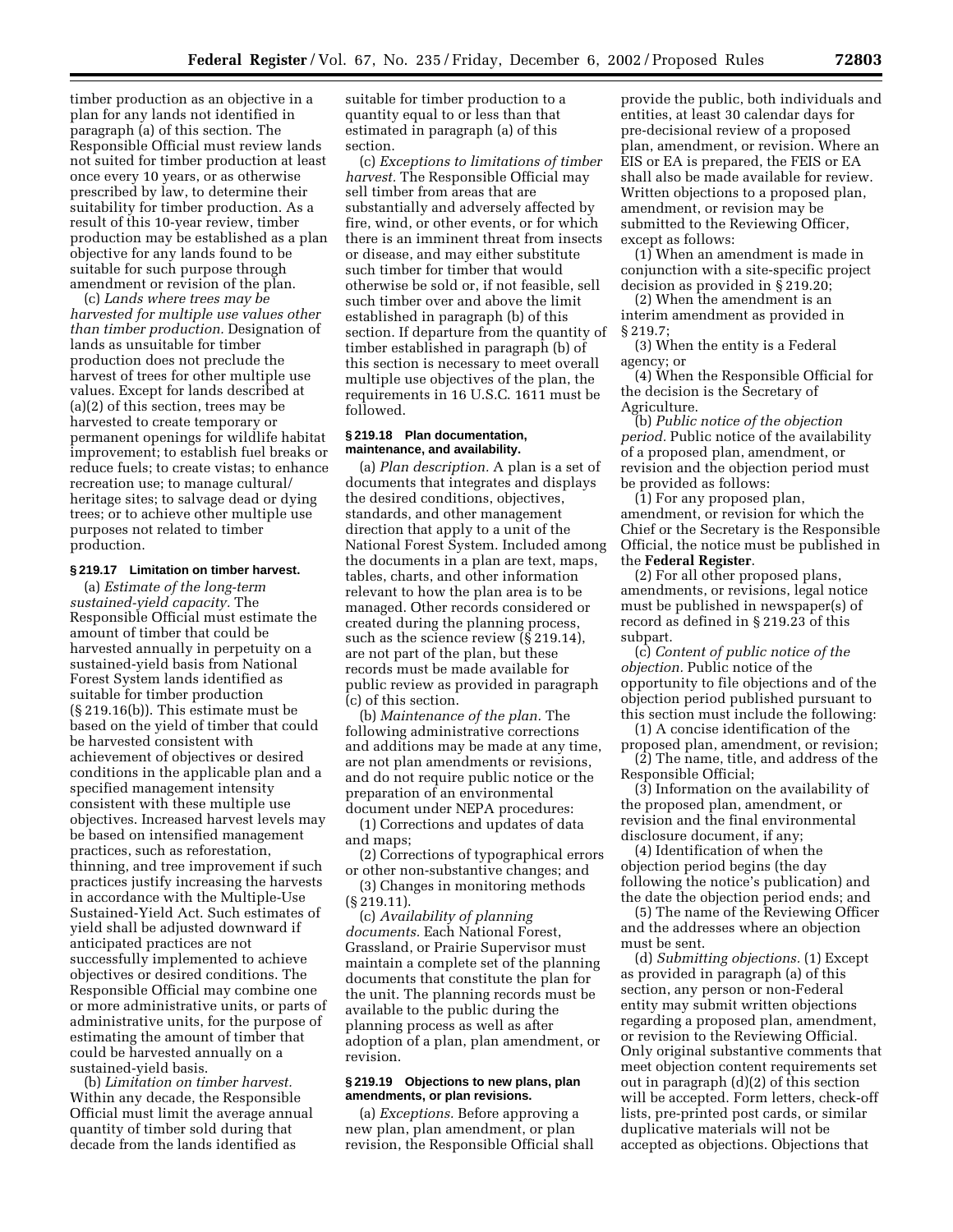are mailed must be postmarked no later than the last day of the specified time period. Objections that are submitted by any means other than U.S. mail must be received by the Reviewing Official within the time period described in the public notice. When the objection period would expire on a Saturday, Sunday, or Federal holiday, the time is extended to the end of the next Federal working day. No other extension of the time period may be granted.

(2) An objection must contain the following:

(i) The name, mailing address, and if possible, telephone number of the objector. Where an objection is filed by an organization or other entity on behalf of multiple objectors, the objection must indicate the representative contact, who will notify the other objectors of the objection response and any other written correspondence related to the objection that may occur;

(ii) An identification of the specific proposed plan, amendment, or revision that is the subject of the objection; and

(iii) A concise statement explaining how the environmental disclosure documents, if any, and proposed plan, amendment, or revision are inconsistent with law, regulation, Executive order, or policy and any recommendations for change.

(e) *Responding to objections.* (1) The Reviewing Officer must review the objections and relevant information to determine whether or not the proposed plan, amendment, or revision and any accompanying environmental disclosure documentation, if any, are consistent with law, regulation, Executive order, or policy with respect to the issue(s) raised in the objection. In conducting a review under this section, the Reviewing Official may discuss the objection with the Responsible Official or the objectors. The Reviewing Officer may render one response to multiple objections. The Reviewing Officer's response must be in writing and must be sent to the objecting party by certified mail, return receipt requested, and to the Responsible Official.

(2) If the Reviewing Officer concludes that the proposed plan, amendment, or revision and accompanying environmental disclosure documents, if any, are consistent with law, regulation, Executive order, and policy, the Responsible Official may proceed to make a decision.

(3) If the Reviewing Officer concludes that the proposed plan, amendment, or revision, and accompanying environmental disclosure documents, if any, are not consistent with law, regulation, Executive order, and policy, in whole or in part, the Reviewing

Officer must describe what further action is required by the Responsible Official prior to approving the new plan, amendment, or revision. Upon approval of the plan, amendment, or revision, no further objection is available.

(f) *Use of other administrative review processes.* Where the Forest Service is a participant in a multi-Federal agency effort that is subject to objection under this part, the Responsible Official may waive the objection procedures of this part and instead adopt the administrative review procedure of another participating Federal agency. As a condition of such a waiver, the Responsible Official for the Forest Service must have agreement with the Responsible Official of the other agency or agencies to provide a joint response to those who file for administrative review of the multi-agency effort.

(g) *Compliance with the Paperwork Reduction Act.* The information collection requirements associated with submitting an objection have been approved by the Office of Management and Budget and assigned control number 0596–0158.

#### **§ 219.20 Appeals of plan amendments in site-specific project decisions.**

If a plan amendment is made in conjunction with a site-specific decision, a person may appeal the plan amendment and the site-specific decision only as described in 36 CFR 215.7(a).

#### **§ 219.21 Notice of plan decisions and effective dates.**

(a) *Notice of decision.* Following approval of a plan, amendment, or revision the Responsible Official must provide notice of the decision in the newspaper(s) of record (§ 219.23), or, if the Chief or Secretary is the Responsible Official, in the **Federal Register**, and by other appropriate means, as needed.

(b) *Effective date.* A new plan, significant plan amendment, or revised plan is effective 30 days after publication of notice of the decision. Any other amendment is effective immediately upon publication of notice of the decision.

#### **§ 219.22 Transition.**

(a) For the purposes of this paragraph, the reference to a new plan, amendment, or revision initiated before the effective date of this rule, means that the agency has issued a Notice of Intent or other public notice announcing the commencement of a plan amendment or revision as provided for in the Council on Environmental Quality regulations at 40 CFR 1501.7 or in Forest Service Handbook 1909.15, Environmental

Policy and Procedures Handbook, section 11.

(b) Until 90 days after the effective date of this rule, a Responsible Official may elect to initiate an amendment, continue an amendment or a revision under the planning regulations in effect prior to November 9, 2000, or the Responsible Official may conform the amendment or revision process to the provisions of this subpart.

(c) For new plans, amendments, or revisions initiated under the November 2000 rule, the Responsible Official must adjust the planning process to conform to this subpart.

(d) In conforming a previously initiated planning process to the requirements of this subpart, the Responsible Official is not required to halt the process and start over. Rather, the Responsible Official should integrate the requirements of this subpart into the future steps and procedures of plan development, amendment, or revision process.

(e) The Responsible Official shall give notice of how the planning process will be adjusted to conform to the requirements of this subpart in the newspaper(s) of record.

#### **§ 219.23 Definitions.**

Definitions of the special terms used in this subpart are set out in alphabetical order in this section:

*Adaptive management:* An approach to natural resource management where actions are designed and executed and effects are monitored for the purpose of learning and adjusting future management actions, which improves the efficiency and responsiveness of management.

*Assessment area:* A geographic area within which ecosystems or their components or processes are analyzed. An assessment area may include multiple ownerships and is typically much larger than a planning area.

*Biological diversity:* A general and inclusive concept that refers to the variety of living things together with their interactions and processes. Biological diversity is defined at various levels of ecological organization, but especially three: genes, species, and ecosystems. In the context of land and resource management planning, attention is focused specifically on the diversity of ecosystems within landscapes and of species within ecosystems.

*Culmination of mean annual increment:* The age in the growth cycle of an even-aged stand at which the mean annual increment for volume of wood is at a maximum. Mean annual increment shall be based on expected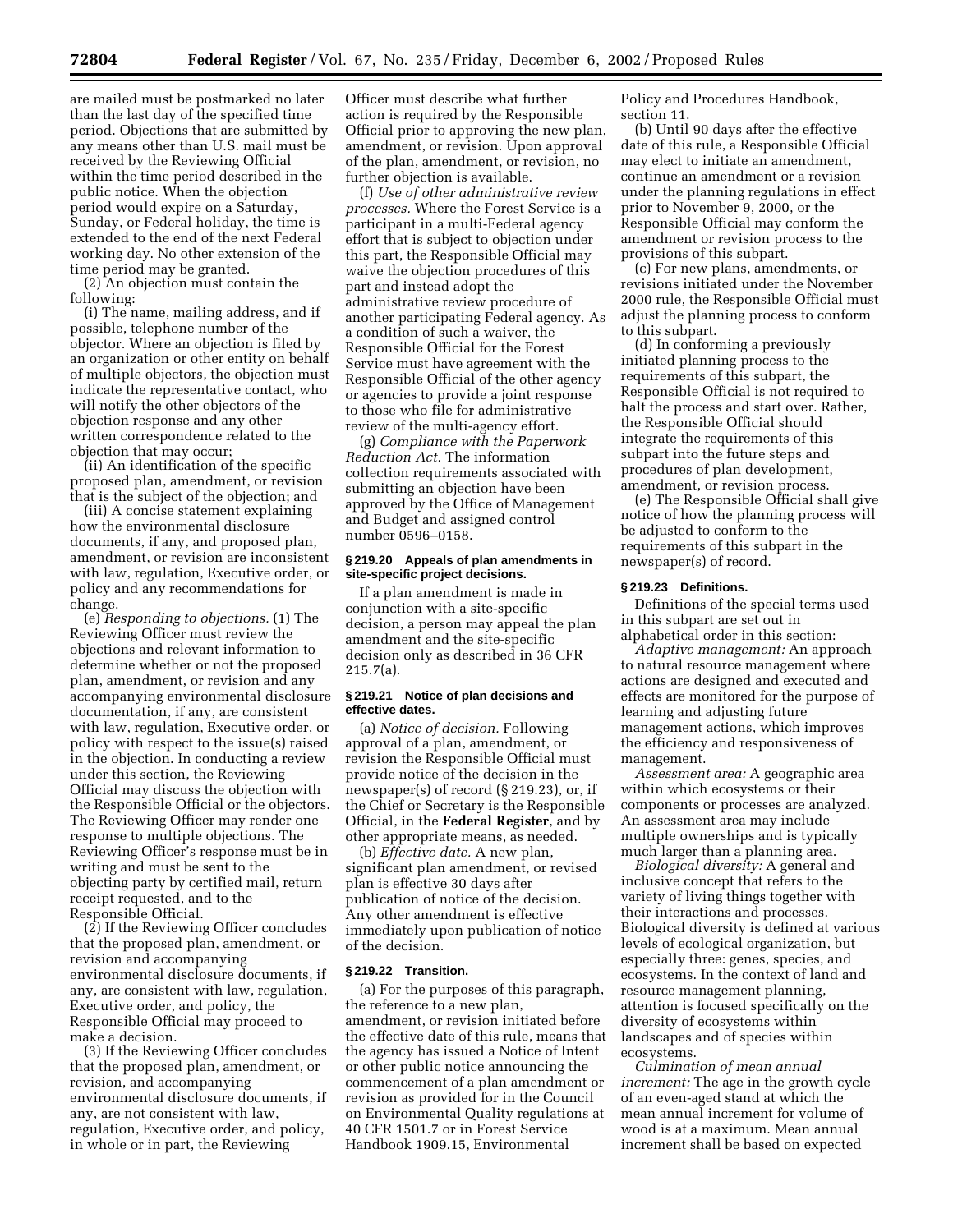growth of stands, according to intensities and utilization standards assumed in the forest plan or its supporting document. Mean annual increment shall be expressed in cubic measure.

*Cultural/Heritage resources:* Archeological, historic, or architectural sites, structures, places, objects, ideas, traditions, etc. identified by field inventory, historical documentation, or evidence that are of importance to specified social or heritage groups and/ or scientific and management endeavors.

*Desired non-native species:* Those species of plants or animals that are not indigenous to an area but are highly valued for social, cultural, economic, or ecological reasons.

*Disturbance regime:* Actions, functions, or events that influence or maintain the structure, composition, or function of terrestrial or aquatic ecosystems. Natural disturbances include, among others, drought, floods, wind, fires, insects, and pathogens. Human-caused effects include, among others, actions such as recreational use, livestock grazing, mining, road construction, timber harvest, and the introduction of exotic species.

*Diversity of plant and animal communities and tree species:* The distribution and relative abundance or extent of plant and animal communities and their component species, including tree species, occurring within an area.

*Ecological conditions:* Components of the biological and physical environment that can affect the diversity of plant and animal communities and tree species, including species viability, and the productive capacity of ecological systems. These could include the abundance and distribution of aquatic and terrestrial habitats, roads and other structural developments, human uses, and invasive and exotic species.

*Ecosystem diversity:* The variety and relative extent of ecosystem types, including their composition, structure, and processes, within all or part of a planning area.

*Ecosystem structure:* The horizontal, vertical, and numerical arrangement and relationships among the components of ecosystems. Possessing both physical and biological aspects, structure is the result of interactions among species and with the physical environment.

*Energy resources:* Renewable energy resources include biomass, hydropower, wind, solar and geothermal, and nonrenewable energy resources include coal, oil and gas, and coal bed methane.

*Environmental disclosure document:* Environmental assessment, environmental impact statement,

finding of no significant impact and notice of intent.

*Federally recognized Indian Tribe:* An Indian or Alaska Native Tribe, band, nation, pueblo, village, or community that the Secretary of the Interior acknowledges to exist as an Indian Tribe pursuant to the Federally Recognized Indian Tribe List Act of 1994, 25 U.S.C. 479a.

*Forest land:* Land at least 10 percent occupied by forest trees of any size or formerly having had such tree cover and not currently developed for nonforest uses. Lands developed for non-forest use include areas for crops, improved pasture, residential, or administrative areas, improved roads of any width, and adjoining road clearing, and power line clearing of any width.

*Health:* A condition wherein a forest, grassland, or prairie has the capacity across the landscape for renewal, for recovery from a wide range of disturbances, and for retention of its ecological resilience while meeting current and future needs of people for desired levels of values, uses, products, and services.

*High likelihood of viability:* Habitats are of sufficient quality, distribution, and abundance to allow species populations to be well-distributed and interactive and to have a high probability of persisting over multiple generations (within the bounds of the life history of the species and the capability of the landscape) within the plan area. The focus is on providing habitat for species resilience, long-term survival over multiple generations, and long-term adaptability.

*Inventoried roadless areas:* Areas identified in a set of inventoried roadless area maps, contained in Forest Service records, or any subsequent update or revision of those maps.

*Major vegetation types:* Plant communities, which are typically named after dominant plant species that are characteristic of the macroclimate and geology of the region or sub-region.

*Mean annual increment:* The total increment of a stand (standing crop plus thinning) up to a given age divided by that age.

*Native species:* Species indigenous to the plan, planning or assessment area.

*NEPA procedures:* The term used to refer to the requirements of 40 CFR parts 1500 through 1508, as supplemented by Forest Service NEPA directives issued in Forest Service Manual Chapter 1950 and Forest Service Handbook 1909.15, which implement the National Environmental Policy Act of 1969.

*Newspaper(s) of record:* Those principal newspapers of general circulation annually identified and

published in the **Federal Register** by each Regional Forester to be used for publishing notices as required by 36 CFR 215.5.

*Plan:* A plan is a repository that integrates and displays the desired conditions, objectives, standards, and other plan decisions that apply to a unit of the National Forest System. The plan also contains maps and other information relevant to how the plan area is to be managed.

*Plan area:* The geographic area of National Forest System administered lands covered by an individual plan and subject to the programmatic direction of a plan. The area may include all or part of one or more administrative units and may be administered by one or more Responsible Officials. The Responsible Official's decision is only for the plan area.

*Planning area:* The geographic area considered during analysis and development of one or more plans. A planning area is typically larger than a plan area but smaller than an assessment area.

*Productivity:* Use of this term is derived from the MUSYA and subsequent statutes, which require that NFS lands be administered to provide various renewable resources (recreation, range, timber, watershed, wildlife, and fish) without impairment of the productivity of the land. In this context, productivity means the capacity of NFS lands and the ecological systems thereon to provide the various renewable resources in certain amounts over time. In this sense, it is an ecological term, not an economic one.

*Range of variability:* The expected range of variation in ecosystem composition and structure that would be expected under current natural disturbance regimes. These regimes include the type, frequency, severity, and magnitude of disturbance in the absence of fire suppression and extensive commodity extraction.

*Research Natural Areas:* An area in as near a natural condition as possible, which exemplifies typical or unique vegetation and associated biotic, soil, geologic, and aquatic resources. The area is set aside to preserve a representative sample of an ecological community primarily for scientific and educational purposes.

*Responsible Official:* The Official with the authority and responsibility to oversee the planning process and to make plan decisions.

*Reviewing Officer:* The supervisor of the Responsible Official who is proposing adoption of a new plan, plan amendment, or revision.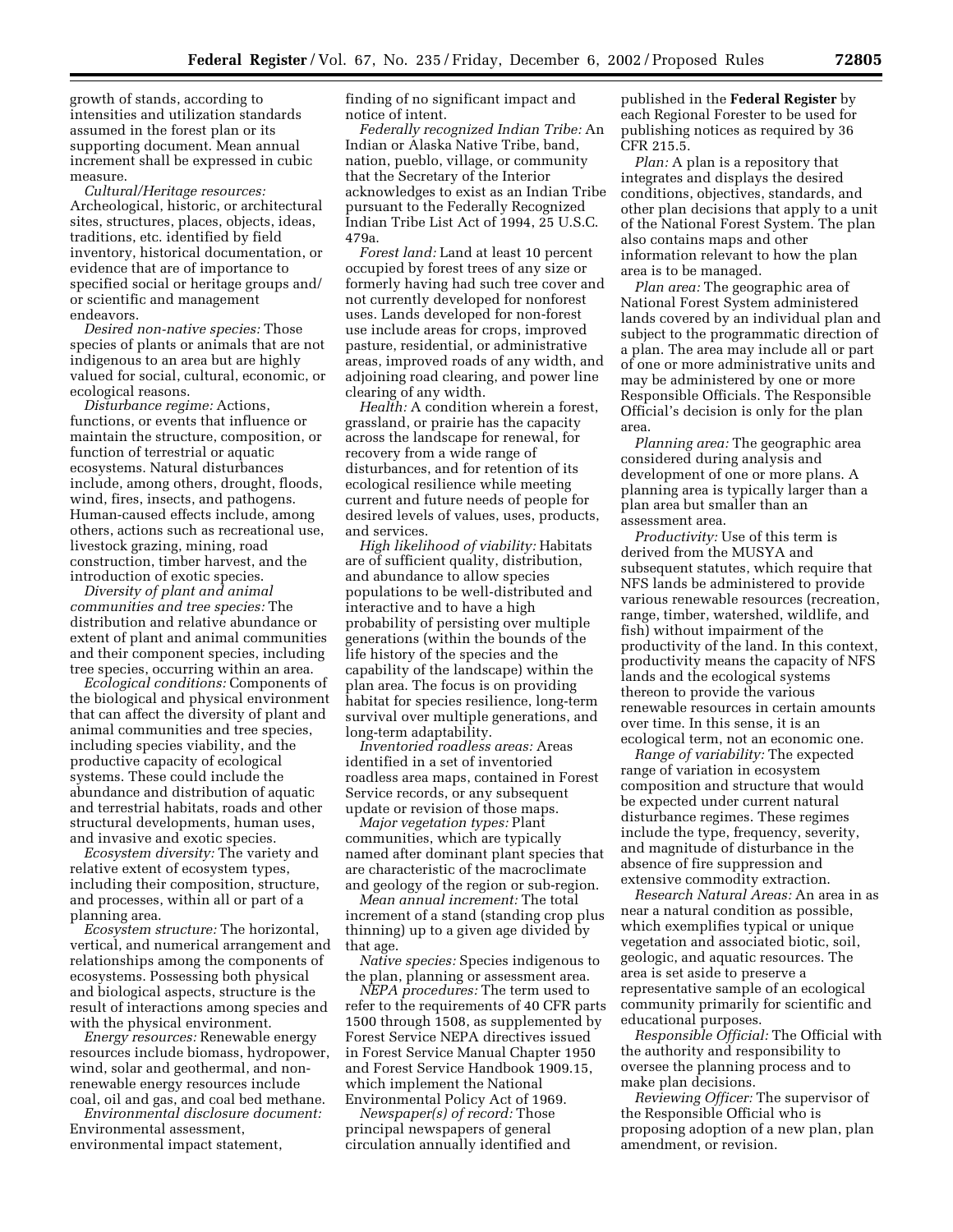*Species:* For purposes of this rule, potentially any member of the currently accepted and scientifically defined kingdoms of organisms, which is described as a species in a peerreviewed scientific publication. The term ''species,'' as identified here, includes all species listed under the Endangered Species Act as threatened, endangered, candidate, or proposed for listing by the U.S. Fish and Wildlife Service or National Marine Fisheries Service. Under diversity Option 1, with the exception of species-at-risk, consideration of species under this rule is explicitly limited to vertebrates and vascular plants. Under diversity Option 2, species may include any described species belonging to any of the defined kingdoms of organisms.

*Species-at-risk:* Federally listed endangered, threatened, candidate, and proposed species and other species for which loss of viability, including reduction in distribution or abundance, is a concern within the plan area.

*Species diversity:* The variation in the number and relative abundance of species within all or part of a planning area.

*Species persistence:* The likelihood that a species will continue to exist or

occur within a geographic area of interest and over a defined period of time as a functioning member of the species pool of that area. In the context of land management planning, species persistence is the likelihood that actions or factors under the direct control of land managers will not directly cause the extinction, globally or locally within the planning or assessment area, of a species of interest, or will not cause the density or total population size of that species to decline to such a low level that the risk of extinction due to factors outside the control of the land manager, including chance events, is deemed to be unacceptably high.

*Species viability:* A species consisting of self-sustaining and interacting populations that are well distributed through the species' range. Selfsustaining populations are those that are sufficiently abundant and have sufficient diversity to display the array of life history strategies and forms to provide for their long-term persistence and adaptability over multiple generations.

*Successional stages:* The different structural and compositional phases of vegetation development of forests and

grasslands that occur over time following disturbances that kill, remove, or reduce vegetation and include the major developmental or seral stages that occur within a particular environment.

*Timber harvest:* The removal of trees for wood fiber utilization.

*Timber production:* The sustained long-term management, harvest and regeneration of trees for wood fiber utilization. For purposes of this regulation, the term timber production includes the production of fuel wood and wood for other products.

*Visitor opportunities:* The spectrum of settings, landscapes, scenery, facilities, services, access points, information, learning-based recreation, wildlife, natural features, cultural and heritage sites, etc. that are available for National Forest System visitors to use and enjoy.

*Wilderness:* Any area of land designated by Congress as part of the National Wilderness Preservation System that was established in the Wilderness Act of 1964 (16 U.S.C. 1131– 1136, section 2(c)).

Dated: November 26, 2002. **Dale N. Bosworth,**  *Chief.*

**Note:** The following tables will not appear in the Code of Federal Regulations.

TABLE I.—SECTION-BY-SECTION COMPARISON OF THE 2000 RULE WITH THE PROPOSED RULE

|          | 2000 Rule                                                    | Proposed rule                                                 |
|----------|--------------------------------------------------------------|---------------------------------------------------------------|
| §219.1   |                                                              | §219.1 Purpose and Applicability.                             |
| §219.1   |                                                              | §219.2 Nature and scope of a land and resource manage-        |
|          |                                                              | ment plan.                                                    |
| §219.3   | Overview.                                                    |                                                               |
| §219.2   |                                                              | §219.2 Nature and scope of a land and resource manage-        |
|          |                                                              | ment plan.                                                    |
| § 219.3  |                                                              | §219.3 Levels of planning and planning authority.             |
| §219.4   |                                                              | § 219.5<br>Indicators of need to amend or revise a plan.      |
| §219.5   |                                                              | §219.5 Indicators of need to amend or revise a plan.          |
| §219.6   |                                                              | § 219.4<br>Decisions embodied in plans.                       |
| §219.7   |                                                              | § 219.4<br>Decision embodied in plans                         |
|          |                                                              | Compliance with National Environmental Policy Act.<br>\$219.6 |
| §219.8   |                                                              | § 219.7<br>Amending a plan.                                   |
| §219.9   |                                                              | §219.8<br>Revising a plan                                     |
|          |                                                              | § 219.9<br>Developing a new plan.                             |
| §219.10  |                                                              | § 219.10<br>Application of plan direction.                    |
| §219.11  | Monitoring and evaluation for adaptive management            | § 219.11<br>Monitoring and evaluation.                        |
| §219.12  | Collaboration and cooperatively developed landscape goals    | § 219.12<br>Collaboration, cooperation, and consultation.     |
| §219.13  |                                                              | § 219.12<br>Collaboration, cooperation, and consultation.     |
| §219.14  |                                                              | $§$ 219.12<br>Collaboration, cooperation, and consultation.   |
| §219.15  | Interaction with American Indian Tribes and Alaska Natives   | § 219.12<br>Collaboration, cooperation, and consultation.     |
| §219.16  | Relationships with interested individuals and organizations  | Collaboration, cooperation, and consultation.<br>§ 219.12     |
| §219.17  |                                                              | § 219.12<br>Collaboration, cooperation, and consultation.     |
| §219.18  |                                                              | Removed.                                                      |
| §219.19  |                                                              | §219.13 Sustainability.                                       |
| §219.20  |                                                              | § 219.13<br>Sustainability.                                   |
| §219.21  |                                                              | § 219.13<br>Sustainability.                                   |
| §219.22  |                                                              | § 219.14<br>The consideration of science in planning.         |
| §219.23  | The role of science in assessments, analysis, and monitoring | § 219.14<br>The consideration of science in planning.         |
| §219.24  |                                                              | §219.14 The consideration of science in planning.             |
| § 219.25 |                                                              |                                                               |
| §219.26  |                                                              |                                                               |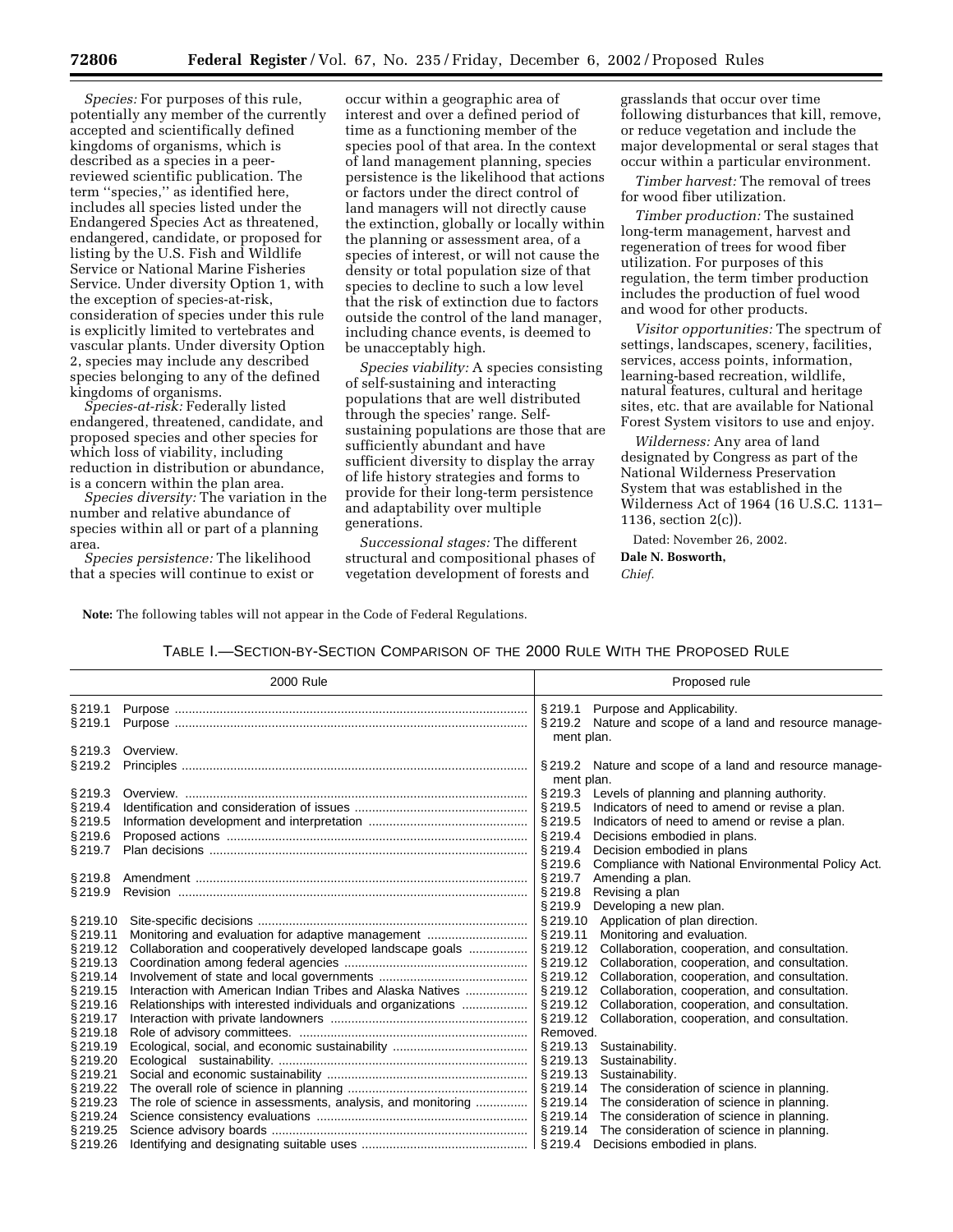## TABLE I.—SECTION-BY-SECTION COMPARISON OF THE 2000 RULE WITH THE PROPOSED RULE—Continued

|          | 2000 Rule   | Proposed rule                                                                                      |
|----------|-------------|----------------------------------------------------------------------------------------------------|
| § 219.27 |             | §219.15 Special designations.                                                                      |
| § 219.28 |             | §219.16 Determination of lands available for timber harvest<br>and suitable for timber production. |
| § 219.29 |             | §219.17 Limitation on timber harvest.                                                              |
| § 219.30 |             | Removed.                                                                                           |
| § 219.31 |             | §219.18 Plan documentation, maintenance, and avail-<br>ability.                                    |
|          |             | §219.19 Objections to new plans, plan amendments, or<br>plan revisions.                            |
|          |             | §219.20 Appeals of plan amendments in site-specific<br>project decisions.                          |
| § 219.34 |             | §219.1 Purpose and applicability<br>§219.21 Notice of plan decisions and effective dates.          |
| S 219.35 |             | Transition.<br>§ 219.22                                                                            |
| § 219.36 | Definitions | S 219.23<br>Definitions.                                                                           |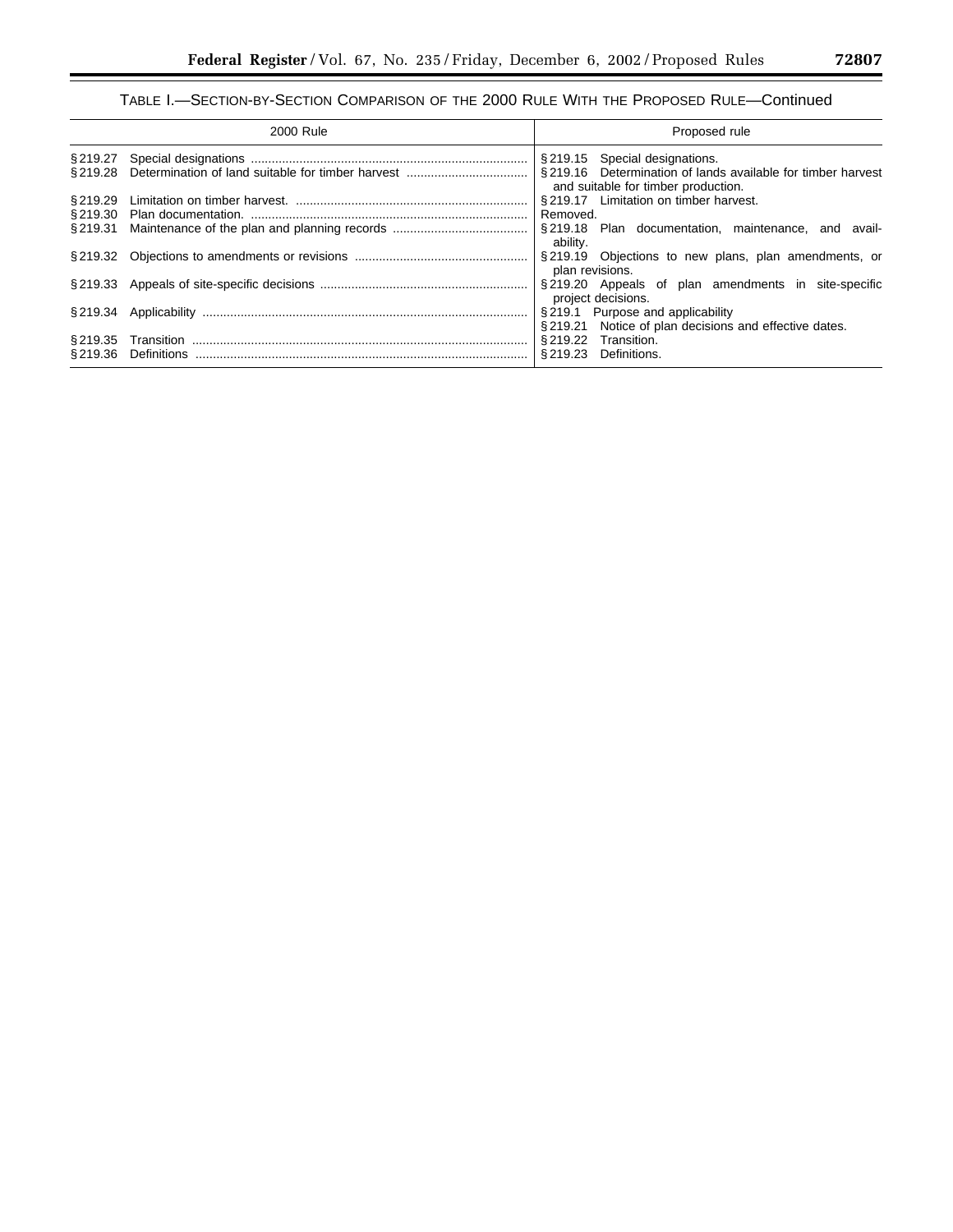## Table II - Side-by-Side Comparison of Options for Ecological Sustainability

| <b>2000 Rule</b>                                                                                                                                                                                                                                  | 2002 Proposed Rule- 219.13(b)<br><b>Option 1</b>                                                                                                                                                                                                                                                                                                                                                                                                                                                                                                                                                                       | 2002 Proposed Rule- 219.13(b)<br><b>Option 2</b>                                                                                                                                                                                                                                                                                                                                                                                                                                                                                                                                                                                                                                                                                                                                                                                                 |
|---------------------------------------------------------------------------------------------------------------------------------------------------------------------------------------------------------------------------------------------------|------------------------------------------------------------------------------------------------------------------------------------------------------------------------------------------------------------------------------------------------------------------------------------------------------------------------------------------------------------------------------------------------------------------------------------------------------------------------------------------------------------------------------------------------------------------------------------------------------------------------|--------------------------------------------------------------------------------------------------------------------------------------------------------------------------------------------------------------------------------------------------------------------------------------------------------------------------------------------------------------------------------------------------------------------------------------------------------------------------------------------------------------------------------------------------------------------------------------------------------------------------------------------------------------------------------------------------------------------------------------------------------------------------------------------------------------------------------------------------|
| §219.19 Ecological, social, and<br>economic sustainability.<br>Sustainability, composed of<br>interdependent ecological, social<br>and economic elements, embodies<br>the Multiple Use Sustained-Yield<br>Act of 1960 (16 U.S.C. 528 et<br>seq.). | §219.13 Sustainability.<br>Same as 2000 rule                                                                                                                                                                                                                                                                                                                                                                                                                                                                                                                                                                           | §219.13 Sustainability.<br>Same as 2000 rule                                                                                                                                                                                                                                                                                                                                                                                                                                                                                                                                                                                                                                                                                                                                                                                                     |
| The first priority for stewardship<br>of the national forests and<br>grasslands is to maintain or<br>restore ecological sustainability to<br>provide a sustainable flow of uses,<br>values, products, and services<br>from these lands.           | Does not recognize ecological<br>sustainability as a stand-alone<br>entity. Recognizes sustainability as<br>having three interdependent<br>components: social, economic, and<br>ecological.                                                                                                                                                                                                                                                                                                                                                                                                                            | Same as 2002 Option 1                                                                                                                                                                                                                                                                                                                                                                                                                                                                                                                                                                                                                                                                                                                                                                                                                            |
| §219.20 Ecological<br>sustainability. Ensure that plans<br>provide for maintenance or<br>restoration of ecosystems at<br>appropriate spatial and temporal<br>scales to be determined by the<br>Responsible Official.                              | §219.13 (b) Ecological component<br>of sustainability. The ecological<br>component of sustainability<br>includes, but is not limited to, the<br>following elements: the<br>productivity, health, and function of<br>ecosystems; the diversity of plant<br>and animal communities and tree<br>species; and the quality of soil,<br>water, and air resources. As part of<br>planning, the Responsible Official<br>must follow a hierarchical.<br>sequential approach to consider and<br>assess ecosystem and species<br>diversity. Provides flexibility for<br>Responsible Official to determine<br>appropriate methods. | §219.13 (b) Ecological component of<br>sustainability. The ecological<br>component of sustainability includes,<br>but is not limited to, the following<br>elements: the productivity, health, and<br>function of ecosystems; biological<br>diversity at ecosystem and species<br>levels; and the quality of soil, water,<br>and air resources. As part of the<br>planning process, the Responsible<br>Official must ensure that a hierarchical<br>approach is followed to consider and<br>assess biological diversity at two levels<br>of ecological organization, ecosystem<br>and species. Assessments of biological<br>diversity at ecosystem and species<br>levels should address effects of natural<br>and human disturbances and of the<br>ecological condition, structure, and<br>land use history of the planning or<br>assessment area. |
| §219.20(a) Ecological<br>information and analyses.<br>Ecosystem diversity and species<br>diversity are components of<br>ecological sustainability.                                                                                                | §219.13(b)(1) Ecological<br>information and analyses.<br>Analyses of ecosystem and species<br>diversity should be proportional to<br>the issues identified by the<br>Responsible Official, risks to<br>ecological sustainability, and<br>availability of information relevant<br>to the plan area. Information and<br>analyses may be identified,<br>obtained, or developed through a<br>variety of methods, including<br>assessments, analyses, and<br>monitoring.                                                                                                                                                    | §219.13(b)(1) Ecological information<br>and analyses. Analyses of biological<br>diversity at ecosystem and species<br>levels should be proportional to the<br>issues identified by the Responsible<br>Official, risks to ecological<br>sustainability, and availability of<br>information relevant to the planning or<br>assessment area. Information and<br>analyses may be identified, obtained, or<br>developed through a variety of<br>methods, including assessments,<br>analyses, and monitoring, and where<br>appropriate should extend to the larger<br>landscape in which the plan area is<br>embedded. Ecological information and<br>analyses must be based upon an<br>assessment of two main components,<br>ecosystem diversity and species<br>diversity, and additional analyses                                                     |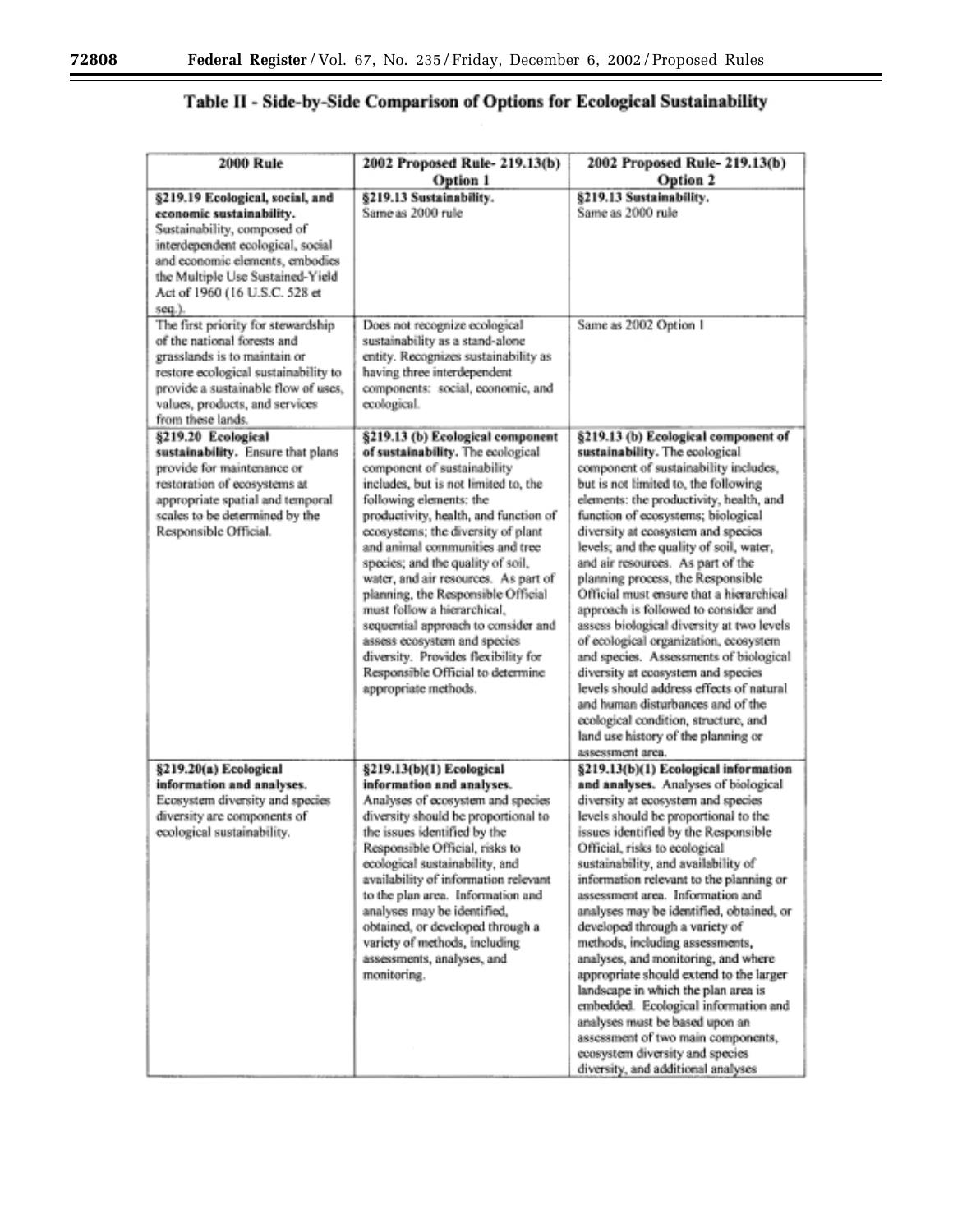| <b>2000 Rule</b>                                                                                                                                                                                                                                                                                                             | 2002 Proposed Rule- 219.13(b)                                                                                                                                                                                                                                                                                                                                                                                                                                                                                                                                                | 2002 Proposed Rule- 219.13(b)                                                                                                                                                                                                                                                                                                                                                                                                                                                                                                                                               |
|------------------------------------------------------------------------------------------------------------------------------------------------------------------------------------------------------------------------------------------------------------------------------------------------------------------------------|------------------------------------------------------------------------------------------------------------------------------------------------------------------------------------------------------------------------------------------------------------------------------------------------------------------------------------------------------------------------------------------------------------------------------------------------------------------------------------------------------------------------------------------------------------------------------|-----------------------------------------------------------------------------------------------------------------------------------------------------------------------------------------------------------------------------------------------------------------------------------------------------------------------------------------------------------------------------------------------------------------------------------------------------------------------------------------------------------------------------------------------------------------------------|
|                                                                                                                                                                                                                                                                                                                              | <b>Option 1</b>                                                                                                                                                                                                                                                                                                                                                                                                                                                                                                                                                              | <b>Option 2</b>                                                                                                                                                                                                                                                                                                                                                                                                                                                                                                                                                             |
|                                                                                                                                                                                                                                                                                                                              |                                                                                                                                                                                                                                                                                                                                                                                                                                                                                                                                                                              | considering three factors, spatial and<br>temporal scales and patterns,<br>disturbance regimes, and landscape<br>context.                                                                                                                                                                                                                                                                                                                                                                                                                                                   |
| The planning process must<br>include the development and<br>analysis of information regarding<br>these components at a variety of<br>spatial and temporal scales.                                                                                                                                                            | Consideration and evaluation of<br>ecosystem and species diversity<br>includes development and analysis<br>of information over relevant<br>timeframes and geographic areas as<br>determined by the Responsible<br>Official.                                                                                                                                                                                                                                                                                                                                                  | Biological diversity should be<br>considered and evaluated over<br>appropriate timeframes and geographic<br>areas as determined by the Responsible<br>Official.                                                                                                                                                                                                                                                                                                                                                                                                             |
| (1) Characteristics of ecosystem<br>and species diversity.<br>Characteristics of ecosystem and<br>species diversity must be<br>identified for assessing and<br>monitoring ecological<br>sustainability.                                                                                                                      | $(1)(i)$ Consideration and<br>evaluation of ecosystem diversity.<br>Ecosystem diversity should be<br>considered and evaluated first.<br>leading to development of plan<br>direction that provides for the needs<br>of most species of plants and<br>animals. Characteristics and<br>evaluation of ecosystem diversity<br>should be identified and completed<br>at the scope and scale determined to<br>be appropriate by the Responsible<br>Official. Evaluations should<br>describe the contribution of NFS<br>lands to ecosystem diversity within<br>the area of analysis. | (1)(i) Consideration and evaluation<br>of ecosystem diversity. Consideration<br>and evaluation of ecosystem diversity<br>constitutes the core approach and is the<br>primary focus of ecological information<br>and analysis. Characteristics and<br>evaluation of ecosystem diversity<br>should be identified and completed<br>over timeframes and geographic areas<br>determined to be appropriate by the<br>Responsible Official. Analyses should<br>describe and assess the contributions of<br>NFS lands to ecosystem diversity in the<br>planning or assessment area. |
| (i) Ecosystem diversity.<br>Characteristics of ecosystem<br>diversity include, but are not<br>limited to:<br>(A) Major vegetation types (B)<br>Water resources<br>(C) Soil resources<br>(D) Air resources<br>and<br>(E) Focal species: focal species<br>that provide insights to the larger<br>ecological systems with which | $(1)(i)(A)$ Characteristics of<br>ecosystem diversity.<br>Characteristics of ecosystems<br>include, but are not limited to, a<br>description of composition,<br>structure, and processes; and soil,<br>air, and water resources within the<br>area of analysis.<br>Addresses species-at-risk and native<br>and desired non-native vertebrates<br>and vascular plants.                                                                                                                                                                                                        | (1)(i)(A) Characteristics of ecosystem<br>diversity. Characteristics of<br>ecosystems that should be considered<br>within the planning or assessment area<br>include, but are not limited to,<br>ecological structure, composition, and<br>processes; spatial extent, distribution,<br>and relations; geology and landforms;<br>and soil, water, and air resources.<br>Species may be selected for analysis to<br>develop more complete understanding of<br>condition and trends of ecosystems.                                                                             |
| they are associated.                                                                                                                                                                                                                                                                                                         |                                                                                                                                                                                                                                                                                                                                                                                                                                                                                                                                                                              |                                                                                                                                                                                                                                                                                                                                                                                                                                                                                                                                                                             |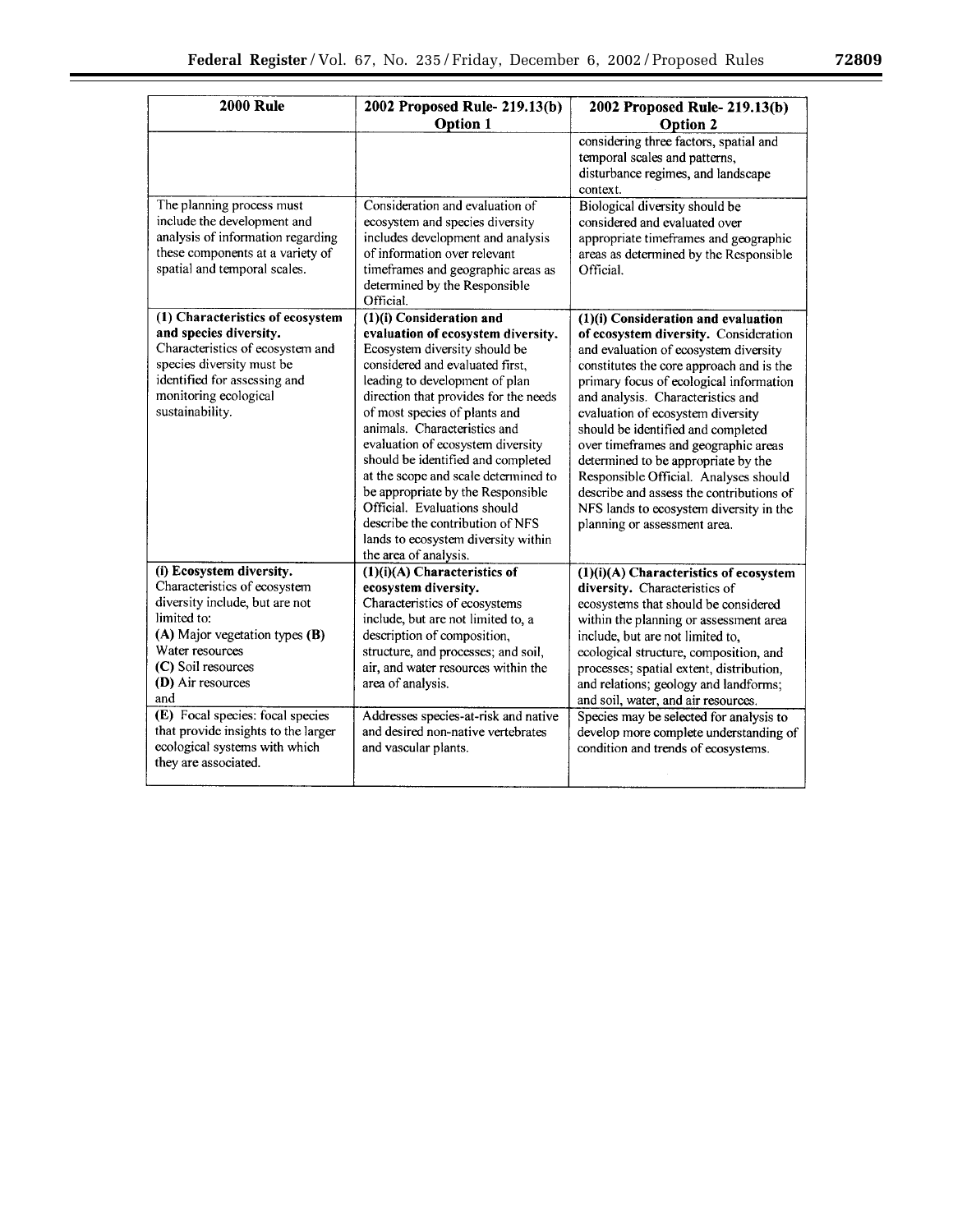$\equiv$ 

 $\equiv$ 

| <b>2000 Rule</b>                                                                                                                                                                                                                                                                                                                                                                      | 2002 Proposed Rule- 219.13(b)                                                                                                                                                                                                                                                                                                                                                                                                                                                                                                                                                                                                                                                                | 2002 Proposed Rule- 219.13(b)                                                                                                                                                                                                                                                                                                                                                                                                                                                                                                                                                                                                                                                                                                                                                                                                                                                                                                                                                                                                                                                                                                                                                       |
|---------------------------------------------------------------------------------------------------------------------------------------------------------------------------------------------------------------------------------------------------------------------------------------------------------------------------------------------------------------------------------------|----------------------------------------------------------------------------------------------------------------------------------------------------------------------------------------------------------------------------------------------------------------------------------------------------------------------------------------------------------------------------------------------------------------------------------------------------------------------------------------------------------------------------------------------------------------------------------------------------------------------------------------------------------------------------------------------|-------------------------------------------------------------------------------------------------------------------------------------------------------------------------------------------------------------------------------------------------------------------------------------------------------------------------------------------------------------------------------------------------------------------------------------------------------------------------------------------------------------------------------------------------------------------------------------------------------------------------------------------------------------------------------------------------------------------------------------------------------------------------------------------------------------------------------------------------------------------------------------------------------------------------------------------------------------------------------------------------------------------------------------------------------------------------------------------------------------------------------------------------------------------------------------|
| ii) Species diversity.<br>Characteristics of species<br>diversity include, but are not<br>limited to, the number,<br>distribution, and geographic<br>ranges of plant and animal<br>species, including focal species<br>and species-at-risk that serve as<br>surrogate measures of species<br>diversity. Species-at-risk and<br>focal species must be identified<br>for the plan area. | <b>Option 1</b><br>(1)(ii) Consideration and<br>evaluation of species diversity.<br>Where the needs of particular<br>species, species assemblages, or<br>other species groupings not likely to<br>be met through plan direction for<br>ecosystem diversity, species<br>diversity should be considered and<br>evaluated. Characteristics and<br>evaluation of species diversity<br>should be identified and completed<br>at the scope and scale determined to<br>be appropriate by the Responsible<br>Official. Evaluations should<br>describe the contribution of NFS<br>lands to species diversity within the<br>area of analysis.<br>$(1)(ii)(A)$ Characteristics of<br>species diversity. | <b>Option 2</b><br>$(1)(ii)$ Consideration and evaluation<br>of species diversity. Consideration<br>and evaluation of species diversity is a<br>complementary approach that extends<br>ecosystem analyses to address specific<br>planning issues. Characteristics and<br>evaluation of evaluation of ecosystem<br>diversity should be identified and<br>completed over timeframes and<br>geographic areas determined to be<br>appropriate by the Responsible<br>Official. Analyses should describe and<br>assess the contributions of NFS lands to<br>ecosystem diversity in the planning or<br>assessment area. Analyses of species<br>and species groups should be<br>undertaken to provide a more complete<br>understanding of impacts of past,<br>current, and anticipated management<br>direction on biological diversity,<br>including the status of species and the<br>ecosystems in which they occur. In a<br>hierarchical context, species analyses<br>should be conducted within the<br>framework of, and should incorporate<br>information from, larger-scale<br>ecosystem analyses.<br>$(1)(ii)(A)$ Characteristics of species<br>diversity. Characteristics of species |
|                                                                                                                                                                                                                                                                                                                                                                                       | Similar to 2000 rule, except there is<br>no requirement for identifying focal<br>species. Species, species<br>assemblages, or other species<br>groups may be used to characterize<br>species diversity.                                                                                                                                                                                                                                                                                                                                                                                                                                                                                      | diversity include, but are not limited to,<br>the composition and richness (number<br>of species) of the existing pool of<br>species, and the abundance,<br>distribution, geographic range, and<br>status of individual species chosen for<br>analysis.                                                                                                                                                                                                                                                                                                                                                                                                                                                                                                                                                                                                                                                                                                                                                                                                                                                                                                                             |
| (2) Evaluation of ecological<br>sustainability.<br>Evaluations of ecological<br>sustainability must be conducted<br>at the scope and scale determined<br>by the Responsible Official to be<br>appropriate.                                                                                                                                                                            | Evaluations must be conducted at<br>the scope and scale determined by<br>the Responsible Official to be<br>appropriate to the issues being<br>addressed in the planning process.                                                                                                                                                                                                                                                                                                                                                                                                                                                                                                             | Evaluations of ecological sustainability<br>should be tailored to the particular<br>planning or assessment area and the<br>issues identified in the planning<br>process.                                                                                                                                                                                                                                                                                                                                                                                                                                                                                                                                                                                                                                                                                                                                                                                                                                                                                                                                                                                                            |
| (i) Evaluation of ecosystem<br>diversity.<br>(A) Information about focal<br>species.                                                                                                                                                                                                                                                                                                  | (1)(i)(B) Evaluation of ecosystem<br>diversity.<br>No specific requirement for focal<br>species.                                                                                                                                                                                                                                                                                                                                                                                                                                                                                                                                                                                             | $(1)(i)(B)$ Evaluation of ecosystem<br>diversity. No specific requirement for<br>focal species, but species may be<br>selected for analysis to develop a more<br>complete understanding of the<br>condition and trends of ecosystems.                                                                                                                                                                                                                                                                                                                                                                                                                                                                                                                                                                                                                                                                                                                                                                                                                                                                                                                                               |
| (B) A description of the<br>biological and physical properties<br>of the ecosystem.                                                                                                                                                                                                                                                                                                   | An evaluation of water and air<br>quality and soil productivity.                                                                                                                                                                                                                                                                                                                                                                                                                                                                                                                                                                                                                             | Analyses should evaluate the condition<br>and quality of water and air resources,<br>the condition of stream networks and<br>channels and of watersheds, and the<br>quality and productivity of soils.                                                                                                                                                                                                                                                                                                                                                                                                                                                                                                                                                                                                                                                                                                                                                                                                                                                                                                                                                                              |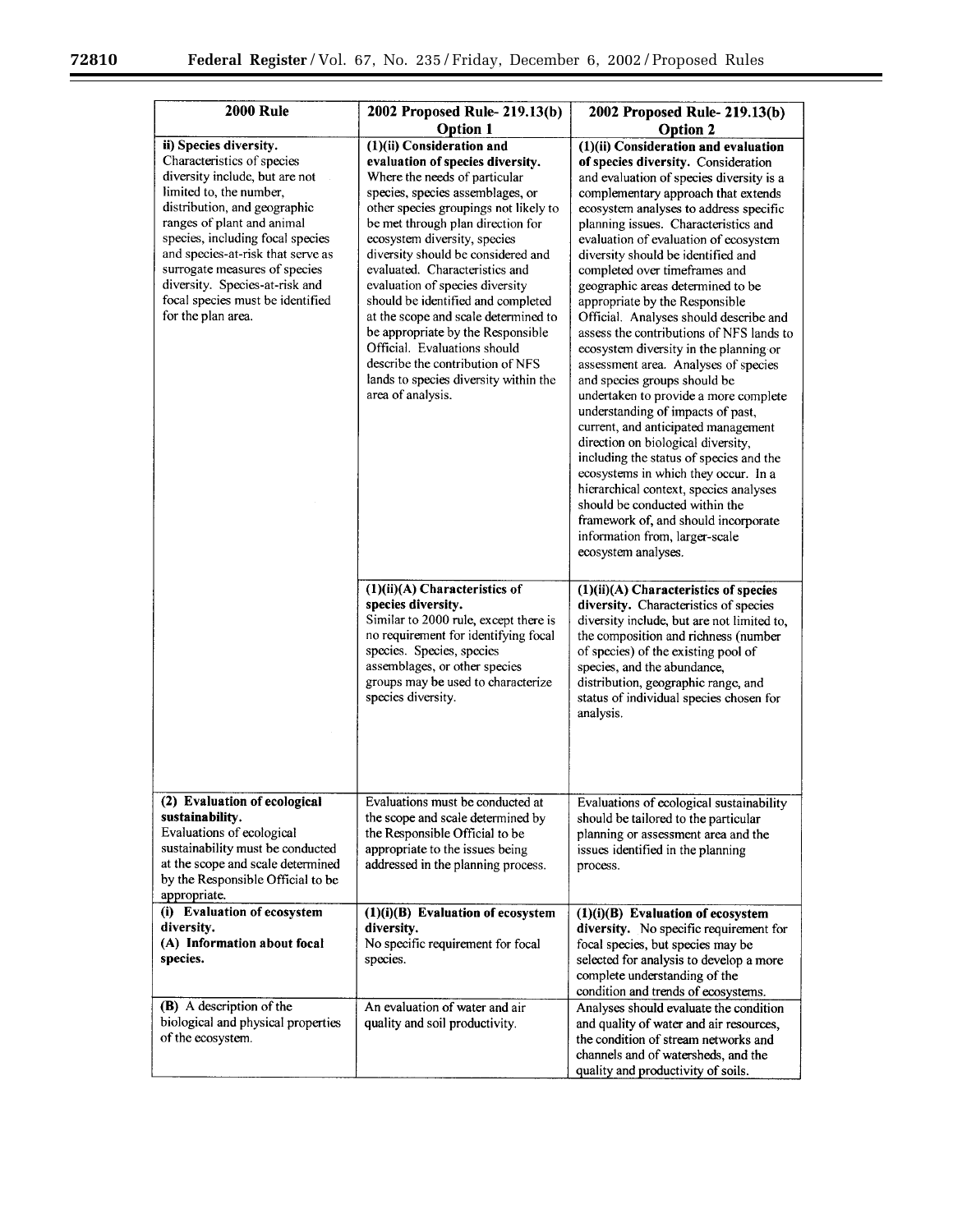▀

| <b>2000 Rule</b>                                                                                                                                                                                   | 2002 Proposed Rule- 219.13(b)<br><b>Option 1</b>                                                                                                                                                                                                                        | 2002 Proposed Rule- 219.13(b)<br><b>Option 2</b>                                                                                                                                                                                                                                                                                                                                                                                                                                                                                                                                                                                                                                       |
|----------------------------------------------------------------------------------------------------------------------------------------------------------------------------------------------------|-------------------------------------------------------------------------------------------------------------------------------------------------------------------------------------------------------------------------------------------------------------------------|----------------------------------------------------------------------------------------------------------------------------------------------------------------------------------------------------------------------------------------------------------------------------------------------------------------------------------------------------------------------------------------------------------------------------------------------------------------------------------------------------------------------------------------------------------------------------------------------------------------------------------------------------------------------------------------|
| (C) A description of the principal<br>ecological processes occurring at<br>the spatial and temporal scales.<br>Descriptions must include<br>disturbance regimes of the current<br>climatic period. | Evaluations of ecosystem diversity<br>should include the status of the<br>characteristics of ecosystem<br>diversity in $(1)(i)(A)$ of this section,<br>and risks to ecosystem health.<br>Includes disturbance regimes but<br>does not reference the climatic<br>period. | Evaluations of ecosystem diversity<br>should identify ecosystems in the<br>planning or assessment area and<br>characterize their ecological structure,<br>composition, processes, and spatial<br>relations.                                                                                                                                                                                                                                                                                                                                                                                                                                                                            |
| (D) A description of the effects<br>of human activities on ecosystem<br>diversity.                                                                                                                 | A description of the historic and<br>current effects of human activities<br>on the characteristics of ecosystem<br>diversity.                                                                                                                                           | Analyses should evaluate the status of<br>the characteristics of ecosystem<br>diversity identified in $(1)(i)(A)$ of this<br>section and risks or threats to these<br>characteristics, including impacts of<br>past, current, and anticipated<br>management direction on ecosystem<br>diversity. Evaluations should identify<br>unique areas, including rare<br>ecosystems, compositional or structural<br>elements, and ecosystems at risk,<br>specific risks or threats to these areas,<br>and measures required for their<br>conservation or restoration.                                                                                                                           |
| (E) An estimation of the range of<br>variability of the characteristics of<br>ecosystem diversity.                                                                                                 | No requirement to establish range<br>of variability.                                                                                                                                                                                                                    | No requirement to establish range of<br>variability, but must be able to identify<br>and describe the range of biological<br>diversity characteristic of native<br>ecosystems within the larger landscape<br>in which the plan area is embedded.                                                                                                                                                                                                                                                                                                                                                                                                                                       |
| (F) An evaluation of the effects<br>of air quality on ecological<br>systems including water.                                                                                                       | No specific requirement - the need<br>to evaluate effects of air quality on<br>ecological systems driven by<br>identified issues.                                                                                                                                       | Same as 2002 Option 1                                                                                                                                                                                                                                                                                                                                                                                                                                                                                                                                                                                                                                                                  |
| (G) An estimation of current and<br>foreseeable future Forest Service<br>consumptive and non-<br>consumptive water uses.                                                                           | An estimation of current and<br>foreseeable future consumptive and<br>non-consumptive National Forest<br>System water needs, and the<br>quantity and quality of water<br>needed to support those uses.                                                                  | Analyses should estimate current and<br>foreseeable future consumptive and<br>non-consumptive National Forest<br>System water needs, and the quantity<br>and quality of water needed to support<br>those uses.                                                                                                                                                                                                                                                                                                                                                                                                                                                                         |
| (H) An identification of reference<br>landscapes.                                                                                                                                                  | No requirement for identifying<br>reference landscapes.                                                                                                                                                                                                                 | No requirement for identifying<br>reference landscapes.                                                                                                                                                                                                                                                                                                                                                                                                                                                                                                                                                                                                                                |
| (ii) Evaluations of species<br>diversity.<br>Evaluations of species diversity<br>must include, as appropriate,<br>assessments of the risks to species<br>viability.                                | (1)(ii)(B) Evaluation of species<br>diversity. Evaluations of species<br>diversity should identify species-at-<br>risk, their habitat requirements, and<br>threats placing them at risk, based<br>on current conditions and trends<br>and management direction.         | $(1)(ii)(B)$ Evaluation of species<br>diversity. Individual species should be<br>identified for evaluation to address a<br>particular planning issue, to develop a<br>more complete understanding of the<br>condition and trends of ecosystems, or<br>where substantive concerns exist<br>regarding the continued persistence of<br>the particular species within the<br>planning or assessment area.<br>Evaluations of species diversity should<br>be conducted along two complementary<br>tracks with related purposes.<br>Community analyses should determine<br>whether maintenance of ecosystem<br>diversity is sufficient to maintain the<br>existing pool of species within the |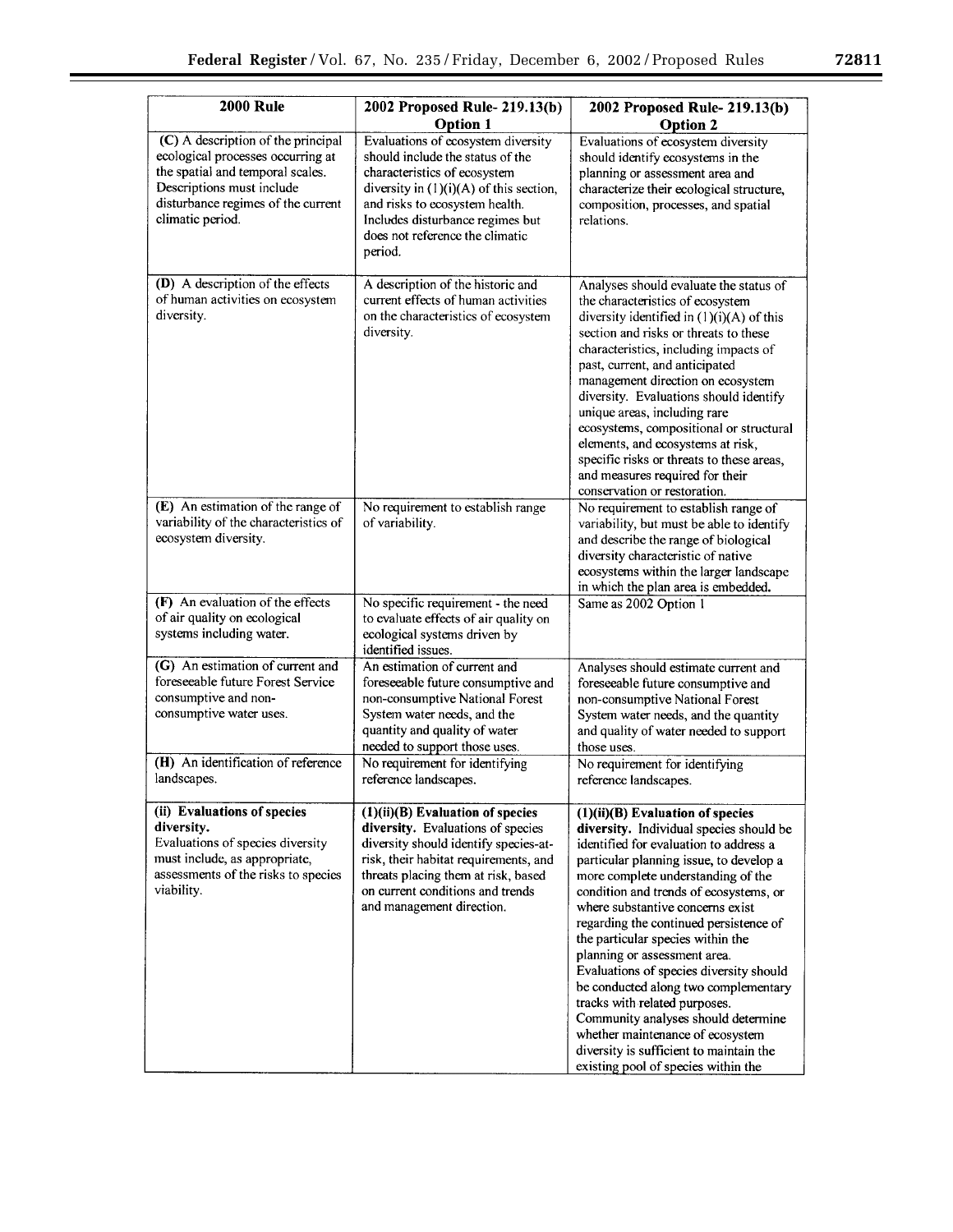$\equiv$ 

 $\equiv$ 

| <b>2000 Rule</b>                                                                                                                                                                                                                           | 2002 Proposed Rule- 219.13(b)<br><b>Option 1</b>                                                                                                                                    | 2002 Proposed Rule- 219.13(b)                                                                                                                                                                                                                                                                                                                                                                                                                                                                                    |
|--------------------------------------------------------------------------------------------------------------------------------------------------------------------------------------------------------------------------------------------|-------------------------------------------------------------------------------------------------------------------------------------------------------------------------------------|------------------------------------------------------------------------------------------------------------------------------------------------------------------------------------------------------------------------------------------------------------------------------------------------------------------------------------------------------------------------------------------------------------------------------------------------------------------------------------------------------------------|
|                                                                                                                                                                                                                                            |                                                                                                                                                                                     | <b>Option 2</b><br>planning or assessment area.                                                                                                                                                                                                                                                                                                                                                                                                                                                                  |
| (A) The viability of each species<br>listed under the Endangered<br>Species Act as threatened,<br>endangered, candidate, and<br>proposed species must be<br>assessed. Individual species<br>assessments must be used for<br>these species. | Evaluations should include<br>assessments of risk to species<br>viability and identification of<br>ecological conditions capable of<br>supporting species viability over<br>time.   | Individual species analyses should<br>evaluate impacts of past, current, and<br>anticipated management direction on<br>individual species selected for analysis.                                                                                                                                                                                                                                                                                                                                                 |
| (B) For all other species,<br>including other species-at-risk and<br>those species for which there is<br>little information, a variety of<br>approaches may be used.                                                                       | The level of detail of the analyses<br>performed should be proportional to<br>the issues identified by the<br>Responsible Official and the<br>associated risk to species viability. | Evaluations should identify species or<br>species groups found within the<br>planning or assessment area, including<br>native and non-native species, and,<br>where feasible, compile information on<br>species status, spatial distribution,<br>geographic range, abundance, and<br>population trends.                                                                                                                                                                                                          |
| (C) Except as provided in<br>paragraph (A), assessments of<br>functional, taxonomic, or habitat<br>groups rather than individual<br>species may be appropriate.                                                                            | The assessment evaluations may be<br>simplified by the use of groups of<br>species or species that serve as<br>surrogates for evaluating species<br>diversity.                      | Evaluations should analyze the<br>composition and distribution of<br>communities and species assemblages<br>across the planning or assessment area;<br>examine relations of community or<br>assemblage measures to underlying<br>biophysical conditions, with particular<br>attention to attributes affected by<br>management actions; and analyze<br>impacts of past, current, and anticipated<br>management direction on individual<br>species selected for analysis.                                          |
| (D) In analyzing viability, species<br>assessments may rely on general<br>conservation principles and expert<br>opinion.                                                                                                                   | Where little information is available<br>for particular species, assessments<br>may be qualitative.                                                                                 | Evaluations must identify species for<br>which substantive evidence exists that<br>continued persistence in the planning or<br>assessment area is at risk, specific risks<br>or threats to these species, and<br>measures required for their<br>conservation or restoration.                                                                                                                                                                                                                                     |
| No specific section on this topic.<br>Included in other parts of the<br>required evaluations.                                                                                                                                              | No specific section on this topic.<br>Included in other parts of the<br>required evaluations.                                                                                       | (1)(iii) Further analyses of biological<br>diversity. In addition to the<br>information and analyses identified in<br>$(b)(1)(i)$ -(ii) of this section, the<br>following additional information and<br>analyses should be included in the<br>approach to considering and assessing<br>biological diversity.<br>$(1)(iii)(A)$ Consideration and<br>evaluation of spatial and temporal<br>scales and patterns. Biological<br>diversity should be evaluated across<br>multiple timeframes and geographic<br>areas. |
| No specific section on this topic.<br>Included in other parts of the<br>required evaluations.                                                                                                                                              | No specific section on this topic.<br>Included in other parts of the<br>required evaluations.                                                                                       | The Responsible Official should follow<br>a spatially explicit approach to<br>assessments of biological diversity, by<br>considering such factors as abundance,<br>extent, patch size, distribution, and<br>interspersion of ecosystems and species<br>populations over time, and by focusing<br>on specific landscape features as well                                                                                                                                                                          |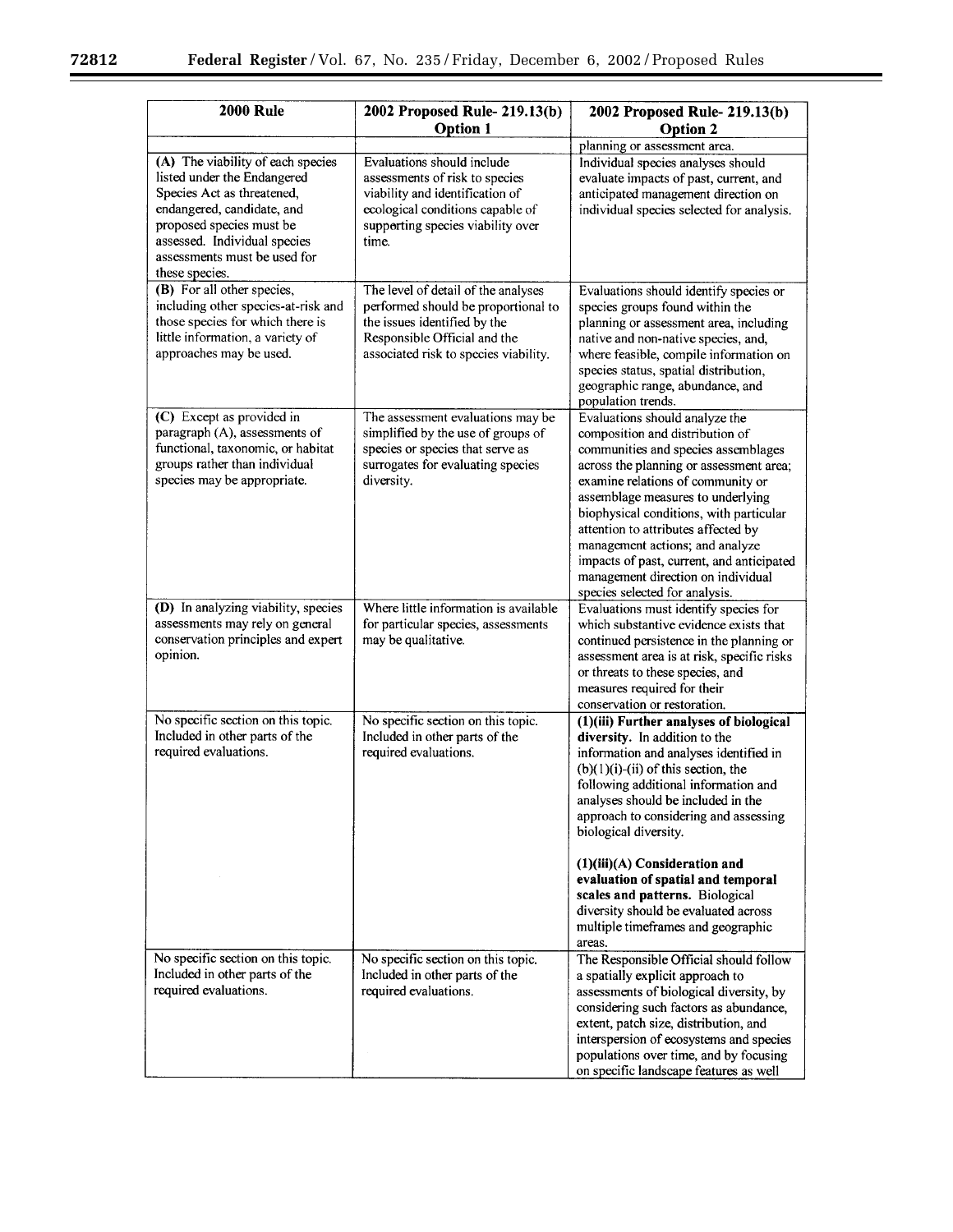| <b>2000 Rule</b>                                                                              | 2002 Proposed Rule- 219.13(b)<br>Option 1                                                     | 2002 Proposed Rule- 219.13(b)<br><b>Option 2</b>                                                                                                                                                                                                                                                                                                                                                                                                                                                             |
|-----------------------------------------------------------------------------------------------|-----------------------------------------------------------------------------------------------|--------------------------------------------------------------------------------------------------------------------------------------------------------------------------------------------------------------------------------------------------------------------------------------------------------------------------------------------------------------------------------------------------------------------------------------------------------------------------------------------------------------|
|                                                                                               |                                                                                               | as their sizes, shapes, and spatial<br>relationships.                                                                                                                                                                                                                                                                                                                                                                                                                                                        |
| No specific section on this topic.<br>Included in other parts of the<br>required evaluations. | No specific section on this topic.<br>Included in other parts of the<br>required evaluations. | Where appropriate, detailed analyses<br>should be conducted over large<br>geographic areas and long time frames.<br>Analyses at these large scales are<br>appropriate for evaluating dynamics of<br>wide-ranging species and cumulative<br>impacts of management actions on<br>biological diversity. Evaluations of<br>biological diversity over large<br>geographic areas should be coordinated<br>across multiple National Forest System<br>administrative units.                                          |
| No specific section on this topic.<br>Included in other parts of the<br>required evaluations. | No specific section on this topic.<br>Included in other parts of the<br>required evaluations. | (1)(iii)(B) Consideration and<br>evaluation of disturbance regimes.<br>The Responsible Official should<br>consider and evaluate impacts of<br>disturbance regimes, natural and<br>human-induced, on biological diversity<br>at ecosystem and species levels over<br>appropriate geographic areas and<br>timeframes. Evaluation of disturbance<br>regimes should help clarify the land<br>manager's opportunities and options for<br>achieving biological diversity<br>objectives.                            |
| No specific section on this topic.<br>Included in other parts of the<br>required evaluations. | No specific section on this topic.<br>Included in other parts of the<br>required evaluations. | Analyses should characterize current<br>and recent disturbance regimes in terms<br>of spatial extent and distribution,<br>periodicity, type, and intensity and<br>should evaluate impacts on biological<br>diversity in the planning or assessment<br>area. Evaluations should consider<br>impacts of past, current, and anticipated<br>management direction on disturbance<br>regimes and consequences of altered<br>disturbance regimes for biological<br>diversity in the planning or assessment<br>area. |
| No specific section on this topic.<br>Included in other parts of the<br>required evaluations. | No specific section on this topic.<br>Included in other parts of the<br>required evaluations. | (1)(iii)(C) Consideration and<br>evaluation of landscape context. The<br>Responsible Official should evaluate<br>the landscape context for assessments<br>of biological diversity at ecosystem and<br>species levels. Analyses of landscape<br>context should evaluate and<br>characterize the ecological condition,<br>structure, and land use history of the<br>planning or assessment area, and<br>evaluate effects on biological diversity.                                                              |
| No specific section on this topic.<br>Included in other parts of the<br>required evaluations. | No specific section on this topic.<br>Included in other parts of the<br>required evaluations. | Analyses should consider and evaluate<br>differences in the ecological condition<br>and spatial structure of ecosystems and<br>landscapes between National Forest<br>System lands and adjacent ownerships.<br>Based on these differences, the<br>Responsible Official should identify<br>and evaluate options for and any<br>special role of National Forest System                                                                                                                                          |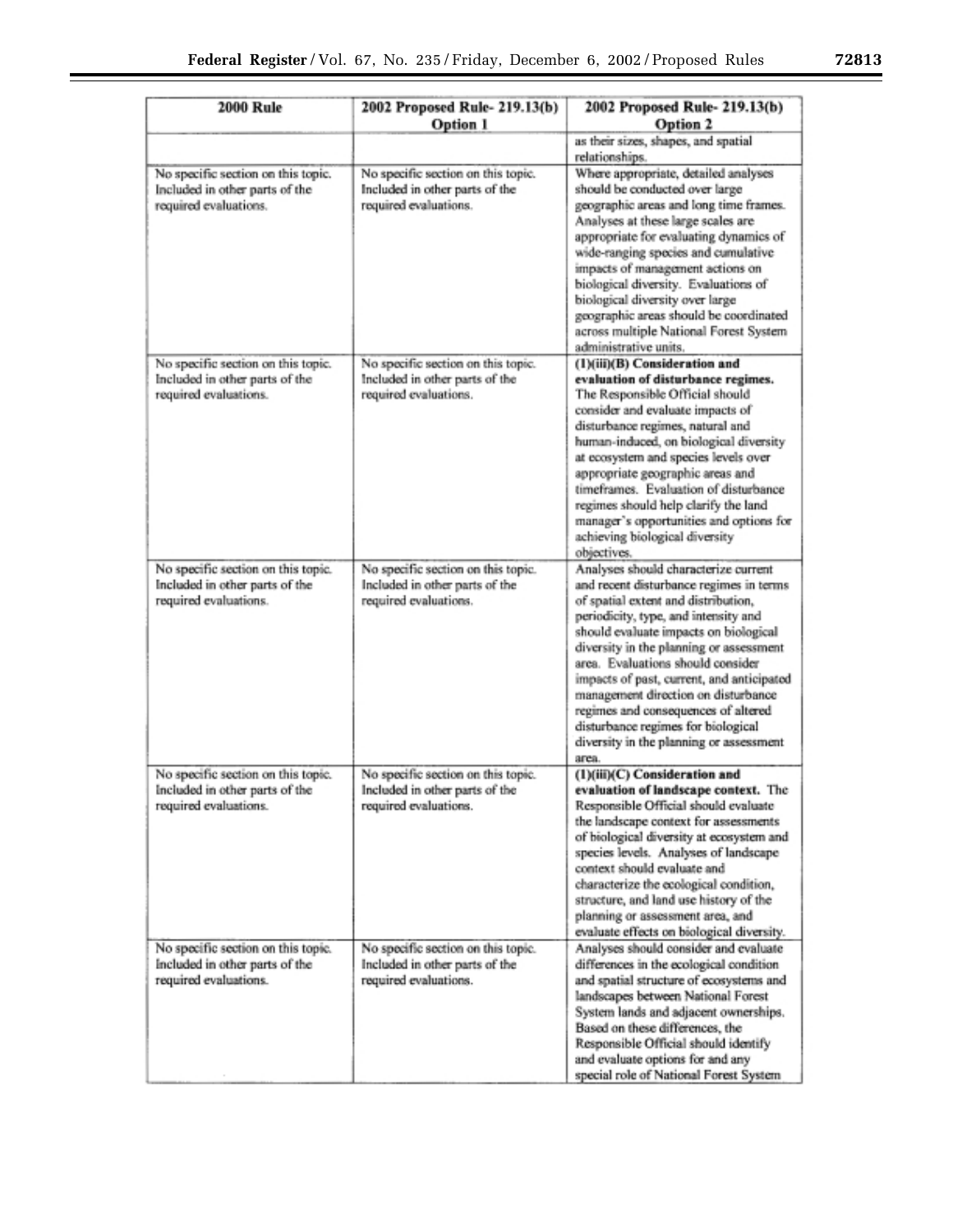$\equiv$ 

 $\equiv$ 

| <b>2000 Rule</b>                                                                                                                                                                                                                                                                                                                             | 2002 Proposed Rule- 219.13(b)                                                                                                                                                                                                                                                                                                                                                                                                                                                                         | 2002 Proposed Rule- 219.13(b)                                                                                                                                                                                                                                                                                                                                                                                                                                                                                                                                                                                                                                                                           |
|----------------------------------------------------------------------------------------------------------------------------------------------------------------------------------------------------------------------------------------------------------------------------------------------------------------------------------------------|-------------------------------------------------------------------------------------------------------------------------------------------------------------------------------------------------------------------------------------------------------------------------------------------------------------------------------------------------------------------------------------------------------------------------------------------------------------------------------------------------------|---------------------------------------------------------------------------------------------------------------------------------------------------------------------------------------------------------------------------------------------------------------------------------------------------------------------------------------------------------------------------------------------------------------------------------------------------------------------------------------------------------------------------------------------------------------------------------------------------------------------------------------------------------------------------------------------------------|
|                                                                                                                                                                                                                                                                                                                                              | <b>Option 1</b>                                                                                                                                                                                                                                                                                                                                                                                                                                                                                       | <b>Option 2</b>                                                                                                                                                                                                                                                                                                                                                                                                                                                                                                                                                                                                                                                                                         |
|                                                                                                                                                                                                                                                                                                                                              |                                                                                                                                                                                                                                                                                                                                                                                                                                                                                                       | lands to contribute to maintenance or<br>restoration of biological diversity in the<br>planning or assessment area, as well as<br>factors that would limit options and<br>opportunities for managing NFS lands<br>to achieve biological diversity<br>objectives.                                                                                                                                                                                                                                                                                                                                                                                                                                        |
| (b) Plan decisions.                                                                                                                                                                                                                                                                                                                          | $\S219.13$ (b)(2) Plan decisions.                                                                                                                                                                                                                                                                                                                                                                                                                                                                     | $\overline{\S219.13}$ (b)(2) Plan decisions. The                                                                                                                                                                                                                                                                                                                                                                                                                                                                                                                                                                                                                                                        |
| When making plan decisions that<br>will affect ecological<br>sustainability, the Responsible<br>Official must use the information<br>developed under $\S219.20$ (a) The<br>following requirements must<br>apply at the spatial and temporal<br>scales that the Responsible<br>Official determines to be<br>appropriate to the plan decision: | The Responsible Official must<br>provide for the diversity of plant<br>and animal communities and tree<br>species within the plan area<br>consistent with the multiple use<br>objectives of the plan while<br>sustaining the productivity of the<br>land. When developing plan<br>decisions, the Responsible Official<br>must consider the information and<br>analyses described in $(b)(1)$ of this<br>section. The following<br>requirements apply over relevant<br>timeframes and geographic areas | Responsible Official must provide for<br>biological diversity at ecosystem and<br>species levels within the plan area<br>consistent with the multiple use<br>objectives of the plan while sustaining<br>the productivity of the land. When<br>developing plan decisions, the<br>Responsible Official must consider the<br>limits of agency authorities, and must<br>consider and fully disclose results of<br>the ecological information and analyses<br>described in $(b)(1)(i)$ -(iii) of this<br>section. The following requirements<br>apply over the relevant timeframes and                                                                                                                       |
|                                                                                                                                                                                                                                                                                                                                              | that the Responsible Official<br>determines to be appropriate:                                                                                                                                                                                                                                                                                                                                                                                                                                        | geographic areas that the Responsible<br>Official determines to be appropriate:                                                                                                                                                                                                                                                                                                                                                                                                                                                                                                                                                                                                                         |
| No specific section on this topic.<br>No specific section on this topic.                                                                                                                                                                                                                                                                     | No specific section on this topic.                                                                                                                                                                                                                                                                                                                                                                                                                                                                    | (2)(i) Biological diversity. Plan<br>decisions, to the extent feasible, should<br>foster the maintenance or restoration of<br>biological diversity in the plan area,<br>within the range of biological diversity<br>characteristic of native ecosystems<br>within the larger landscape in which the<br>plan area is embedded. In reaching<br>plan decisions, the Responsible Official<br>should consider current and recent<br>disturbance regimes as well as the<br>ecological condition, structure, and<br>land use history of the planning or<br>assessment area, and effects of these<br>factors on options and opportunities to<br>manage NFS lands to achieve<br>biological diversity objectives. |
|                                                                                                                                                                                                                                                                                                                                              | No specific section on this topic.                                                                                                                                                                                                                                                                                                                                                                                                                                                                    | (2)(ii) Contributions of NFS lands.<br>When reaching plan decisions, the<br>Responsible Official must identify and<br>evaluate the special role of and unique<br>contributions of NFS lands in<br>maintaining and restoring biological<br>diversity within the larger landscape in<br>which the plan area is embedded.                                                                                                                                                                                                                                                                                                                                                                                  |
| Provides for a two part plan<br>decision - one for ecosystem<br>diversity and one for species<br>viability.                                                                                                                                                                                                                                  | Same as 2000 Rule.                                                                                                                                                                                                                                                                                                                                                                                                                                                                                    | Provides for one integrated decision on<br>biological diversity.                                                                                                                                                                                                                                                                                                                                                                                                                                                                                                                                                                                                                                        |
| (1) Ecosystem Diversity. Plan<br>decisions affecting ecosystem<br>diversity must provide for<br>maintenance or restoration of the                                                                                                                                                                                                            | (2)(i) Ecosystem diversity. Plan<br>decisions should provide for<br>measurable progress toward the<br>maintenance or restoration of                                                                                                                                                                                                                                                                                                                                                                   | See above $-$ §219.13(b)(2); ecosystem<br>diversity is an integral component of<br>biological diversity. Use of the range<br>of variability is not specified, but may                                                                                                                                                                                                                                                                                                                                                                                                                                                                                                                                   |
| characteristics of ecosystem                                                                                                                                                                                                                                                                                                                 | ecological conditions that will                                                                                                                                                                                                                                                                                                                                                                                                                                                                       | be used if appropriate.                                                                                                                                                                                                                                                                                                                                                                                                                                                                                                                                                                                                                                                                                 |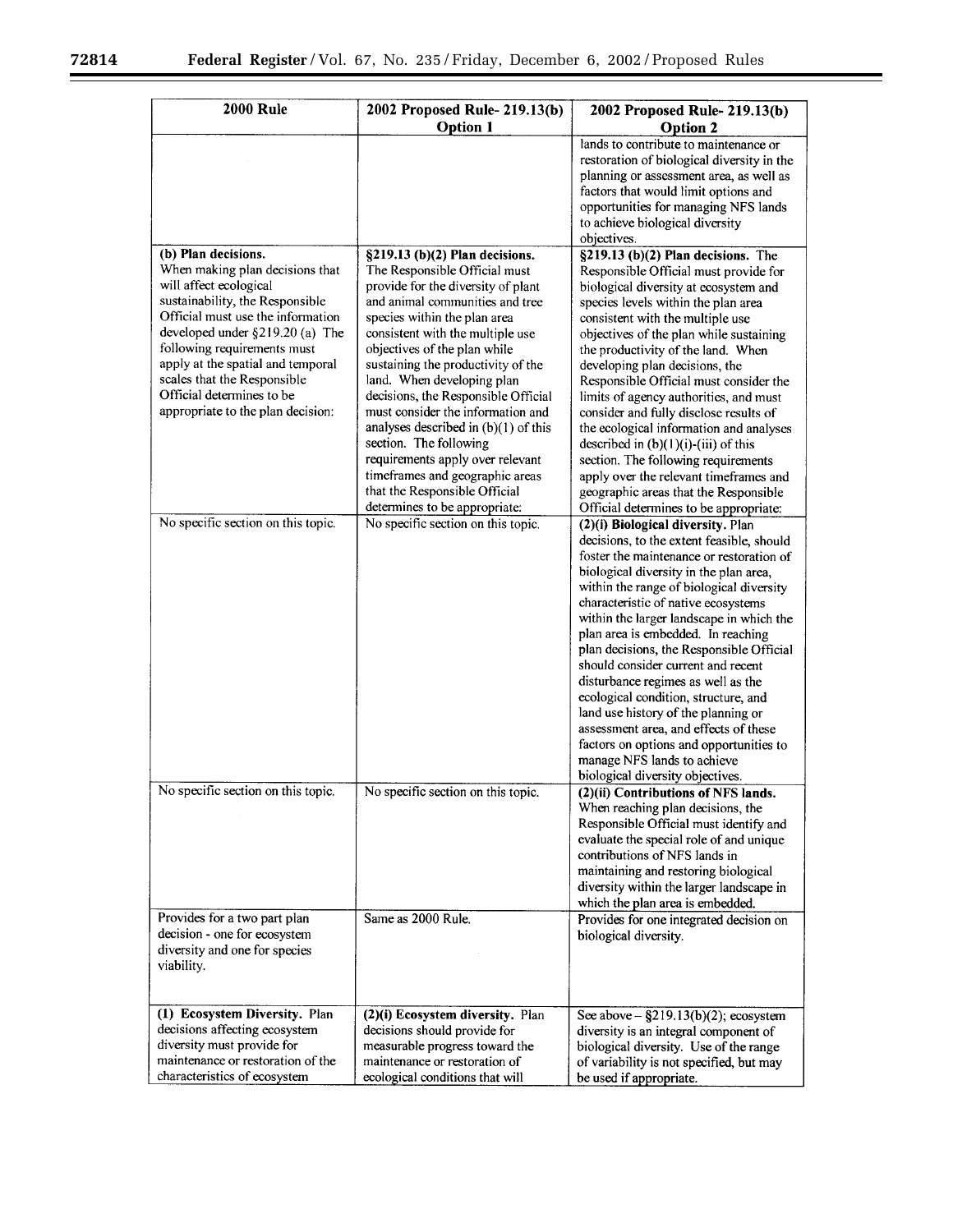| <b>2000 Rule</b>                                                       | 2002 Proposed Rule- 219.13(b)                                           | 2002 Proposed Rule- 219.13(b)                                  |
|------------------------------------------------------------------------|-------------------------------------------------------------------------|----------------------------------------------------------------|
|                                                                        | <b>Option 1</b>                                                         | <b>Option 2</b>                                                |
| composition and structure within                                       | support the diversity of plant and                                      |                                                                |
| the range of variability that would                                    | animal communities and tree                                             |                                                                |
| be expected to occur under natural                                     | species and other characteristics of                                    |                                                                |
| disturbance regimes of the current                                     | ecosystem diversity. A variety of                                       |                                                                |
| climatic period in accordance with                                     | approaches may be used, such as                                         |                                                                |
| $(i)$ through $(v)$ .                                                  | conservation strategies designed for                                    |                                                                |
|                                                                        | one or a group of species-at-risk, or                                   |                                                                |
|                                                                        | management practices that emulate<br>effects of natural disturbance     |                                                                |
|                                                                        | regimes or result in characteristics                                    |                                                                |
|                                                                        | of ecosystem diversity within the                                       |                                                                |
|                                                                        | range of variability expected to                                        |                                                                |
|                                                                        | occur under the current disturbance                                     |                                                                |
|                                                                        | regimes.                                                                |                                                                |
| Provisions (i), (ii), (iii), (iv), (v)                                 | Forest Service Directives as                                            | Forest Service Directives as appropriate                       |
|                                                                        | appropriate                                                             |                                                                |
| (2) Species diversity. (i) Plan<br>decisions affecting species         | (2)(ii) Species diversity.<br>Plan decisions should provide for         | See above $-\frac{6}{2}$ 19.13(b)(2); species                  |
| diversity must provide for                                             | ecological conditions that the                                          | diversity is an integral component of<br>biological diversity. |
| ecological conditions that the                                         | Responsible Official determines                                         |                                                                |
| Responsible Official determines                                        | provide a high likelihood of                                            |                                                                |
| provide a high likelihood that                                         | supporting over time the viability of                                   |                                                                |
| those conditions are capable of                                        | native and desired non-native                                           |                                                                |
| supporting over time the viability                                     | vertebrates and vascular plants well                                    |                                                                |
| of native and desired non-native                                       | distributed within their ranges in the                                  |                                                                |
| species well distributed                                               | plan area. When assessing "high-                                        |                                                                |
| throughout their ranges within the<br>plan area, except as provided in | likelihood" and "well distributed,"                                     |                                                                |
| $(ii) - (iv).$                                                         | consider factors under agency<br>authority and relative to species life |                                                                |
|                                                                        | history and distribution within the                                     |                                                                |
|                                                                        | plan area. Where conditions                                             |                                                                |
|                                                                        | capable of supporting viability for                                     |                                                                |
|                                                                        | particular species or species groups                                    |                                                                |
|                                                                        | are not likely to be met through                                        |                                                                |
|                                                                        | provisions for ecosystem diversity,                                     |                                                                |
|                                                                        | specific plan objectives or standards                                   |                                                                |
|                                                                        | should be developed for those                                           |                                                                |
| Exceptions (ii), (iii), (iv)                                           | species or species groupings.<br>Forest Service Directives as           |                                                                |
|                                                                        | appropriate                                                             | Forest Service Directives as appropriate                       |
| 219.20(b)(3) Federally listed                                          | See above $-219.13(b)(2)(ii)$ ;                                         | See above $-219.13(b)(2)(i)$ ; recovery                        |
| threatened and endangered                                              | recovery of federally listed species                                    | of federally listed species is an integral                     |
| species.                                                               | is an integral component of species                                     | component of biological diversity.                             |
| (i) Plan decisions must provide                                        | diversity. Endangered Species Act                                       | <b>Endangered Species Act requirements</b>                     |
| for implementing actions in                                            | requirements are not restated in the                                    | are not restated in the proposed rule.                         |
| conservation agreements with the<br>Fish and Wildlife Service or the   | proposed rule.                                                          |                                                                |
| National Marine Fisheries Service                                      |                                                                         |                                                                |
| that provide a basis for not                                           |                                                                         |                                                                |
| needing to list a species.                                             |                                                                         |                                                                |
| (ii) Plan decisions must include,                                      |                                                                         |                                                                |
| at the scale determined by the                                         |                                                                         |                                                                |
| Responsible Official to be                                             |                                                                         |                                                                |
| appropriate to the plan decision,                                      |                                                                         |                                                                |
| reasonable and prudent measures                                        |                                                                         |                                                                |
| and associated terms and                                               |                                                                         |                                                                |
| conditions contained in final<br>biological opinions.                  |                                                                         |                                                                |
| Plan decision documents must                                           |                                                                         |                                                                |
| provide a rationale for adoption or                                    |                                                                         |                                                                |